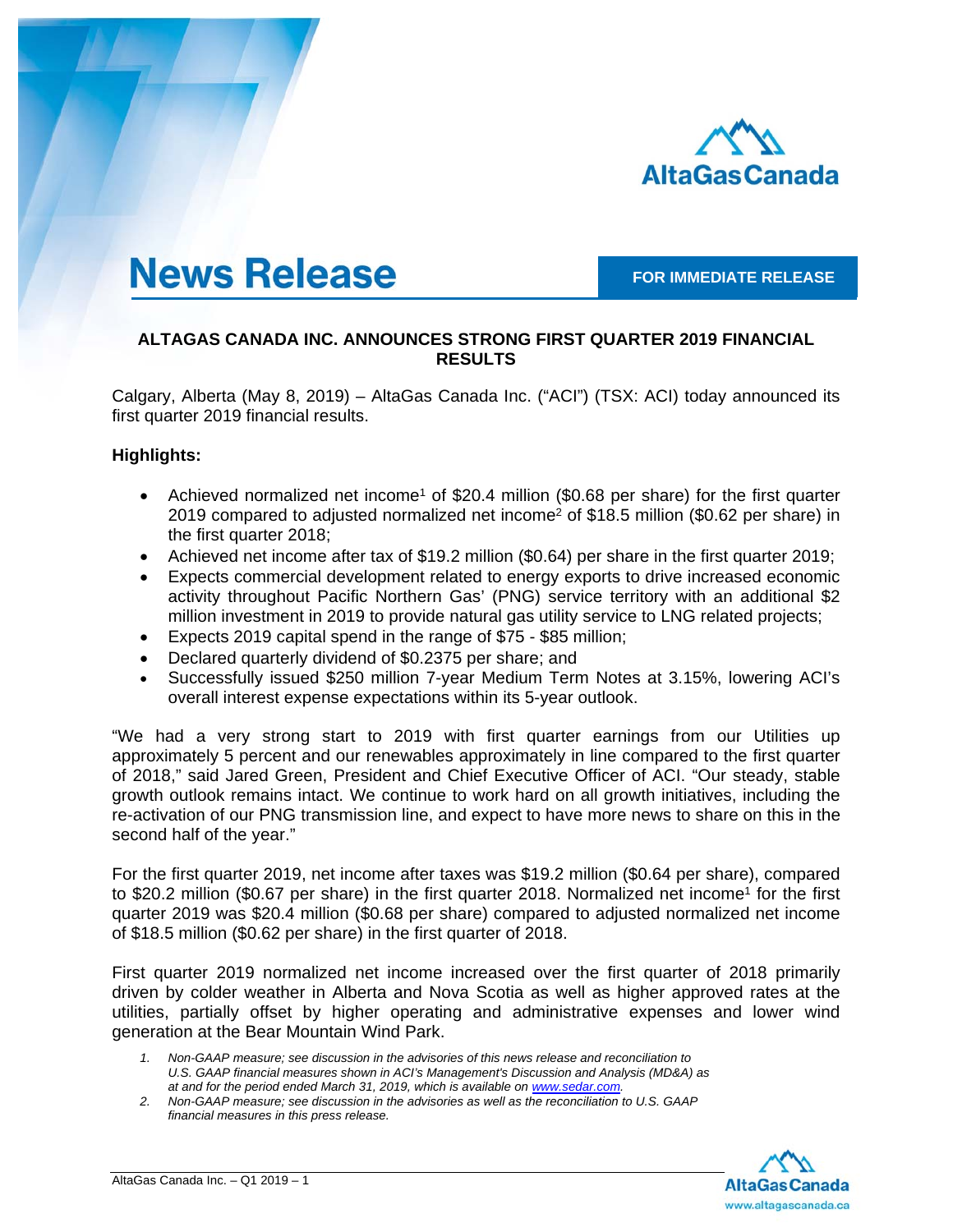# **2019 Outlook and Capital Program**

Over the 2019 – 2023 time period ACI continues to expect approximately 5 percent compound annual normalized net income growth from the adjusted normalized net income of \$40.5 million achieved in 2018. Over this period, ACI expects to spend approximately \$330 million at its utilities through investments in system betterment projects to maintain the safety and reliability of its utility infrastructure, new business opportunities and technology improvements. ACI expects these investments will grow its rate base to over \$1 billion, and expects to fund this capital program utilizing internally generated cash flow and a small amount of incremental debt.

In 2019, ACI expects growth in adjusted normalized net income to be driven primarily by additions to rate base at the utilities, and stronger results from ACI's renewable power assets, partially offset by higher income tax expense. ACI expects 2019 capital spend to be in the range of \$75 to \$85 million including approximately \$10 million for the Etzikom Lateral regulated pipeline project located in southern Alberta, which is expected to be in service in Q4, 2019, and approximately \$2 million in spend to provide natural gas utility service to LNG related projects. ACI has received increased interest throughout PNG's service territory from the enhanced economic activity energy export projects bring to the region. ACI expects the growth in economic activity to continue as more export projects reach final investment decisions.

### **ACI Dividend Declaration**

On May 7, 2019 the Board of Directors of ACI declared a dividend of \$0.2375 per common share, payable on June 28, 2019 to shareholders of record at the close of business on May 31, 2019. The ex-dividend date is May 30, 2019. This dividend is an eligible dividend for Canadian income tax purposes.

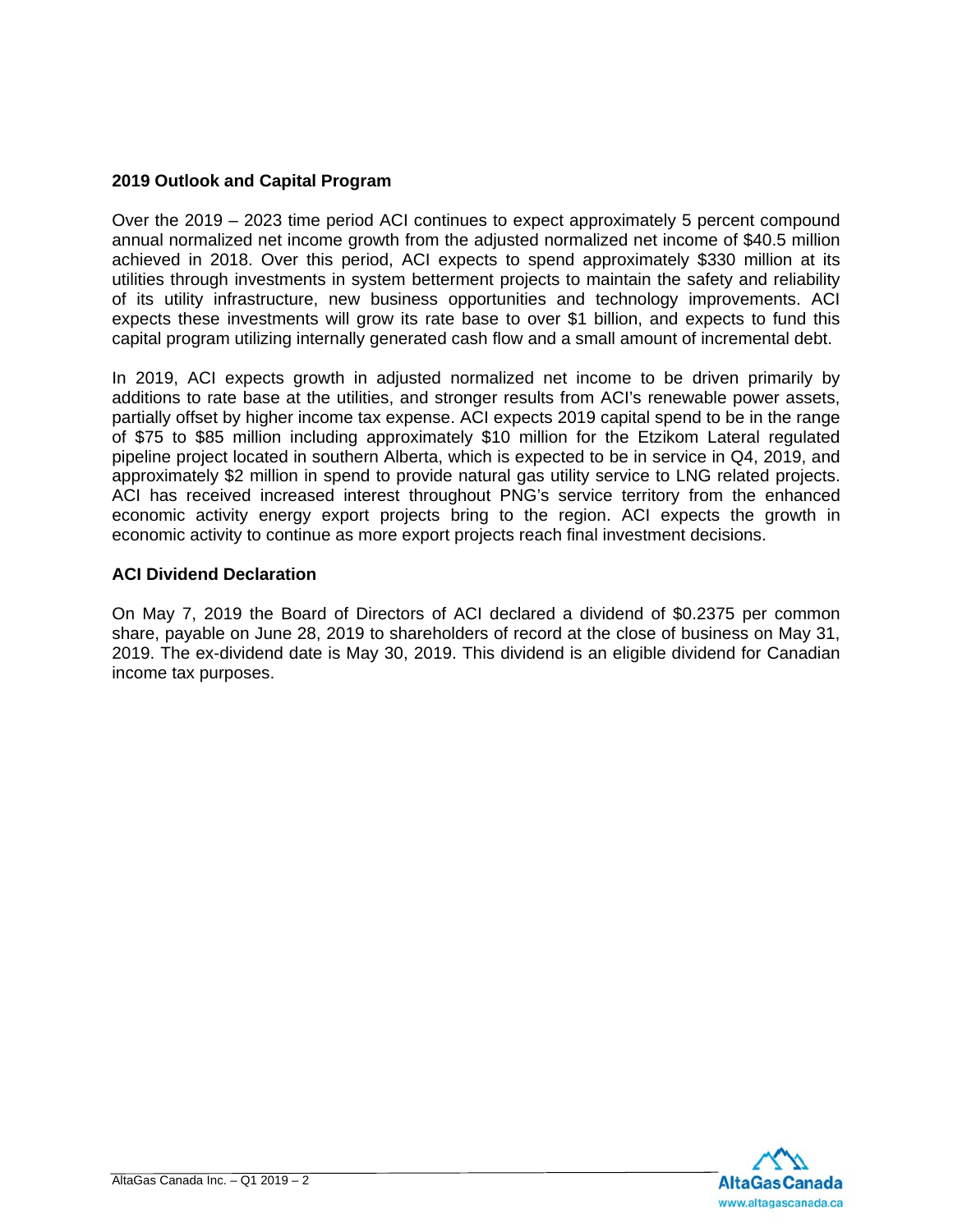### **Selected Financial Information**

The following tables summarize key financial results:

|                                                 | <b>Three Months Ended</b> |          |
|-------------------------------------------------|---------------------------|----------|
|                                                 |                           | March 31 |
| $$$ millions)                                   | 2019                      | 2018     |
| Normalized EBITDA(1)(2)                         | 38.0                      | 36.7     |
| Operating income                                | 28.7                      | 29.6     |
| Net income after taxes                          | 19.2                      | 20.2     |
| Normalized net income <sup>(1)</sup>            | 20.4                      | 19.0     |
| Net additions to property, plant and equipment  | 6.8                       | 5.6      |
| Dividends declared $(3)$                        | 7.1                       |          |
| Cash from operations                            | 21.0                      | 11.7     |
| Normalized funds from operations <sup>(1)</sup> | 30.1                      | 27.6     |

|                                                              | Three Months Ended |          |
|--------------------------------------------------------------|--------------------|----------|
|                                                              |                    | March 31 |
| (\$ per Common Share, except Common Shares outstanding)      | 2019               | 2018     |
| Net income after taxes-basic                                 | 0.64               | 0.67     |
| Net income after taxes- diluted                              | 0.64               | 0.67     |
| Normalized net income - basi $c^{(1)}$                       | 0.68               | 0.63     |
| Dividends declared <sup>(3)</sup>                            | 0.2375             |          |
| Cash from operations                                         | 0.70               | 0.39     |
| Normalized funds from operations <sup>(1)</sup>              | 1.00               | 0.92     |
| Weighted average number of Common Shares outstanding - basic |                    |          |
| $(millions)^{(4)}$                                           | 30.0               | 30.0     |

(1) Non-GAAP financial measure; see discussion in the advisories section of this news release and reconciliation to U.S. GAAP financial measures shown in ACI's MD&A as at and for the period ended March 31, 2019, which is available on www.sedar.com.

(2) Effective January 1, 2019, ACI revised the calculation of normalized EBITDA to incorporate ACI's proportionate share of normalized EBITDA from its equity investments instead of just the equity pick-up. The comparative period has been revised to conform to the current period presentation. Please refer to "Non-GAAP Financial Measures" section of this MD&A.

(3) Dividends declared per Common Share after the completion of the IPO. On March 6, 2019, the Board of Directors declared a quarterly dividend of \$0.2375 per Common Share, which was paid on March 29, 2019.

(4) For comparative purposes, the Common Shares issued under the IPO including the Over-Allotment Option, have been assumed to be outstanding as of the beginning of each period, including the periods prior to the acquisition of ACI's assets from AltaGas Ltd.

# **Adjusted Normalized Net Income and Net Income After Taxes**

| For the three months ended March 31, 2018 (\$ millions)                                                                                              | As reported | Adiustments |   | Adjusted |
|------------------------------------------------------------------------------------------------------------------------------------------------------|-------------|-------------|---|----------|
| <b>Operating income</b>                                                                                                                              | 29.6        |             | S | 29.6     |
| Interest expense (1)                                                                                                                                 | (6.8)       | (0.7)       |   | (7.5)    |
| Income tax expense $(2)$                                                                                                                             | (2.6)       | 0.2         |   | (2.4)    |
| Net income after taxes                                                                                                                               | 20.2        | (0.5)       |   | 19.7     |
| Unrealized gain on foreign exchange contracts                                                                                                        | (1.2)       |             |   | (1.2)    |
| Normalized net income $(3)$                                                                                                                          | 19.0        | (0.5)       |   | 18.5     |
| Adjustment to reflect financing charges and expenses associated with incremental debt additions at the Company as if they had occurred at the<br>(1) |             |             |   |          |

beginning of the period. Please refer to the *Capital Resources* section of the MD&A as at and for the period ended March 31, 2019 for the capital structure subsequent to the acquisition of ACI's assets from AltaGas Ltd. and the IPO.

(2) Tax shield associated with incremental cost adjustments assuming a 27 percent statutory tax rate.

(3) Non-GAAP financial Measures. See *Non-GAAP Financial Measures* section of the MD&A as at and for the period ended March 31, 2019.

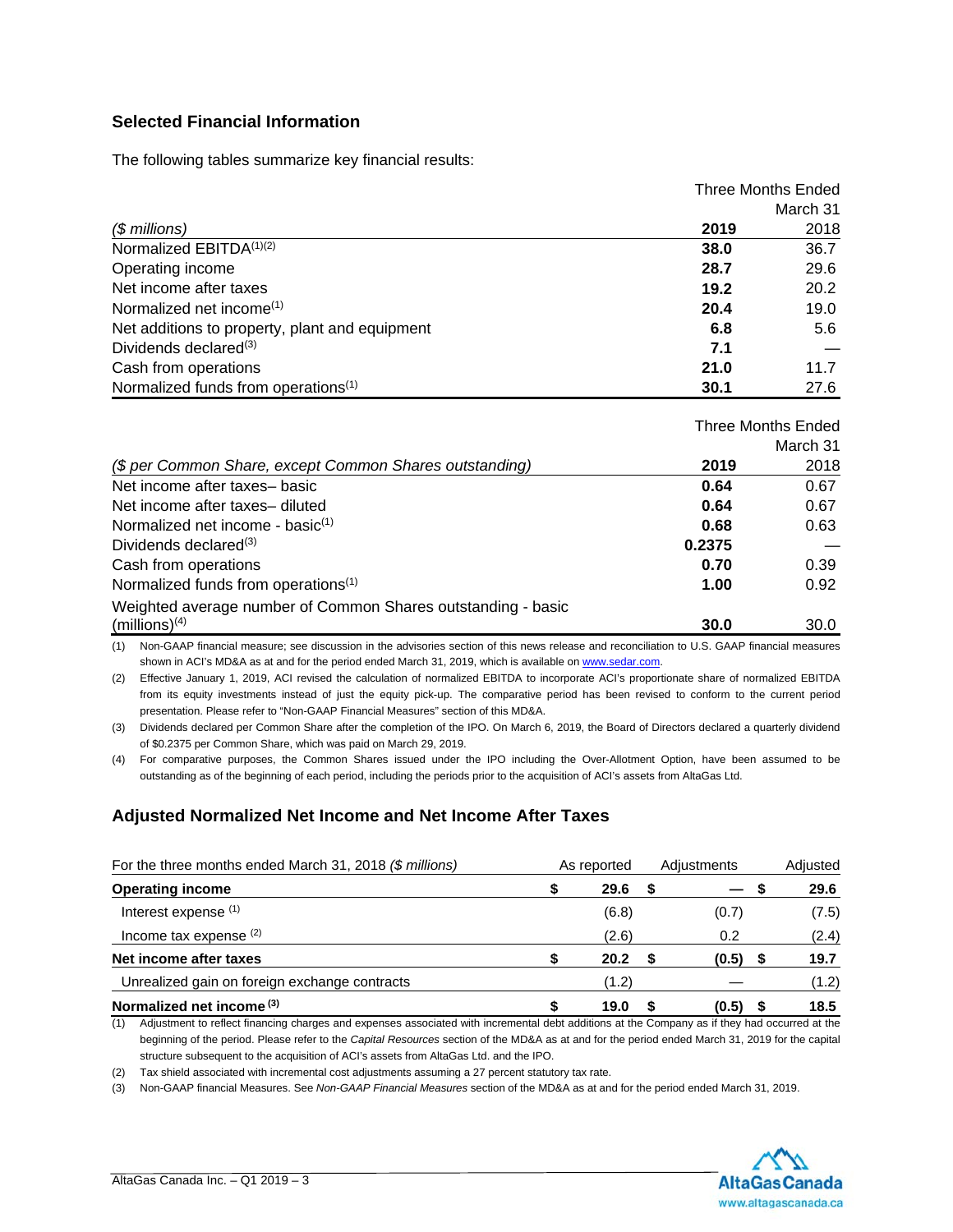### **About ACI**

ACI is a Canadian company with natural gas distribution utilities and renewable power generation assets. ACI serves approximately 130,000 customers, delivering low carbon energy, safely and reliably. For more information visit: www.altagascanada.ca.

#### **For Further Information Contact:**

Shareholder Relations 587-955-3660 Shareholder.Relations@altagascanada.ca

*This news release contains forward-looking information (forward-looking statements). Words such as "may", "can", "would", "could", "should", "will", "intend", "plan", "anticipate", "believe", "expect", "project", "target", "potential", "objective", "continue", "outlook", "opportunity" and similar expressions suggesting future events or future performance, as they relate to ACI or any affiliate of ACI, are intended to identify forward-looking statements. In particular, this news release contains forward-looking statements with respect to, among other things, business objectives, expected growth, results of operations, performance, business projects and opportunities and financial results. Specifically, such forward-looking statements included in this document include, but are not limited to: expectation that commercial development related to energy exports will drive increased economic activity throughout Pacific Northern Gas' (PNG) service territory; anticipated \$2 million investment in 2019 to provide natural gas utility service to LNG related projects; timing of update on reactivation of the PNG transmission*  line; expected compound annual normalized net income growth of approximately 5 percent between 2019 – 2023 from the *2018 adjusted normalized net income; anticipated drivers of growth in adjusted normalized net income; expected 2019 capital spend in the range of \$75 to \$85 million; expected capital spend of approximately \$10 million on the Etzikom Lateral regulated pipeline project; expected capital spend of approximately \$2 million to provide natural gas service to LNG related projects; expected expenditures of approximately \$330 million at its utilities between 2019 and 2023 and anticipated sources of funding; expected rate base growth to over \$1 billion between 2019 and 2023; expected in-service date for the Etzikom Lateral regulated pipeline project; and timing of June dividend payment. .* 

*ACI's forward-looking statements are subject to certain risks and uncertainties which could cause results or events to differ from current expectations, including, without limitation: legislative and regulatory environment; demand for natural gas; access to and use of capital markets; market value of ACI's securities; ACI's ability to pay dividends; ACI's ability refinance its debt; prevailing economic conditions; the potential for service interruptions and physical damage to infrastructure; natural gas supply; ability of the company to maintain, replace and expand its regulated assets; and impact of labour relations and reliance on key personnel. Applicable risk factors are discussed more fully under the heading "Risk Factors" in ACI's Annual Information Form for the year ended December 31, 2018, which is available on www.sedar.com.* 

*Many factors could cause ACI's actual results, performance or achievements to vary from those described in this news release, including, without limitation, those listed above and the assumptions upon which they are based proving incorrect. These factors should not be construed as exhaustive. Should one or more of these risks or uncertainties materialize, or should assumptions underlying forward-looking statements prove incorrect, actual results may vary materially from those described in this news release as intended, expected, projected or targeted and such forward-looking statements included in this news release, should not be unduly relied upon. The impact of any one assumption, risk, uncertainty or other factor on a particular forward-looking statement cannot be determined with certainty because they are interdependent and ACI's future decisions and actions will depend on management's assessment of all information at the relevant time. Such statements speak only as of the date of this news release. ACI does not intend, and does not assume any obligation, to update these forward-looking statements except as required by law. The forward-looking statements contained in this news release are expressly qualified by these cautionary statements.* 

*Financial outlook information contained in this news release about prospective financial performance, financial position or cash flows is based on assumptions about future events, including economic conditions and proposed courses of action, based on management's assessment of the relevant information currently available. Readers are cautioned that such financial outlook information contained in this news release should not be used for purposes other than for which it is disclosed herein.* 

*This news release contains references to certain financial measures used by ACI that do not have a standardized meaning prescribed by U.S. GAAP and may not be comparable to similar measures presented by other entities. Readers are cautioned that these non-GAAP measures should not be construed as alternatives to other measures of financial performance calculated in accordance with U.S. GAAP. The non-GAAP measures and their reconciliation to US GAAP financial measures are shown in ACI's MD&A as at and for the period ended March 31, 2019. These non-GAAP measures provide additional information that Management believes is meaningful in describing ACI's operational performance, liquidity* 

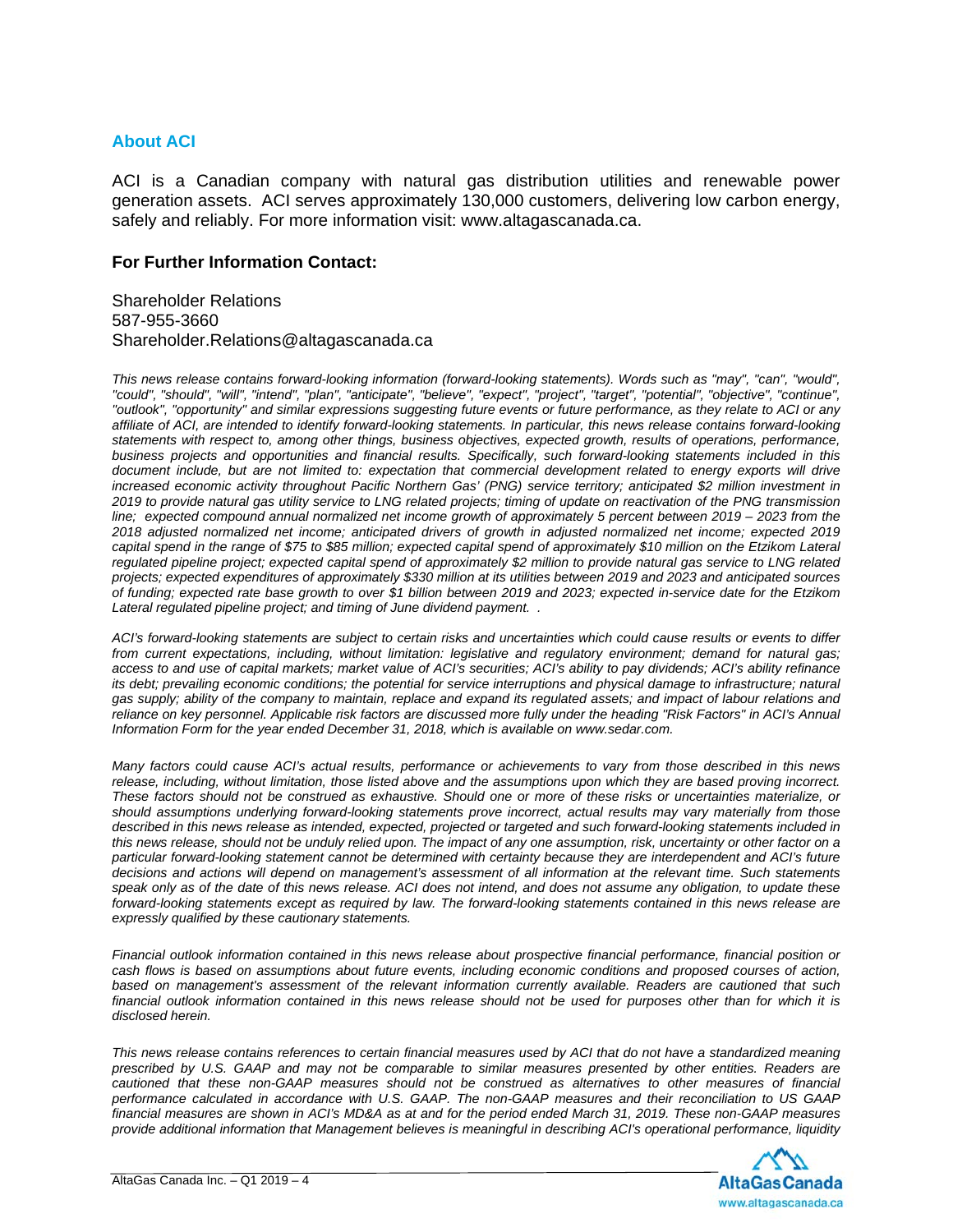*and capacity to fund dividends, capital expenditures, and other investing activities. The specific rationale for, and incremental information associated with, each non-GAAP measure is discussed below.* 

*Normalized net income represents net income after taxes adjusted for after tax impact of unrealized gain (loss) on foreign exchange contracts and other typically non-recurring items. This measure is presented in order to enhance the comparability of results, as it reflects the underlying performance of the Company. Normalized net income as presented should not be viewed as an alternative to net income after taxes or other measures of income calculated in accordance with U.S. GAAP as an indicator of performance.* 

*Adjusted normalized net income reflects Management's estimates of ACI's normalized net income for the first quarter ended March 31, 2018 assuming the IPO had been closed at the beginning of the period. Although many of the adjustments are estimates and are not objectively determinable, ACI believes that the amounts represent reasonable estimates of its normalized net income for the first quarter ended March 31, 2018 based on the assumptions made. ACI believes adjusted normalized net income is useful to investors and analysts when trying to determine what the results of operations for 2018 would have been if it was under ACI's capital structure going forward.* 

*Normalized EBITDA is a measure of the Company's operating profitability prior to how business activities are financed, assets are amortized, or earnings are taxed. Normalized EBITDA is calculated using operating income adjusted for depreciation and amortization expense, accretion expenses, foreign exchange gain (loss), unrealized gain (loss) on foreign exchange contracts, and other typically non-recurring items. Normalized EBITDA is frequently used by analysts and investors in the evaluation of entities within the industry as it excludes items that can vary substantially between entities depending on the accounting policies chosen, the book value of assets and the capital structure.* 

*Normalized funds from operations is used to assist Management and investors in analyzing the liquidity of the Company without regard to changes in operating assets and liabilities in the period as well as other non-operating related expenses. Management uses this measure to understand the ability to generate funds for use in investing and financing activities.* 

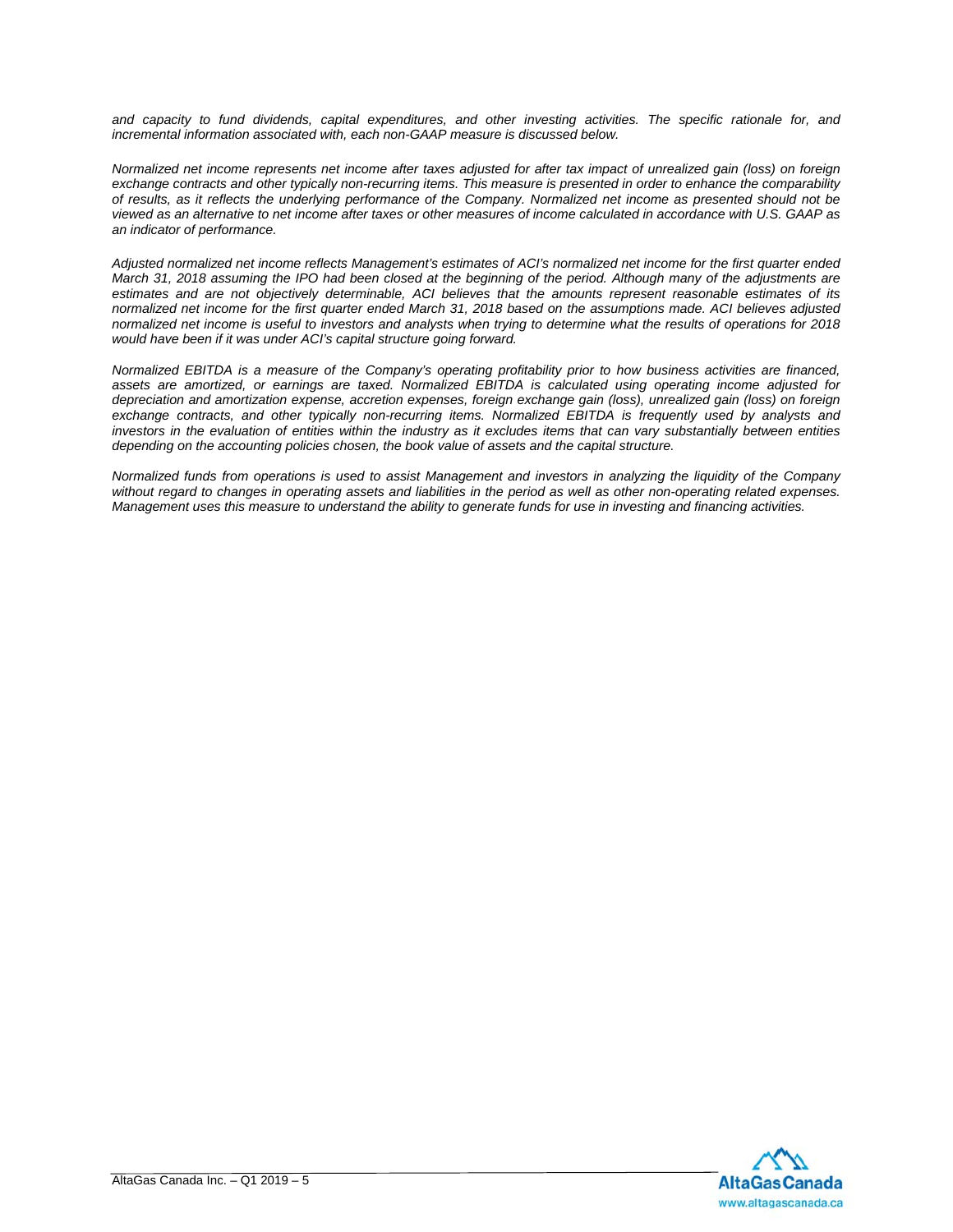# **MANAGEMENT'S DISCUSSION AND ANALYSIS**

*(Tabular amounts and amounts in footnotes to tables are in millions of Canadian dollars unless otherwise indicated.)* 

This Management's Discussion and Analysis ("MD&A") dated May 7, 2019 is provided to enable readers to assess the results of operations, liquidity and capital resources of AltaGas Canada Inc. ("ACI" or the "Company") as at and for the three months ended March 31, 2019. This MD&A should be read in conjunction with the accompanying unaudited condensed interim consolidated financial statements as at and for the three months ended March 31, 2019 (the "Interim Financial Statements"), the Company's audited consolidated financial statements as at and for the year ended December 31, 2018 (the "2018 Annual Financial Statements") and the Company's management's discussion and analysis for the year ended December 31, 2018 (the "2018 Annual MD&A"). Please refer to note 2 of the Interim Financial Statements for important information regarding the basis of preparation of the Interim Financial Statements.

The Company's presentation currency is in Canadian dollars. In this MD&A, references to "\$" are to Canadian dollars unless otherwise indicated. The Interim Financial Statements and comparative information have been prepared in accordance with United States ("U.S.") generally accepted accounting principles ("U.S. GAAP") as codified by the Financial Accounting Standards Board ("FASB") Accounting Standards Codification ("ASC"). Throughout this MD&A, reference to GAAP refers to U.S. GAAP. Any reference to per Common Share measures are presented on a basic basis, unless otherwise indicated.

This MD&A refers to certain terms commonly used in the rate-regulated utility industry, such as "rate-regulated", "rate base" and "return on equity". The terms "rate base" and "return on equity" are key performance indicators but are not considered non-GAAP measures. Rate base is an amount that a utility is required to calculate for regulatory purposes, and generally refers to net book value of the utility's assets for regulatory purposes. Return on equity or "ROE" is a percentage that is set or approved by a utility's regulator and represents the rate of return that a regulator allows the utility to earn on the equity component of the utility's rate base. The Company refers to the rate base and return on equity of its utility businesses because it believes that such terms assist in understanding the Company's business and are commonly used by investors and research analysts to help evaluate the performance of rate-regulated utilities. For a discussion of these terms, please see the heading "*Business of the Company – Utilities Business*" in the annual information form of ACI dated March 6, 2019 (the "Annual Information Form").

Abbreviations, acronyms, and capitalized terms used in this MD&A that are not otherwise defined herein are used consistently with the definitions in the 2018 Annual MD&A or the Annual Information Form.

#### **CAUTIONARY STATEMENT REGARDING FORWARD-LOOKING INFORMATION**

This MD&A contains certain forward-looking information and statements within the meaning of applicable securities laws. The use of any of the words "expect", "anticipate", "continue", "estimate", "objective", "ongoing'", "may", ''will'', "should", "believe", "plan", "would", "could", "focus", "forecast", "opportunity" and similar expressions are intended to identify forward-looking information or statements. In particular, but without limiting the foregoing, this MD&A contains forward-looking information and statements pertaining to the following: expectations regarding arrangements in relation to the PNG Reactivation/Looping Project (as defined herein); expectations regarding net income growth, planned expenditures and related investments, capital program and rate base from 2019 to 2023; expected growth in the adjusted normalized net income in 2019 and the expected capital spend in 2019, including the cost of the Etzikom Lateral Project, expected fluctuations in the Company's working capital and the expected funding of the Company's capital program; the Company's objective for managing capital and its effects on rate base and return to investors; and expected impact of adopting ASUs in the future on the Company's consolidated financial statements.

The forward-looking information and statements contained in this MD&A reflect several material factors, expectations and assumptions of the Company including, without limitation: expected commodity supply, demand and pricing; that the Company will continue to conduct its operations in a manner consistent with past operations; the general continuance of current or, where applicable, assumed industry conditions; regulatory approvals and policies; funding operating and capital costs; project completion dates; capacity expectations; that there will be no material defaults by the counterparties to agreements with the Company and such agreements will not be terminated prior to their scheduled expiry; and the Company will continue to have access to wind and water resources in amounts consistent with the amounts expected by the Company. The Company believes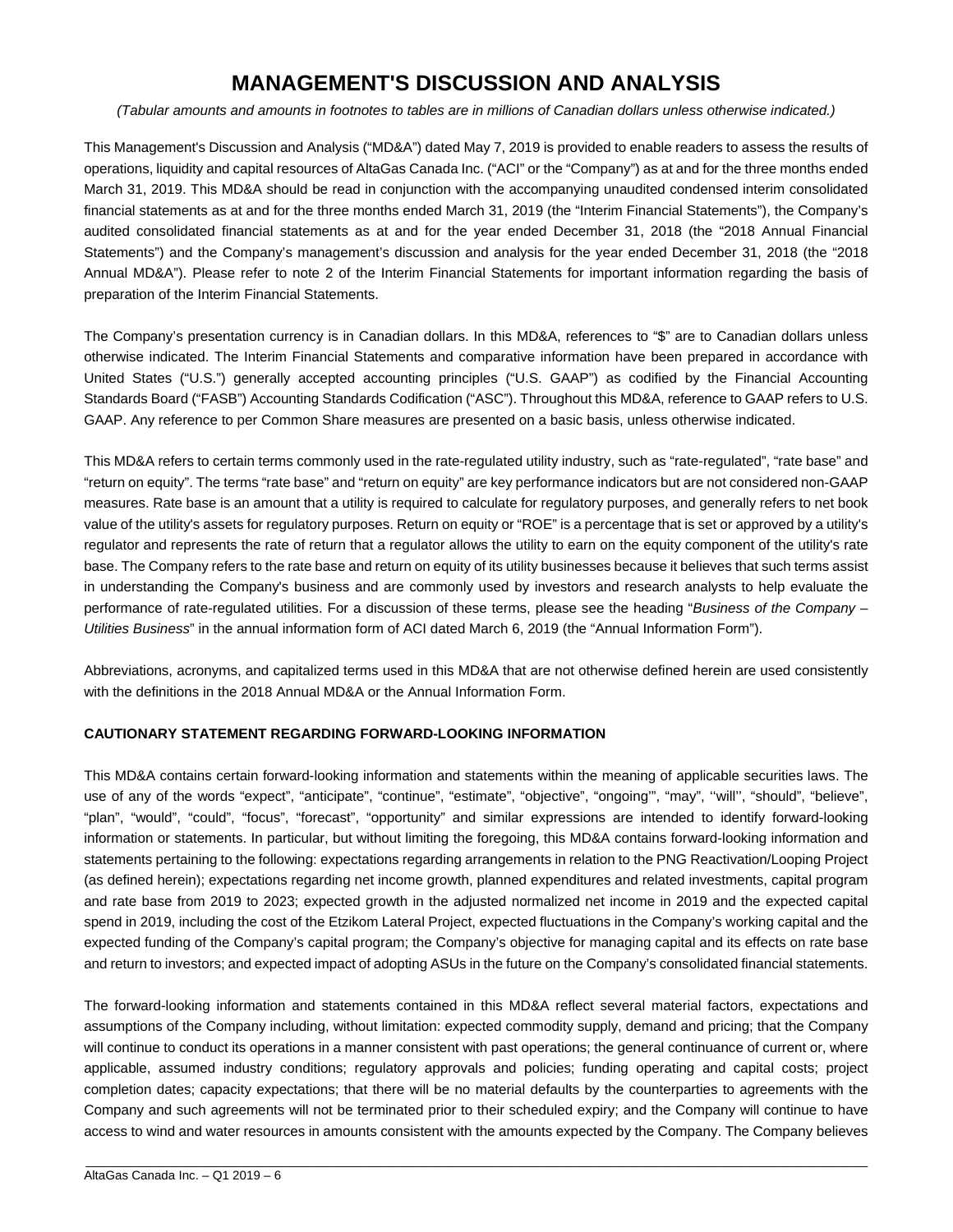the material factors, expectations and assumption reflected in the forward-looking information and statements are reasonable but no assurance can be given that these factors, expectations and assumptions will prove to be correct.

The forward-looking information and statements included in this MD&A are not guarantees of future performance and should not be unduly relied upon. Such information and statements involve known and unknown risks, uncertainties and other factors that may cause actual results or events to differ materially from those anticipated in such forward-looking information and statements, including, without limitation: changes in the demand for or supply of the Company's services; unanticipated operating results; changes in regulatory matters; limited, unfavourable or a lack of access to capital markets; increased costs; the impact of competitors; attracting and retaining skilled personnel and certain other risks (including, without limitation, those risks identified elsewhere in this MD&A); and the other factors discussed under the heading "*Risk Factors*" in the Annual Information Form and set out in the Company's other continuous disclosure documents.

The estimates of certain of the Company's financial results constitutes a financial outlook in respect of financial performance based on assumptions about future events, including economic conditions and proposed courses of action, based on management's assessment of the relevant information currently available. See "*Outlook and Capital Program*".

These estimates are based on the same assumptions, risk factors, limitations and qualifications as set forth. In addition, the estimates are based on the Company's historical results of operations, using the expectations and assumptions set out in the footnotes to the table in "*Non-GAAP Financial Measures – Adjusted Normalized Net Income*" in the 2018 Annual MD&A. The estimates reflect management's reasonable expectations, based on historical experience, regarding the extent to which each of the foregoing expectations and assumptions is likely to occur.

The financial outlook or potential financial outlook set forth in this MD&A were approved by management as of the date of this MD&A and are provided for the purpose of providing investors with an estimation of the 2019 to 2023 outlook. Readers are cautioned that any such financial outlook contained herein should not be used for purposes other than those for which it is disclosed herein.

The prospective financial information set forth in this MD&A has been prepared by, and is the responsibility of, management. The Company and management believe that the prospective financial information has been prepared on a reasonable basis, reflecting management's best estimates and judgments, and represents, to the best of management's knowledge and opinion, the Company's expected course of action in developing and executing its business strategy and growth opportunities relating to its business operations. However, actual results will likely vary from the prospective financial information set forth in this MD&A, and such variation could be material. See above for a discussion of the risks that could cause actual results to vary. The prospective financial information set forth in this MD&A should not be relied on as necessarily indicative of future results.

The Company believes the forward-looking statements in this MD&A are reasonable. However, such statements are not a guarantee that any of the actions, events or results of the forward-looking statements will occur, or if any of them do occur, their timing or what impact they will have on the Company's results of operations or financial condition. Because of these uncertainties, investors should not put undue reliance on any forward-looking statements.

The forward-looking statements included in this MD&A are expressly qualified by this cautionary statement and are made as of the date of this MD&A. The Company does not undertake any obligation to publicly update or revise any forward-looking statements except as required by Canadian securities laws.

Additional information relating to the Company, including the Annual Information Form, is available on SEDAR at www.sedar.com.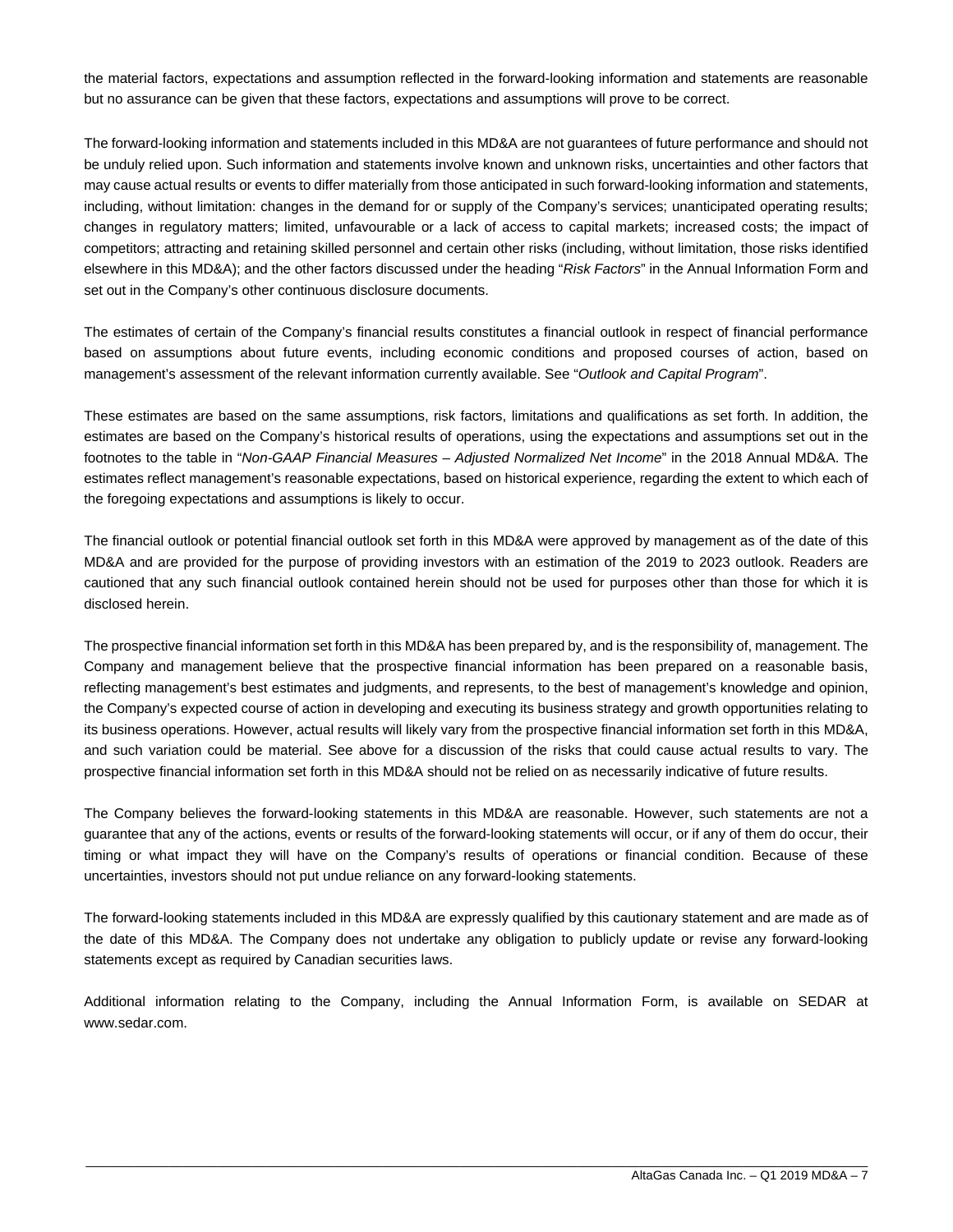#### **THE COMPANY**

ACI was incorporated under the *Canada Business Corporations Act* on October 27, 2011 as AltaGas Utility Holdings (Pacific) Inc., a wholly owned subsidiary of AltaGas Ltd. ("AltaGas"). On September 5, 2018, ACI changed its articles to, among other things, facilitate it becoming a public company, change its name to AltaGas Canada Inc., change its authorized capital and consolidate its outstanding Common Shares on the basis of one post-consolidation Common Share for every 28 pre-consolidation Common Shares. Prior to the Acquisition that was completed on October 18, 2018 as further described under the "*Significant Recent Developments"* section of the 2018 Annual MD&A, the Company owned rate-regulated natural gas distribution and transmission utility assets in British Columbia through its subsidiaries, Pacific Northern Gas Ltd. ("PNG") and Pacific Northern Gas (N.E.) Ltd. Following the completion of the Acquisition, the Company has rate-regulated natural gas distribution and transmission utility businesses in Alberta, British Columbia, Nova Scotia and the Northwest Territories, owns the Bear Mountain Wind Park, and holds an approximate 10 percent indirect interest in the Northwest Hydro Facilities. The Company became a reporting issuer on October 18, 2018 and its Common Shares commenced trading on the Toronto Stock Exchange on October 25, 2018 under the symbol "ACI".

#### **FIRST QUARTER FINANCIAL HIGHLIGHTS**

(Normalized EBITDA, normalized funds from operations, normalized net income, net debt, and net debt to total capitalization ratio are non-GAAP financial measures. Please see the *"Non-GAAP Financial Measures"* section of this MD&A)

- Net income after taxes was \$19.2 million (\$0.64 per Common Share) compared to \$20.2 million (\$0.67 per Common Share) in the first quarter of 2018.
- Normalized net income was \$20.4 million (\$0.68 per Common Share), an increase of 7 percent compared to \$19.0 million (\$0.63 per Common Share) in the first quarter of 2018.
- Operating income was \$28.7 million, compared to \$29.6 million in the first quarter of 2018.
- Normalized EBITDA was \$38.0 million, an increase of 4 percent compared to \$36.7 million in the first quarter of 2018.
- Cash flow from operations was \$21.0 million, compared to \$11.7 million in the first quarter of 2018.
- Normalized funds from operations were \$30.1 million (\$1.00 per Common Share), an increase of 9 percent compared to \$27.6 million (\$0.92 per Common Share) in the first quarter of 2018.
- Net debt was \$639.1 million as at March 31, 2019, compared to \$643.8 million as at December 31, 2018.
- Net debt to total capitalization ratio was 50.7 percent as at March 31, 2019, compared to 51.4 percent as at December 31, 2018.

#### **HIGHLIGHTS SUBSEQUENT TO QUARTER END**

 On April 3, 2019, ACI completed the issuance of \$250 million of medium-term notes ("MTNs") with a coupon rate of 3.15 percent (3.151 percent yield to maturity) and a maturity date of April 6, 2026 (the "MTN Offering"). The net proceeds of the MTN Offering were used to repay: (i) as to approximately \$210 million, a portion of the Term Loan; and (ii) as to the remainder, amounts outstanding under the Revolving Credit Facility.

#### **OVERVIEW OF THE BUSINESS**

ACI has three reporting segments:

- Utilities, which owns and operates utility assets that deliver natural gas to end-users in Alberta, British Columbia and Nova Scotia. ACI also owns a one-third equity interest in the utility that delivers natural gas to end-users in Inuvik, Northwest Territories. In aggregate, the utilities had approximately \$879 million of rate base as at March 31, 2019 and serve approximately 130,000 customers across Canada.
- Renewable Energy, which includes the Bear Mountain Wind Park and an approximate 10 percent indirect interest in the entities that own the Northwest Hydro Facilities.
- Corporate, which primarily includes the cost of providing corporate services, financing and access to capital, and general corporate support.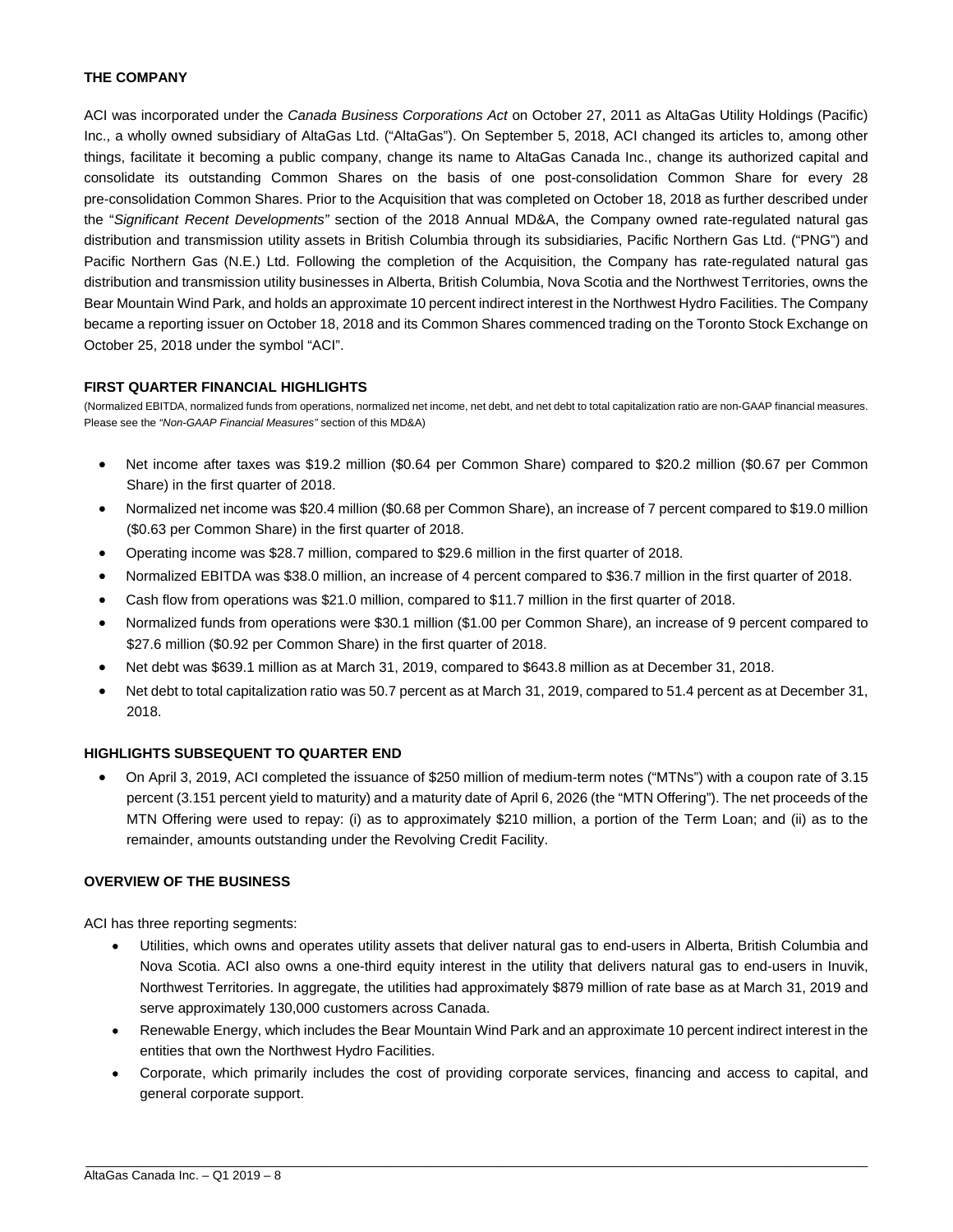#### **BUSINESS AND REGULATORY UPDATES**

#### PNG Reactivation/Looping Project

During the last quarter of 2018, PNG initiated an open season process to seek binding agreements from interested parties for firm transportation service on its existing pipeline system for natural gas deliveries from Station 4a on the Enbridge Westcoast Energy Inc. southern mainline near Summit Lake, British Columbia to the Terrace, British Columbia, Kitimat, British Columbia and Prince Rupert, British Columbia areas, as well as on a proposed expansion of its pipeline system from Summit Lake to Kitimat, British Columbia (the "PNG Reactivation/Looping Project"). PNG has received strong interest from potential shippers for the reactivation and recommissioning of its existing pipeline. PNG is now working on a process to determine the allocation of this reactivated capacity in a fair and open process.

#### 2021 Generic Cost of Capital ("GCOC")

On April 4, 2019, the AUC issued a letter indicating the scope of the 2021 GCOC proceeding will be expanded to include a "traditional" non-formulaic GCOC inquiry for the years 2021 and 2022, as well as considering returning to a formula-based approach for 2021 and subsequent years. The process timeline begins in January 2020 with the filing of expert evidence.

#### **OUTLOOK AND CAPITAL PROGRAM**

Over the 2019 to 2023 time period, ACI expects to achieve approximately 5 percent compound annual normalized net income growth from the adjusted normalized net income of \$40.5 million achieved in 2018 (see the assumptions, reconciliation and other information under the heading "*Non-GAAP Financial Measures - Adjusted Normalized Net Income"* of the 2018 Annual MD&A). Over this period, ACI expects to spend approximately \$330 million at its utilities through investments in system betterment projects to maintain the safety and reliability of its utility infrastructure, new business opportunities and technology improvements. ACI expects that these investments will grow its rate base to over \$1 billion and expects to fund this capital program utilizing internally generated cash flow and a small amount of incremental debt.

In 2019, ACI continues to expect growth in adjusted normalized net income to be driven primarily by additions to rate base at the utilities and stronger expected results from the renewable power assets, partially offset by higher expected income tax expense. In 2019, ACI expects capital spend to be in the range of \$75 to \$85 million, with most of the spending expected to be incurred over the second half of the year. The expected capital spend also includes approximately \$10 million for the Etzikom Lateral Project and approximately \$2 million in spend to provide natural gas utility service to LNG related projects.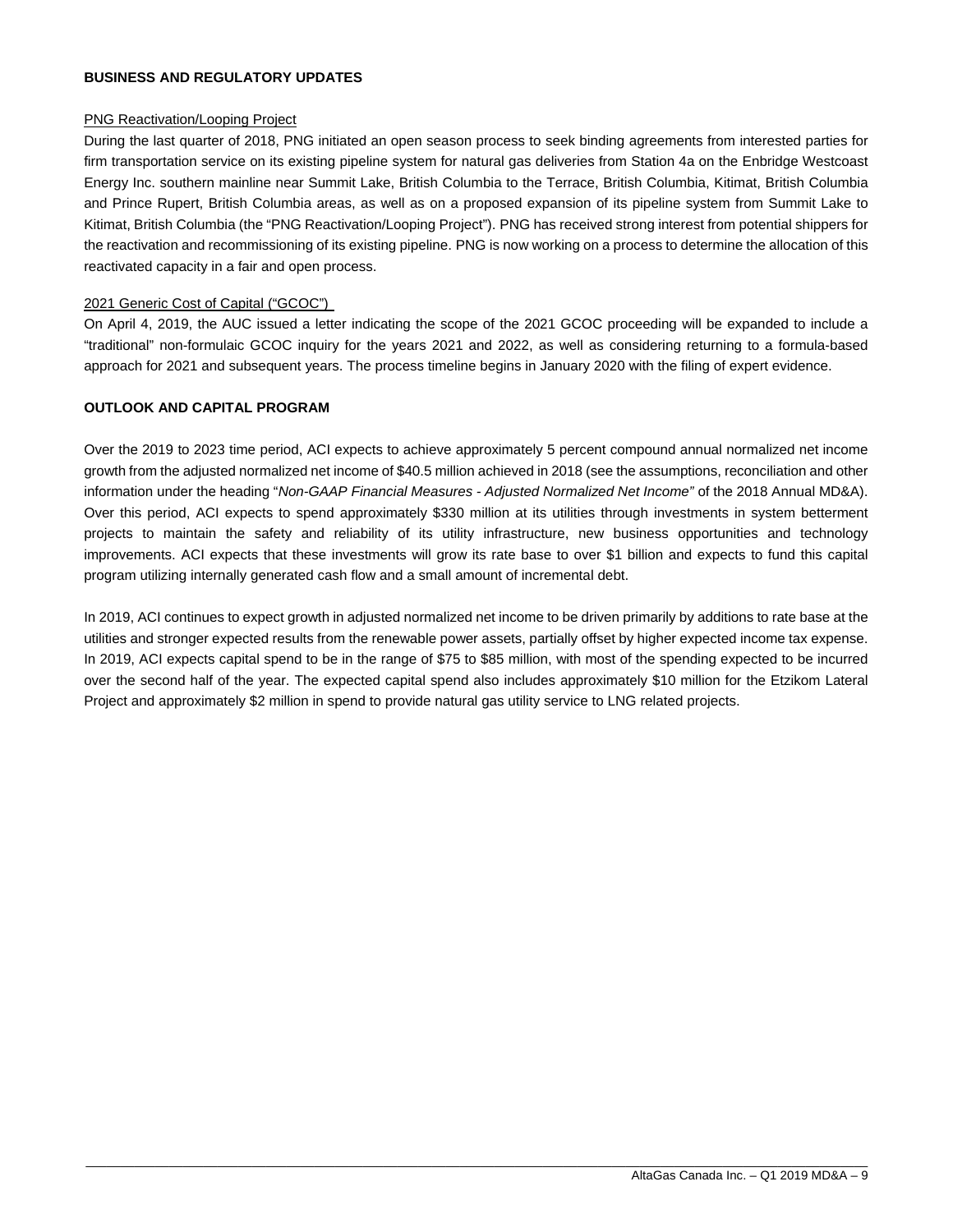#### **SELECTED FINANCIAL INFORMATION**

The following tables summarize key financial results:

|                                                 |      | Three Months Ended |
|-------------------------------------------------|------|--------------------|
|                                                 |      | March 31           |
| $$$ millions)                                   | 2019 | 2018               |
| Normalized $EBITDA(1)(2)$                       | 38.0 | 36.7               |
| Operating income                                | 28.7 | 29.6               |
| Net income after taxes                          | 19.2 | 20.2               |
| Normalized net income $(1)$                     | 20.4 | 19.0               |
| Net additions to property, plant and equipment  | 6.8  | 5.6                |
| Dividends declared $(3)$                        | 7.1  |                    |
| Cash from operations                            | 21.0 | 11.7               |
| Normalized funds from operations <sup>(1)</sup> | 30.1 | 27.6               |

|                                                              |        | Three Months Ended |
|--------------------------------------------------------------|--------|--------------------|
|                                                              |        | March 31           |
| (\$ per Common Share, except Common Shares outstanding)      | 2019   | 2018               |
| Net income after taxes - basic                               | 0.64   | 0.67               |
| Net income after taxes - diluted                             | 0.64   | 0.67               |
| Normalized net income - basic <sup>(1)</sup>                 | 0.68   | 0.63               |
| Dividends declared <sup>(3)</sup>                            | 0.2375 |                    |
| Cash from operations                                         | 0.70   | 0.39               |
| Normalized funds from operations <sup>(1)</sup>              | 1.00   | 0.92               |
| Weighted average number of Common Shares outstanding - basic |        |                    |
| (millions) <sup>(4)</sup>                                    | 30.0   | 30.0               |

(1) Non-GAAP financial measure; see discussion in the *"'Non-GAAP Financial Measures"* section of this MD&A.

(2) Effective January 1, 2019, ACI revised the calculation of normalized EBITDA to incorporate ACI's proportionate share of normalized EBITDA from its equity investments instead of just the equity pick-up. The comparative period has been revised to conform to the current period presentation. Please refer to "*Non-GAAP Financial Measures*" section of this MD&A.

(3) Dividends declared per Common Share after the completion of the IPO. On March 6, 2019, the Board of Directors declared a quarterly dividend of \$0.2375 per Common Share, which was paid on March 29, 2019.

(4) For comparative purposes, the Common Shares issued under the IPO including the Over-Allotment Option, have been assumed to be outstanding as of the beginning of each period, including the periods prior to the Acquisition.

The following table summarizes ACI's consolidated results:

|                                                      |       | Three Months Ended |
|------------------------------------------------------|-------|--------------------|
|                                                      |       | March 31           |
| $$$ millions)                                        | 2019  | 2018               |
| Revenue                                              | 118.6 | 109.8              |
| Cost of sales                                        | 56.3  | 49.5               |
| Operating and administrative expense                 | 24.3  | 22.9               |
| Depreciation and amortization expense                | 7.3   | 7.3                |
| Loss from equity investments                         | (0.8) | (1.0)              |
| Unrealized gain (loss) on foreign exchange contracts | (1.2) | $1.2^{\circ}$      |
| Other loss                                           |       | (0.6)              |
| Foreign exchange loss                                |       | (0.1)              |
| Operating income                                     | 28.7  | 29.6               |
| Interest expense                                     | 6.6   | 6.8                |
| Income tax expense                                   | 2.9   | 2.6                |
| Net income after taxes                               | 19.2  | 20.2               |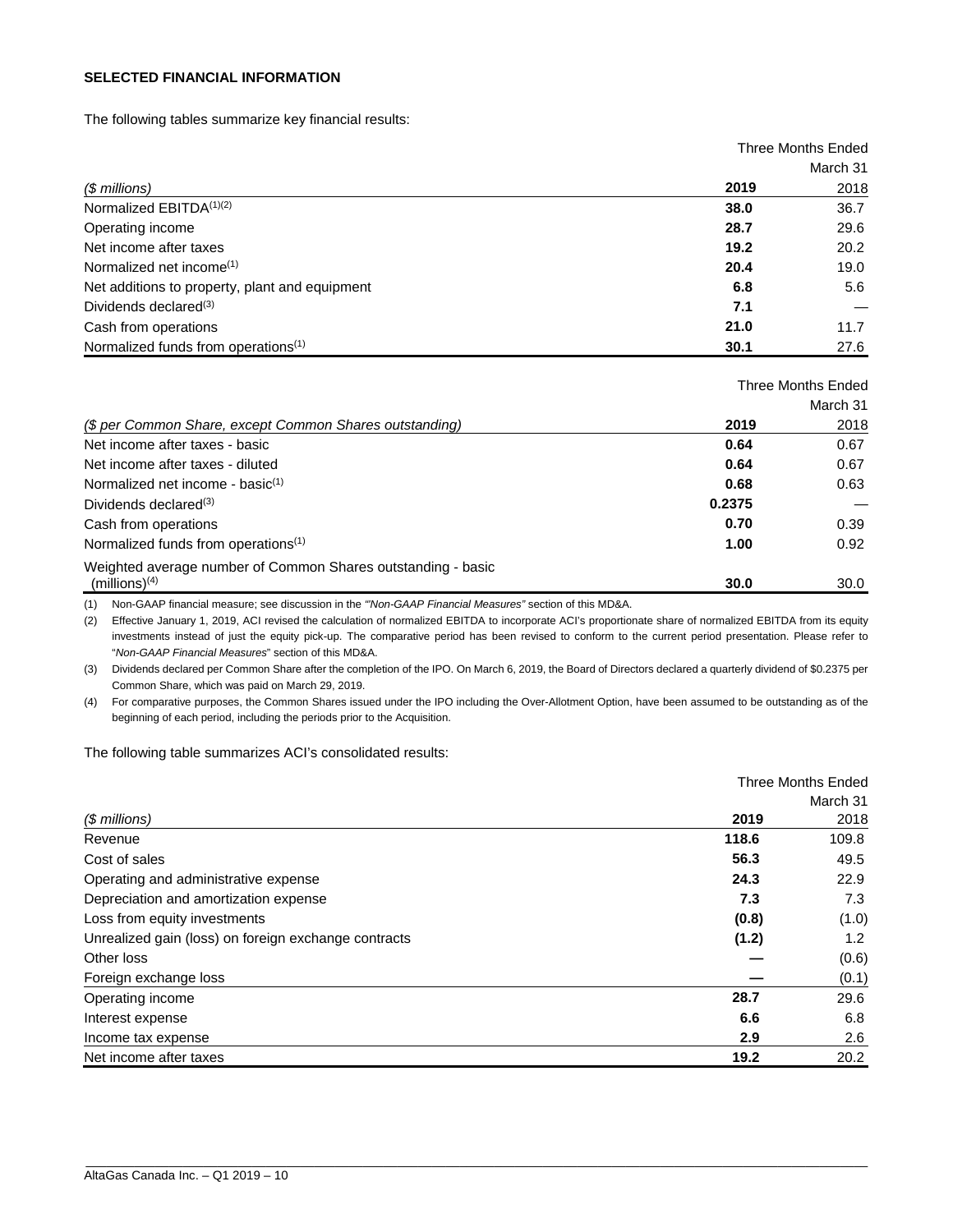#### **Three Months Ended March 31**

Normalized EBITDA for the three months ended March 31, 2019 was \$38.0 million, an increase of \$1.3 million relative to the same period in 2018 primarily due to colder weather in Alberta and Nova Scotia and higher approved rates at the utilities, partially offset by higher operating and administrative expense and lower wind generation at the Bear Mountain Wind Park.

Operating income for the three months ended March 31, 2019 was \$28.7 million, a decrease of \$0.9 million relative to the same period in 2018, primarily due to an unrealized loss on foreign exchange contracts compared to a gain in the prior year, partially offset by the same factors as the increase in normalized EBITDA discussed above.

Operating and administrative expense for the three months ended March 31, 2019 was \$24.3 million, an increase of \$1.4 million from the same period in 2018 mainly due to higher employee related costs primarily from inflationary salary increases, and higher contractor and consultant expenses.

Depreciation and amortization expense for the three months ended March 31, 2019 was \$7.3 million, consistent with the same period in 2018.

Interest expense for the three months ended March 31, 2019 was \$6.6 million compared to \$6.8 million in the same period in 2018. The decrease of \$0.2 million was mainly due to lower average interest rates, partially offset by a higher average debt balance outstanding as a result of incremental borrowing to capitalize ACI as a standalone entity.

Income tax expense for the three months ended March 31, 2019 was \$2.9 million, compared to \$2.6 million in the same period in 2018. The increase was mainly due to timing differences related to the recognition of regulatory assets and liabilities partially offset by lower earnings from Bear Mountain Wind Park and a tax recovery relating to the investment in the Northwest Hydro Facilities recorded in the first quarter of 2018 but not in 2019.

Normalized net income for the three months ended March 31, 2019 was \$20.4 million, an increase of \$1.4 million relative to the same period in 2018 mainly due to the same factors as the increase in normalized EBITDA discussed above and lower interest expense, partially offset by higher income tax expense.

Net income after taxes for the three months ended March 31, 2019 was \$19.2 million, a decrease of \$1.0 million compared to the same period in 2018. The decrease was due to an unrealized loss on foreign exchange contracts compared to a gain in the prior year, partially offset by the same factors as the increase in normalized net income discussed above.

Normalized funds from operations for the three months ended March 31, 2019 was \$30.1 million, an increase of \$2.5 million relative to the same period in 2018, primarily due to higher normalized EBITDA discussed above and lower current income tax expense.

Please refer to the "*Liquidity and Capital Resources - Liquidity"* section of this MD&A for a discussion of changes in cash from operating activities.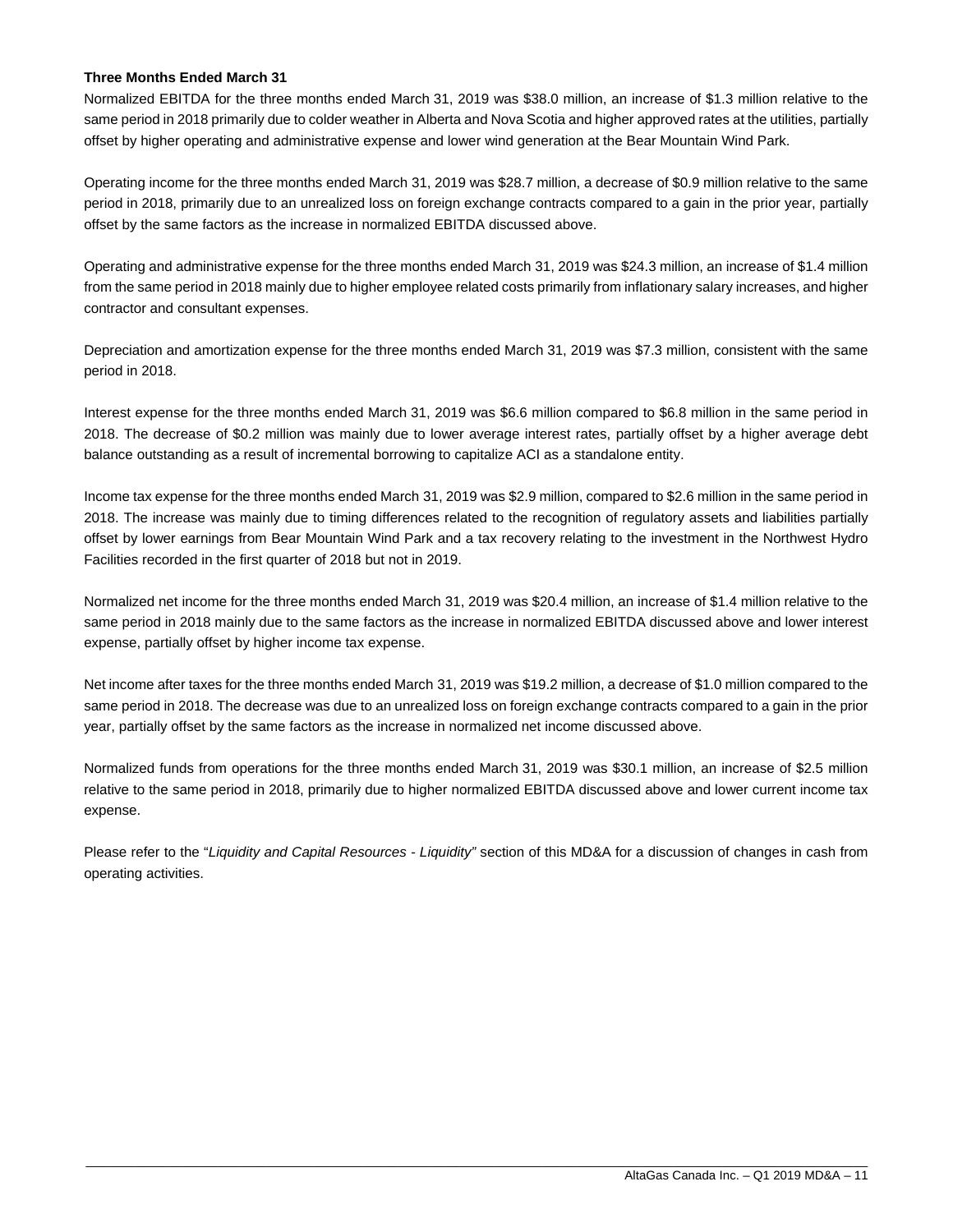#### **RESULTS BY REPORTING SEGMENT**

#### **Normalized EBITDA by Reporting Segment(1)(2)**

|                  |       | <b>Three Months Ended</b> |
|------------------|-------|---------------------------|
|                  |       | March 31                  |
| (\$ millions)    | 2019  | 2018                      |
| <b>Utilities</b> | 36.3  | \$<br>34.6                |
| Renewable Energy | 1.9   | 2.1                       |
| Corporate        | (0.2) |                           |
|                  | 38.0  | 36.7                      |

(1) Non-GAAP financial measure; see discussion in the *"'Non-GAAP Financial Measures"* section of this MD&A.

(2) Effective January 1, 2019, ACI revised the calculation of normalized EBITDA to incorporate ACI's proportionate share of normalized EBITDA from its equity investments instead of just the equity pick-up. The comparative period has been revised to conform to the current period presentation. Please refer to "*Non-GAAP Financial Measures*" section of this MD&A.

#### **Operating Income (Loss) by Reporting Segment**

|                  |       |   | Three Months Ended |
|------------------|-------|---|--------------------|
|                  |       |   | March 31           |
| $$$ millions)    | 2019  |   | 2018               |
| <b>Utilities</b> | 29.6  | S | 30.3               |
| Renewable Energy | (0.7) |   | (0.6)              |
| Corporate        | (0.2) |   | (0.1)              |
|                  | 28.7  |   | 29.6               |

# **UTILITIES SEGMENT REVIEW**

#### **Financial results**

|                                                      |    |        |      | Three Months Ended |
|------------------------------------------------------|----|--------|------|--------------------|
|                                                      |    |        |      | March 31           |
| (\$ millions)                                        |    | 2019   |      | 2018               |
| Revenue                                              | \$ | 115.6  | S    | 106.3              |
| Cost of sales                                        |    | (56.2) |      | (49.4)             |
| Operating and administrative expense                 |    | (23.1) |      | (21.7)             |
| Other loss                                           |    |        |      | (0.6)              |
| Normalized EBITDA <sup>(1)</sup>                     |    | 36.3   | - \$ | 34.6               |
| Unrealized gain (loss) on foreign exchange contracts |    | (1.2)  |      | 1.2                |
| Depreciation and amortization expense                |    | (5.5)  |      | (5.5)              |
| Operating income                                     | S  | 29.6   |      | 30.3               |

(1) Non-GAAP financial measure; see discussion in the *"'Non-GAAP Financial Measures"* section of this MD&A.

#### **Operating statistics**

|                                                    | Three Months Ended |       |
|----------------------------------------------------|--------------------|-------|
|                                                    | March 31           |       |
|                                                    | 2019               | 2018  |
| Natural gas deliveries - end-use (PJ)              | 14.7               | 14.0  |
| Natural gas deliveries - transportation (PJ)       | 1.8                | 1.8   |
| Degree day variance from normal - AUI $(%)^{(1)}$  | 12.4               | 10.2  |
| Degree day variance from normal - HGL $(\%)^{(1)}$ | 1.8                | (8.6) |

(1) A degree day for AUI and HGL is the cumulative extent to which the daily mean temperature falls below 15 degrees Celsius at AUI and 18 degrees Celsius at HGL. Normal degree days are based on a 20-year rolling average. Positive variances from normal lead to increased delivery volumes from normal expectations. Degree day variances do not materially affect the results of PNG, as the BCUC has approved a rate stabilization mechanism for its residential and small commercial customers.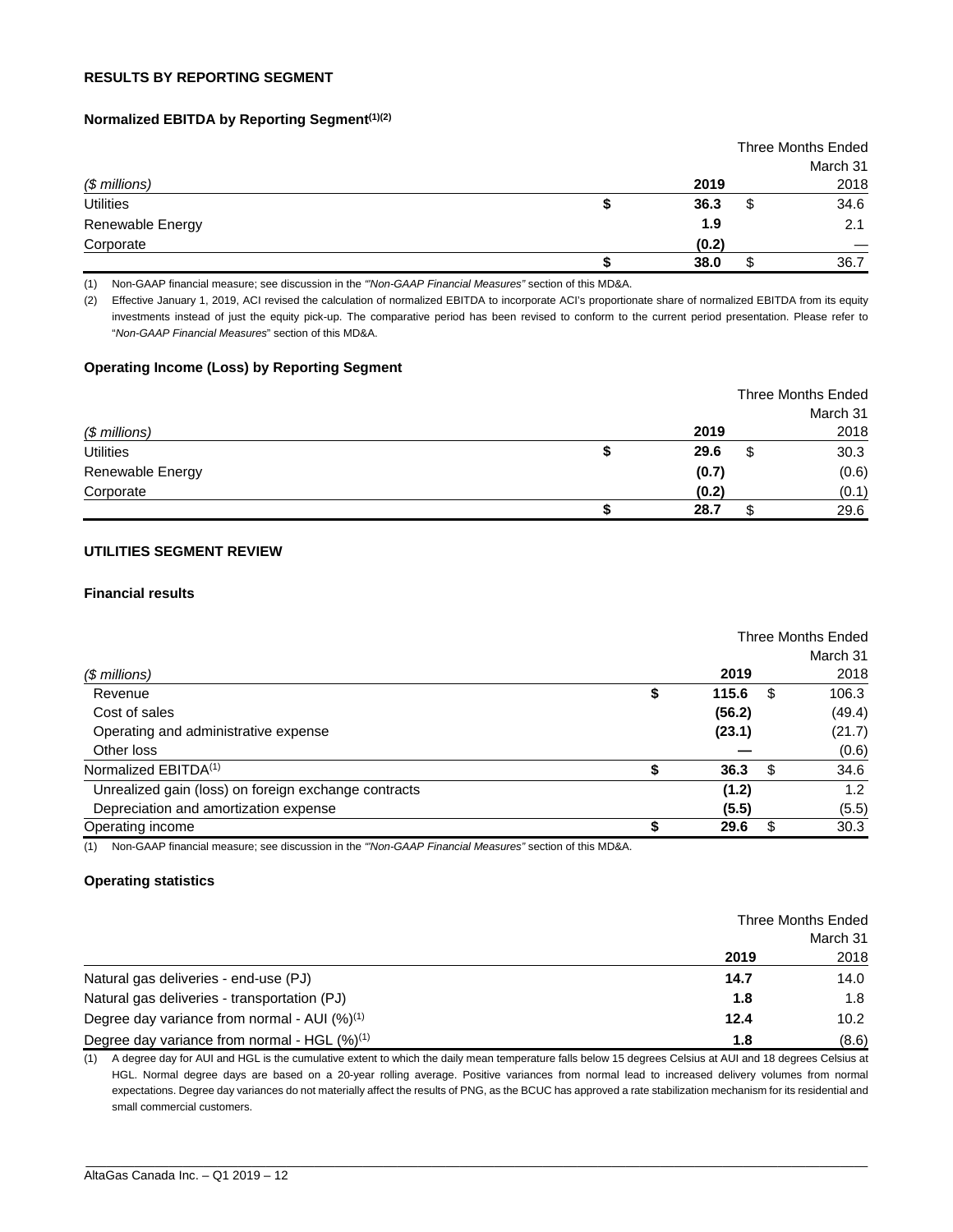#### **Three Months Ended March 31**

Revenue increased by \$9.3 million for the three months ended March 31, 2019 compared to the same period in 2018 primarily due to colder weather in Alberta and Nova Scotia, higher approved rates at the utilities, and higher flow through of gas supply costs to customers.

Normalized EBITDA increased by \$1.7 million for the three months ended March 31, 2019 compared to the same period in 2018 primarily due to higher revenue discussed above, partially offset by higher cost of gas, higher employee related costs primarily from inflationary salary increases, and higher contractor and consulting fees.

Operating income decreased by \$0.7 million for the three months ended March 31, 2019 compared to the same period in 2018, primarily due to an unrealized loss on foreign exchange contracts compared to a gain in the prior year, partially offset by the same factors as the increase in normalized EBITDA discussed above.

#### **RENEWABLE ENERGY SEGMENT REVIEW**

#### **Financial results**

|                                                                            |                        |    | Three Months Ended |
|----------------------------------------------------------------------------|------------------------|----|--------------------|
|                                                                            |                        |    | March 31           |
| (\$ millions)                                                              | 2019                   |    | 2018               |
| Revenue                                                                    | \$<br>3.0 <sub>2</sub> | £. | 3.5                |
| Cost of sales                                                              | (0.1)                  |    | (0.1)              |
| Operating and administrative expense                                       | (1.0)                  |    | (1.2)              |
| Normalized EBITDA from equity investment                                   |                        |    | (0.1)              |
| Normalized EBITDA <sup>(1)(2)</sup>                                        | 1.9                    | S. | 2.1                |
| Depreciation and amortization expense                                      | (1.8)                  |    | (1.8)              |
| Accretion and depreciation and amortization expense from equity investment | (0.8)                  |    | (0.9)              |
| Operating loss                                                             | (0.7)                  |    | (0.6)              |

(1) Non-GAAP financial measure; see discussion in the *"'Non-GAAP Financial Measures"* section of this MD&A.

(2) Effective January 1, 2019, ACI revised the calculation of normalized EBITDA to incorporate ACI's proportionate share of normalized EBITDA from its equity investments instead of just the equity pick-up. The comparative period has been revised to conform to the current period presentation. Please refer to "*Non-GAAP Financial Measures*" section of this MD&A.

#### **Operating statistics**

|                                                            | Three Months Ended |          |
|------------------------------------------------------------|--------------------|----------|
|                                                            |                    | March 31 |
|                                                            | 2019               | 2018     |
| Bear Mountain Wind Park power sold (GWh)                   | 29.1               | 32.0     |
| Northwest Hydro Facilities power sold (GWh) <sup>(1)</sup> | 3.1                | 2.4      |

(1) Represents approximately 10 percent of the total power sold by the Northwest Hydro Facilities.

#### **Three Months Ended March 31**

Revenue decreased by \$0.5 million for the three months ended March 31, 2019 compared to the same period in 2018 primarily due to lower wind generation at the Bear Mountain Wind Park due to colder weather conditions.

Normalized EBITDA decreased by \$0.2 million for the three months ended March 31, 2019 compared to the same period in 2018 primarily due to lower wind generation at the Bear Mountain Wind Park partially offset by lower operating and administrative expense.

Operating loss increased by \$0.1 million for the three months ended March 31, 2019 compared to the same period in 2018 due to lower wind generation at the Bear Mountain Wind Park partially offset by lower operating and administrative expenses.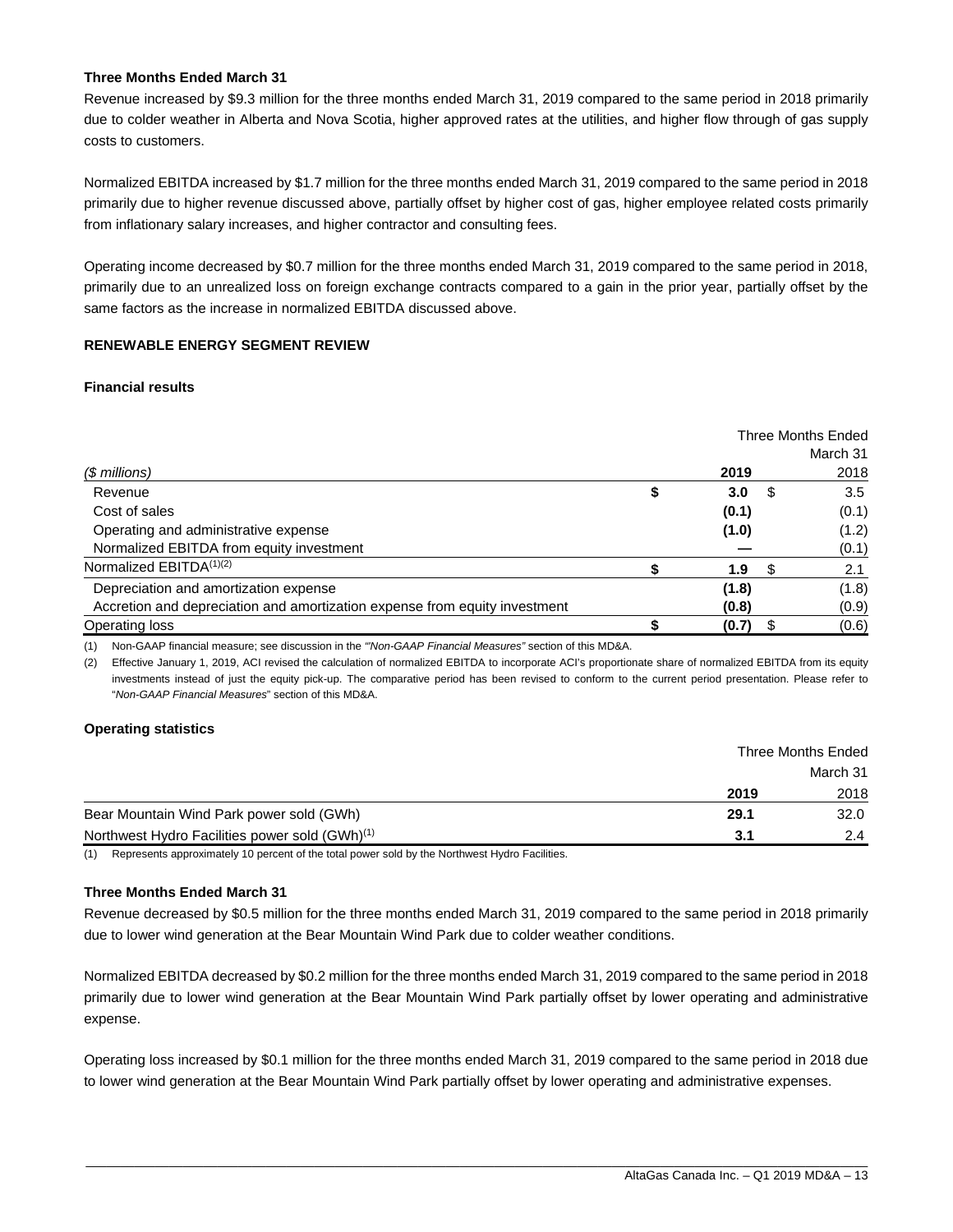During the three months ended March 31, 2019, ACI recorded \$0.8 million of loss from its investment in the Northwest Hydro Facilities, compared to \$1.0 million in the same period in 2018. The decrease in loss from equity investment was mainly due to higher generation volume at the Northwest Hydro Facilities.

#### **CORPORATE SEGMENT REVIEW**

|                                      | Three Months Ended |       |  |          |
|--------------------------------------|--------------------|-------|--|----------|
|                                      |                    |       |  | March 31 |
| $$$ millions)                        |                    | 2019  |  | 2018     |
| Operating and administrative expense |                    | (0.2) |  |          |
| Normalized EBITDA <sup>(1)</sup>     |                    | (0.2) |  |          |
| Foreign exchange loss                |                    |       |  | (0.1)    |
| Operating loss                       |                    | (0.2) |  | (0.1)    |

(1) Non-GAAP financial measure; see discussion in the *"'Non-GAAP Financial Measures"* section of this MD&A.

For the three months ended March 31, 2019 and 2018 operating loss was \$0.2 million and \$0.1 million, respectively. The increase was mainly due to expenses incurred at the corporate segment as a standalone entity.

#### **SUMMARY OF SELECTED QUARTERLY RESULTS (1)**

The following table sets forth unaudited quarterly information for each of the eight quarters from the quarter ended June 30, 2017 to the quarter ended March 31, 2019.

| (\$ millions, except per Common Share amounts)                                  | $Q1-19$ | $Q4-18$ | $Q3-18$ | $Q2-18$ |
|---------------------------------------------------------------------------------|---------|---------|---------|---------|
| Revenue                                                                         | 118.6   | 95.3    | 44.1    | 59.9    |
| Normalized net income $(2)$                                                     | 20.4    | 20.0    | 0.8     | 3.8     |
| Net income after taxes                                                          | 19.2    | 20.8    | 0.5     | 3.7     |
| Net income after taxes per Common Share - basic and diluted (\$) <sup>(3)</sup> | 0.64    | 0.69    | 0.02    | 0.12    |
| Dividends declared per Common Share $(\text{$\mathfrak{F}$})^{(4)}$             | 0.2375  | 0.1744  |         |         |
|                                                                                 |         |         |         |         |
| (\$ millions, except per Common Share amounts)                                  | $Q1-18$ | Q4-17   | $Q3-17$ | $Q2-17$ |
| Revenue                                                                         | 109.8   | 88.4    | 45.5    | 59.5    |
| Normalized net income <sup>(2)</sup>                                            | 19.0    | 16.6    | 2.3     | 4.1     |
| Net income after taxes                                                          | 20.2    | 17.1    | 1.9     | 3.5     |
| Net income after taxes per Common Share - basic and diluted (\$) <sup>(3)</sup> | 0.67    | 0.57    | 0.06    | 0.12    |
| Dividends declared per Common Share (\$)                                        |         |         |         |         |

(1) Amounts may not add due to rounding.

(2) Non-GAAP financial measure; see discussion in the *"'Non-GAAP Financial Measures"* section of this MD&A.

(3) For comparative purposes, the Common Shares issued under the IPO including the Over-Allotment Option, have been assumed to be outstanding as of the beginning of each period, including the periods prior to the Acquisition.

(4) ACI declares and pays a quarterly dividend on its Common Shares. Dividends are at the discretion of the Board of Directors and dividend levels are reviewed periodically, giving consideration to the ongoing sustainable cash flow from operating activities, maintenance and growth capital expenditures, and debt repayment requirements of ACI. Dividends declared per Common Share in the fourth quarter of 2018 are for the period from October 25, 2018 to December 31, 2018. On March 6, 2019, the Board of Directors declared a quarterly dividend of \$0.2375 per Common Share, which was paid on March 29, 2019.

Quarter-over-quarter financial results are impacted by seasonality, weather, planned and unplanned outages, and timing and recognition of regulatory decisions.

Revenue for the Utilities segment is generally the highest in the first and fourth quarters of any given year as the majority of natural gas demand occurs during the winter heating season, which typically extends from November to March. The equity investment in the Northwest Hydro Facilities is impacted by seasonal precipitation and snowpack melt, which create periods of high river flow typically during May through October of any given year.

\_\_\_\_\_\_\_\_\_\_\_\_\_\_\_\_\_\_\_\_\_\_\_\_\_\_\_\_\_\_\_\_\_\_\_\_\_\_\_\_\_\_\_\_\_\_\_\_\_\_\_\_\_\_\_\_\_\_\_\_\_\_\_\_\_\_\_\_\_\_\_\_\_\_\_\_\_\_\_\_\_\_\_\_\_\_\_\_\_\_\_\_\_\_\_\_\_\_\_\_\_\_\_\_\_\_\_\_\_\_\_\_\_

Other significant item(s) that impacted quarter-over-quarter revenue during the periods noted include: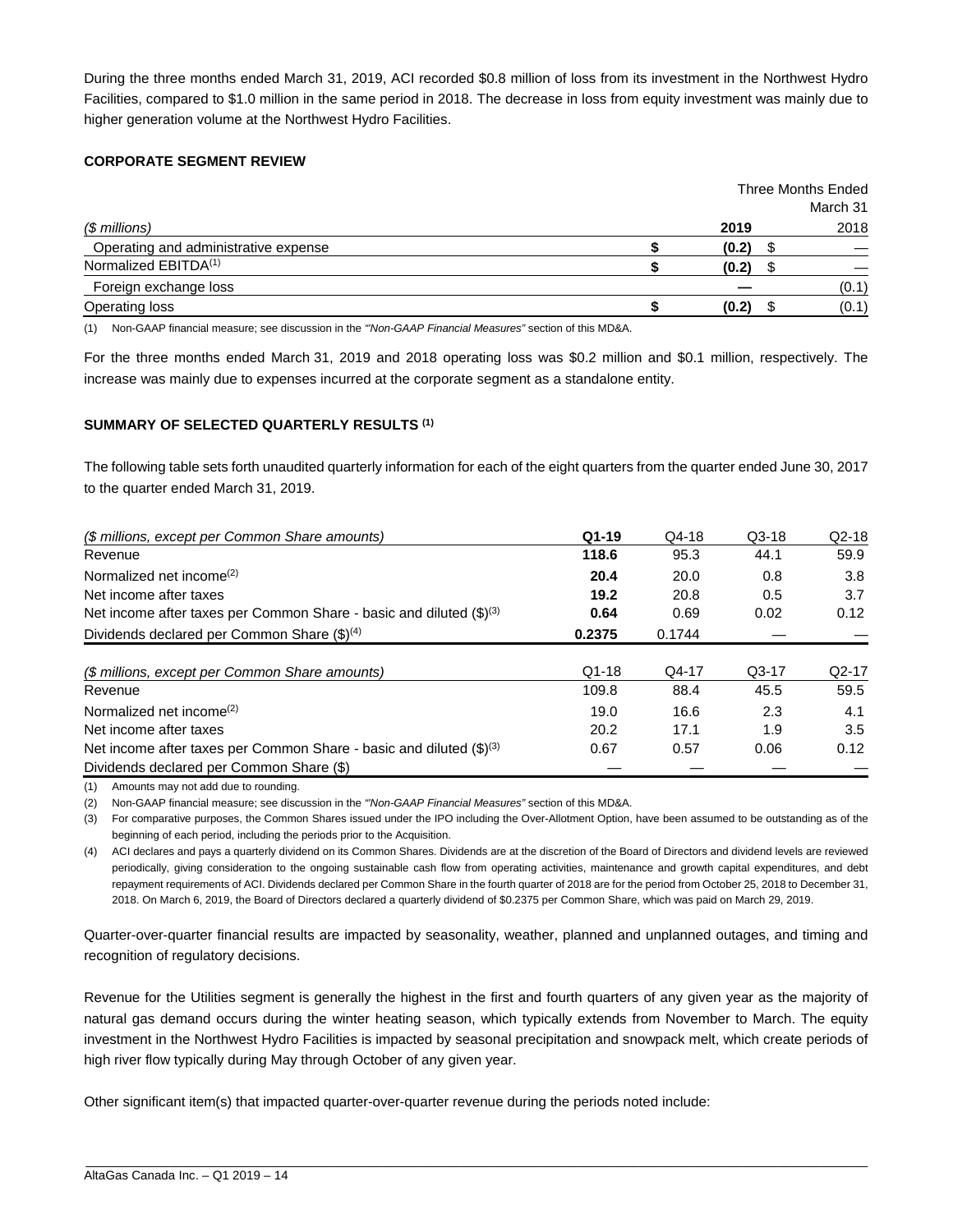A one-time revenue of approximately \$1.8 million recorded in the third quarter of 2018 related to the receipt of funds from AltaGas in connection with Part VI.1 tax transfers occurring from earlier periods.

Net income after taxes is also affected by non-cash items such as deferred income tax, depreciation and amortization expense, accretion expense, impairment, gains and losses on foreign exchange contracts, and gains or losses on the sale of assets. For these reasons, net income may not necessarily reflect the same trends as revenue. Net income after taxes during the periods noted was impacted by:

- higher interest expense during the first three quarters of 2018 as a result of a \$30 million debenture issuance to AltaGas in October 2017;
- higher interest expense during the fourth quarter of 2018 as a result of incremental borrowing to capitalize ACI as a standalone business;
- lower income tax expense during the fourth quarter of 2018 as a result of the transition of ACI to a standalone entity; and
- lower interest expense during the first quarter of 2019 as a result of lower average interest rates on ACI's MTNs and external credit facilities compared to the debt outstanding to AltaGas during 2018, partially offset by a higher average debt balance outstanding.

#### **LIQUIDITY AND CAPITAL RESOURCES**

#### **Liquidity**

The Company's primary sources of liquidity are cash flow from operations and debt additions. The Company's cash requirements include funding for capital expenditures and working capital, servicing and repaying long-term debt, and dividend payments. The Company's sources and uses of cash are further discussed below:

| Three Months Ended March 31           | 2019   | 2018   |
|---------------------------------------|--------|--------|
| (\$ millions)                         |        |        |
| Cash from operations                  | 21.0   | 11.7   |
| Cash used in investing activities     | (8.3)  | (1.4)  |
| Cash used in financing activities     | (13.8) | (10.3) |
| Decrease in cash and cash equivalents | (1.1)  |        |

#### **Cash from operations**

During the three months ended March 31, 2019, cash from operations increased by \$9.3 million compared to the same period in 2018, primarily due to higher cash earnings and a favourable variance resulting from changes in operating assets and liabilities. The favourable variance in changes in operating assets and liabilities were mainly due to timing of customer receipts and supplier payments.

#### **Investing activities**

During the three months ended March 31, 2019, cash used in investing activities increased by \$6.9 million compared to the same period in 2018 primarily due to higher capital spending on system betterment and growth.

See also the "*Invested Capital"* section of this MD&A.

#### **Financing activities**

During the three months ended March 31, 2019, cash used in financing activities increased by \$3.5 million compared to the same period in 2018 primarily due to Common Share dividends paid in March 2019, partially offset by lower debt repayments.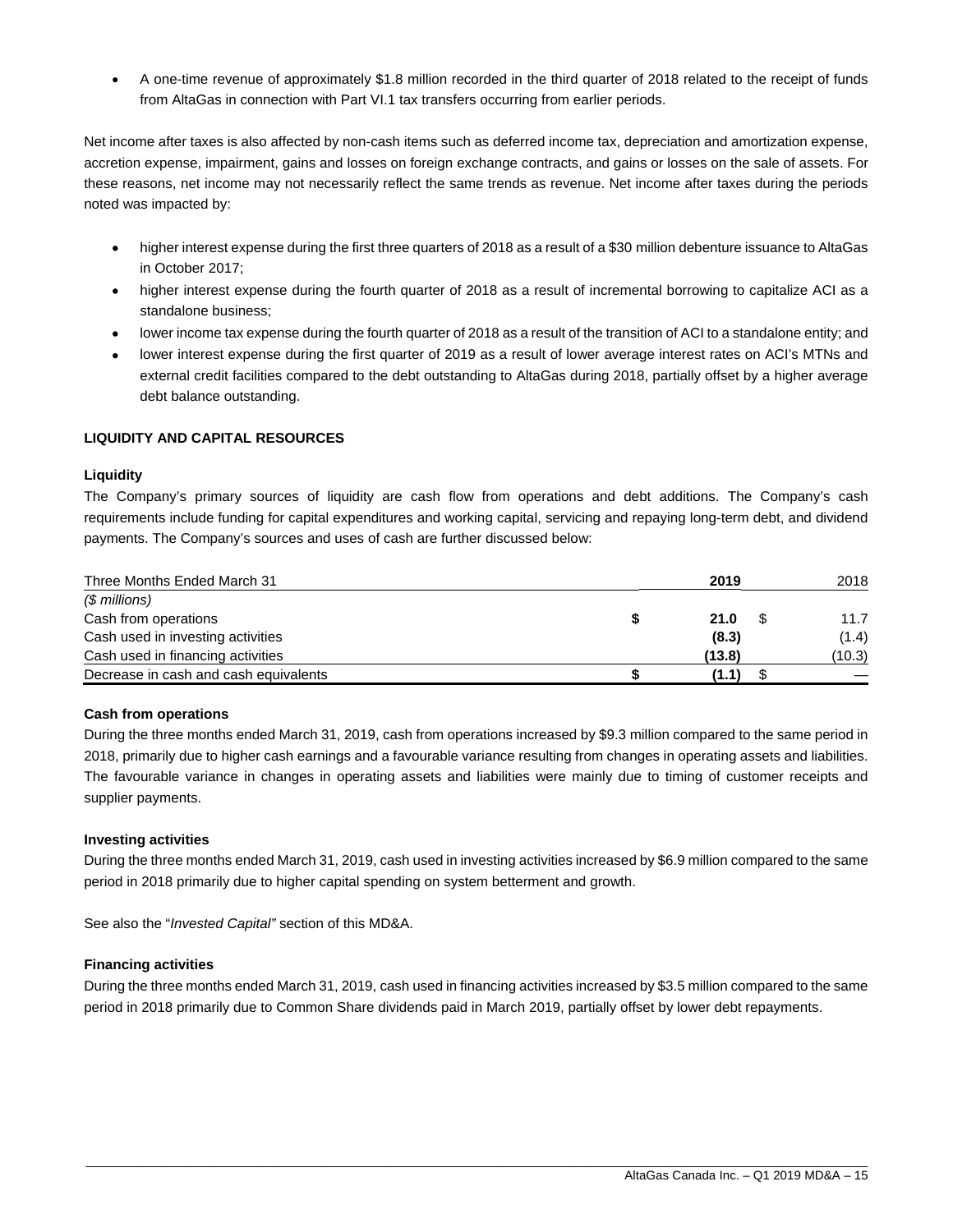#### **Working Capital**

| (\$ millions except current ratio) | March 31,<br>2019 | December 31,<br>2018 |
|------------------------------------|-------------------|----------------------|
| Current assets                     | 76.3              | 74.7                 |
| <b>Current liabilities</b>         | 72.9              | 91.5                 |
| Working capital (deficiency)       | 3.4               | (16.8)               |
| Working capital ratio              | 1.05              | 0.82                 |

The variation in the working capital ratio was primarily due to an increase in prepaid assets, timing of payments of supplier invoices, payment of short-term debt, partially offset by recognizing a current liability relating to leases in connection with the new accounting standard that came into effect on January 1, 2019.

ACI's working capital will fluctuate in the normal course of business and the working capital will be funded using cash flow from operations and available credit facilities as required.

#### **Capital Resources**

The Company's objective for managing capital is to maintain its investment grade credit rating, ensure adequate liquidity, maximize the profitability of its existing assets and grow its business through prudent capital investments which ultimately add to the utilities' rate base, and enhance returns to investors. The Company's capital resources comprise short-term and long-term debt (including the current portion).

The use of debt or equity funding is based on ACI's capital structure, which is determined by considering the norms and risks associated with operations and cash flow stability and sustainability.

|                                      | March 31. | December 31, |
|--------------------------------------|-----------|--------------|
| (\$ millions, except where noted)    | 2019      | 2018         |
| Short-term debt                      | \$<br>1.9 | 5.8          |
| Current portion of long-term debt    | 1.0       | 1.0          |
| Long-term debt $(1)$                 | 636.9     | 638.8        |
| Total debt                           | 639.8     | 645.6        |
| Less: cash and cash equivalents      | (0.7)     | (1.8)        |
| Net debt                             | 639.1     | 643.8        |
| Shareholders' equity                 | 620.7     | 608.6        |
| Total capitalization                 | 1,259.8   | 1,252.4      |
| Net debt-to-total capitalization (%) | 50.7      | 51.4         |

(1) Net of debt issuance costs and debt discount of \$2.6 million as of March 31, 2019 (December 31, 2018 - \$2.5 million).

As at March 31, 2019, ACI's total debt primarily consisted of outstanding MTNs of \$300 million (December 31, 2018 - \$300 million), PNG debentures of \$26.0 million (December 31, 2018 - \$26.0 million), unsecured syndicated term loan of \$250 million (December 31, 2018 - \$250 million), and \$66.4 million drawn under other bank credit facilities (December 31, 2018 - \$72.8 million). In addition, ACI had \$7.7 million of letters of credit issued as at March 31, 2019 (December 31, 2018 - \$7.7 million).

On April 3, 2019, ACI completed the issuance of \$250 million of MTNs with a coupon rate of 3.15 percent (3.151 percent yield to maturity) and maturity date of April 6, 2026. The net proceeds were used to repay: (i) as to approximately \$210 million, a portion of the Term Loan; and (ii) as to the remainder, amounts outstanding under the Revolving Credit Facility.

As at March 31, 2019, ACI's total market capitalization was approximately \$534 million based on 30,000,000 Common Shares outstanding and a closing trading price on March 31, 2019 of \$17.80 per Common Share.

ACI's earnings interest coverage for the rolling 12 months ended March 31, 2019 was 2.7 times (12 months ended March 31,  $2018 - 2.8$  times).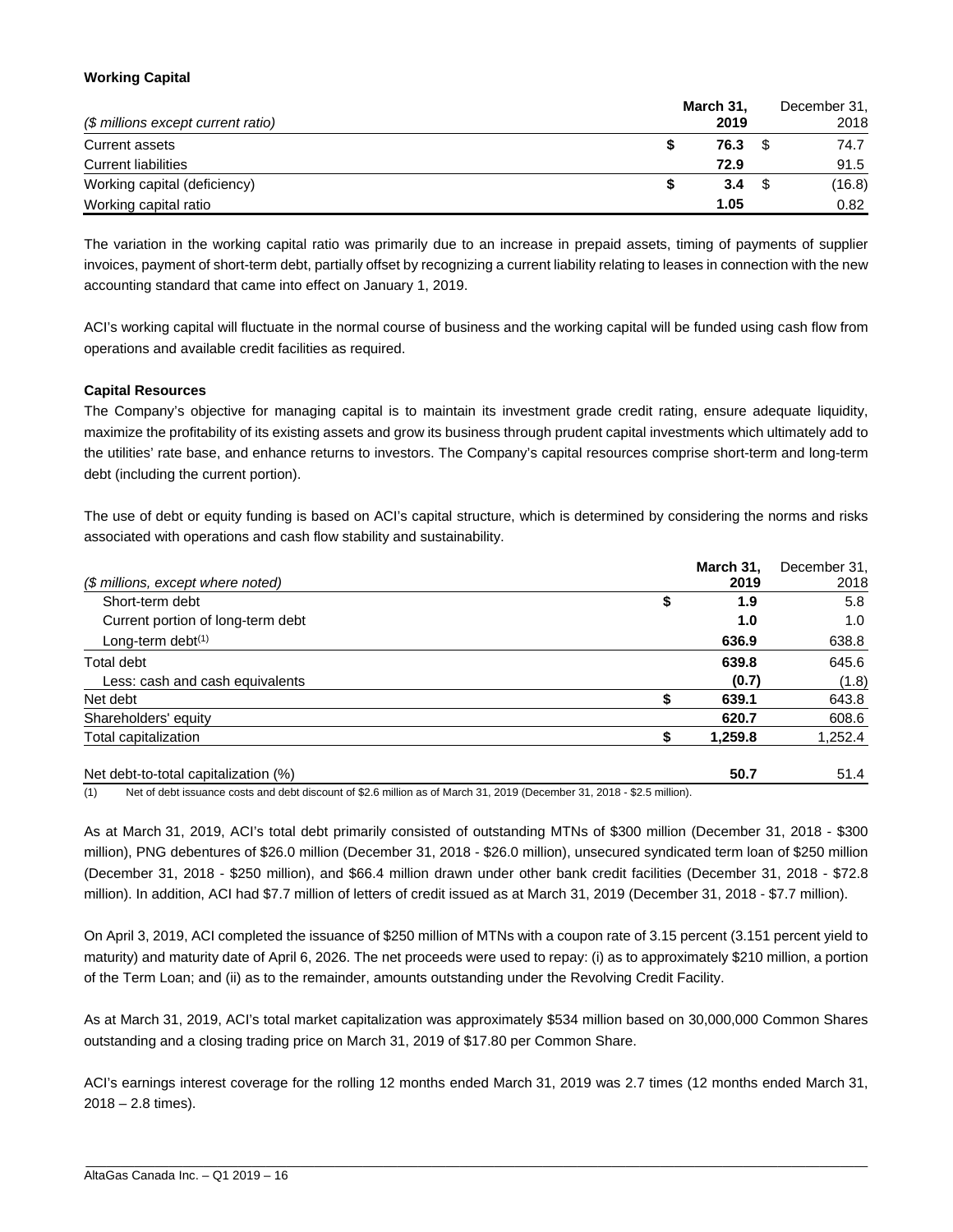#### **Credit Facilities**

The Company funds its long and short term borrowing requirements with credit facilities as follows:

|                                                     |                              |   | Drawn at          |      | Drawn at             |
|-----------------------------------------------------|------------------------------|---|-------------------|------|----------------------|
| (\$ millions)                                       | <b>Borrowing</b><br>capacity |   | March 31.<br>2019 |      | December 31.<br>2018 |
| Syndicated revolving credit facility <sup>(1)</sup> | \$<br>200.0                  | S | 45.5              | - \$ | 48.0                 |
| Syndicated term loan <sup>(2)</sup>                 | 250.0                        |   | 250.0             |      | 250.0                |
| Operating credit facility <sup>(3)</sup>            | 35.0                         |   | 4.0               |      | 4.0                  |
| PNG committed credit facility $(4)$                 | 25.0                         |   | 19.0              |      | 19.0                 |
| PNG operating credit facility <sup>(5)</sup>        | 25.0                         |   | 5.6               |      | 9.5                  |
|                                                     | \$<br>535.0                  |   | 324.1             |      | 330.5                |

(1) On October 25, 2018, the Company entered into definitive credit agreements establishing a \$200 million unsecured syndicated revolving credit facility that matures October 25, 2022. Borrowings options under this facility include Canadian prime rate-based loans, U.S. base rate loans, bankers' acceptances and LIBOR loans. Borrowings against this credit facility bear fees and interest at rates relevant to the nature of the draw made and the Company's credit rating. There are no mandatory repayments prior to maturity under this facility. The facility has covenants customary for these types of facilities, which must be met at each quarter end. The Company has complied with all financial covenants each quarter since the establishment of this facility.

- (2) On October 25, 2018, the Company entered into definitive credit agreements establishing a \$250 million unsecured syndicated term loan that matures October 25, 2020. This term loan was fully drawn on October 25, 2018 and remained fully drawn as of March 31, 2019. On April 3, 2019, ACI repaid approximately \$210 million of this loan using proceeds from the MTN Offering. Borrowings options under this term loan include Canadian prime rate-based loans, U.S. base rate loans, bankers' acceptances and LIBOR loans. Borrowings against this term loan bear fees and interest at rates relevant to the nature of the draw made and the Company's credit rating. Optional repayments are allowed without penalty and there is no mandatory repayment prior to maturity. This term loan has covenants customary for these types of facilities, which must be met at each quarter end. The Company has complied with all financial covenants each quarter since the establishment of this facility.
- (3) On October 25, 2018, the Company entered into a definitive credit agreement with a Canadian chartered bank establishing a \$35 million revolving operating credit facility. Borrowings under this facility are due on demand. Borrowings options under this facility include overdraft, letters of credit, Canadian prime rate-based loans, U.S. base rate loans, bankers' acceptances and LIBOR loans. Borrowings against this credit facility bear fees and interest at rates relevant to the nature of the draw made and the Company's credit rating. This facility is used to fund overdraft amounts and to issue letters of credit. As at March 31, 2019, a total of \$4.0 million (December 31, 2018 - \$4.0 million) in letters of credit were issued and are outstanding under this facility. This facility has covenants customary for these types of facilities, which must be met at each quarter end. The Company has complied with all financial covenants each quarter since the establishment of this facility.
- (4) On May 4, 2018, PNG completed the financing of \$55 million of revolving five-year credit facilities, \$30 million of which is with AltaGas and \$25 million of which is with a Canadian chartered bank. The facilities mature on May 4, 2023. The \$30 million AltaGas intercompany term loan was acquired by the Company in connection with the Acquisition. The \$25 million external facility will be used to support PNG's capital spending program. Borrowings under the external facility are available by way of bankers' acceptances bearing interest at the three-month bankers' acceptance rate plus a spread and subject to stand-by fees. Interest and stand-by costs are due monthly. Optional repayments are allowed without penalty and there is no mandatory repayment prior to maturity. The facilities have covenants customary for these types of facilities, which must be met at each quarter end. PNG has complied with all financial covenants each quarter since the establishment of these facilities.
- (5) On May 4, 2018, PNG's \$25 million operating credit facility with a Canadian chartered bank was extended to November 4, 2019. The operating line is available for working capital purposes through cash draws in the form of prime-rate advances or bankers' acceptances and the issuance of letters of credit and is collateralized by a charge on PNG's accounts receivable and inventories. As at March 31, 2019, \$3.7 million (December 31, 2018 - \$3.7 million) in letters of credit were issued and outstanding under this facility.

The following table summarizes the Company's primary financial covenants as defined by the credit facility agreements:

|                                                   | Debt covenant               | As at          |
|---------------------------------------------------|-----------------------------|----------------|
| Ratios                                            | requirements                | March 31, 2019 |
| Bank debt-to-capitalization <sup>(1)(2)</sup>     | not greater than 65 percent | 54%            |
| Bank EBITDA-to-interest expense <sup>(1)(2)</sup> | not less than 2.5x          | 4.7x           |

(1) Calculated in accordance with the Company's credit facility agreement, which is available on SEDAR at www.sedar.com.

(2) Estimated, subject to final adjustments.

#### **Base Shelf Prospectus**

On November 14, 2018, the Company filed a \$1.0 billion base shelf prospectus (the "Base Shelf Prospectus"). The purpose of the Base Shelf Prospectus is to facilitate timely offerings of certain types of future public debt and/or equity issuances during the 25-month period that the Base Shelf Prospectus remains effective. As at March 31, 2019, approximately \$700 million was available under the Base Shelf Prospectus. On April 3, 2019, ACI issued \$250 million of MTNs, reducing the amount available under the Base Shelf Prospectus to \$450 million.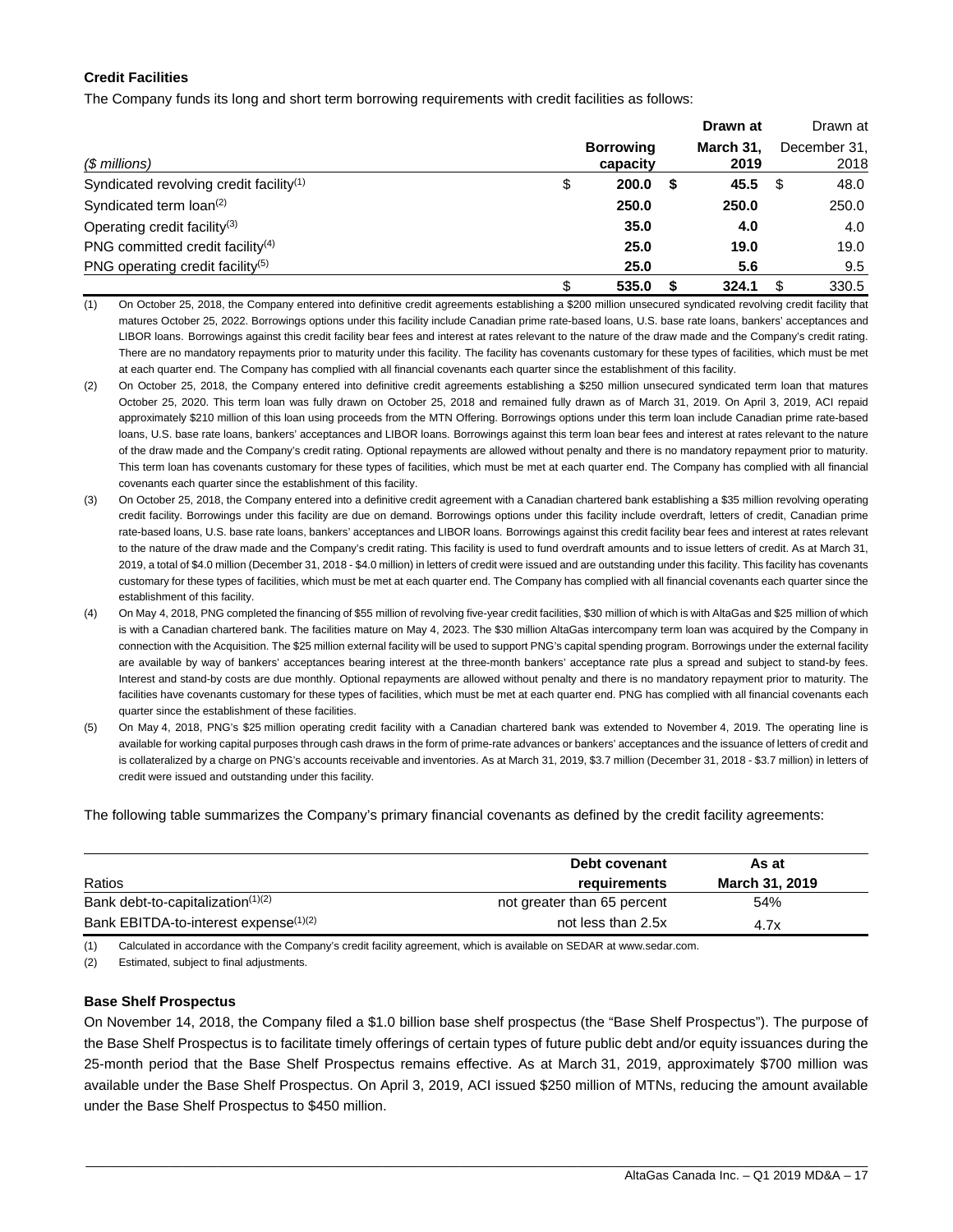#### **CONTRACTUAL OBLIGATIONS**

As at March 31, 2019, there were no material changes in contractual obligations from that disclosed in the 2018 Annual MD&A.

#### **INVESTED CAPITAL**

|                      | <b>Three Months Ended</b><br>March 31, 2019 |                     |                  |              |    | Three Months Ended<br>March 31, 2018 |                  |       |
|----------------------|---------------------------------------------|---------------------|------------------|--------------|----|--------------------------------------|------------------|-------|
| $$$ millions)        |                                             | Renewable<br>Energy | <b>Utilities</b> | <b>Total</b> |    | Renewable<br>Energy                  | <b>Utilities</b> | Total |
| Invested capital:    |                                             |                     |                  |              |    |                                      |                  |       |
| PPAE <sup>(1)</sup>  |                                             | $-s$                | 6.8 <sup>5</sup> | 6.8          | \$ | \$<br>$\overbrace{\phantom{aaaaa}}$  | 5.6<br>- \$      | 5.6   |
| Intangible assets    |                                             |                     | 0.5              | 0.5          |    |                                      |                  |       |
| Invested capital     |                                             |                     | 7.3              | 7.3          |    |                                      | 5.6              | 5.6   |
| Disposals:           |                                             |                     |                  |              |    |                                      |                  |       |
| PP&E                 |                                             |                     |                  |              |    |                                      |                  |       |
| Net invested capital |                                             | — s                 | 7.3<br>-S        | 7.3          | \$ | \$<br>$\hspace{0.05cm}$              | 5.6<br>S         | 5.6   |

(1) Excludes \$0.6 million of capitalized operating, maintenance and administrative expenses which have been deferred in regulatory assets as allowed by the Customer Retention Program for the three months ended March 31, 2019 (three months ended March 31, 2018 - \$0.8 million).

Invested capital for the three months ended March 31, 2019 was \$7.3 million, the majority of which relates to system betterment, replacement of transmission and distribution lines and new business installations.

#### **RISK MANAGEMENT**

ACI is exposed to various market risk in the normal course of operations that could impact earnings and cash flows. The Board of Directors provides oversight of the Company's risk management activities. There have been no significant changes during the three months ended March 31, 2019 to the Company's business risks that were disclosed in the 2018 Annual MD&A.

#### **RELATED PARTY TRANSACTIONS**

Concurrent with the completion of the Acquisition on October 18, 2018, the Company entered into a Transition Services Agreement with AltaGas pursuant to which AltaGas provides certain administrative services required by the Company, which include: (a) general administrative and corporate services, including accounting, tax, finance, legal and regulatory, payroll, corporate human resources and pension management, environmental, health and safety administration, procurement, enterprise resource planning and information technology; (b) credit support services; and (c) accounting, budgeting and engineering services in respect of the Ikhil Joint Venture. AltaGas will provide the services on a cost recovery basis only. The Transition Services Agreement will operate until June 30, 2020, subject to earlier termination in certain circumstances, and is extendable by mutual agreement of the parties.

In the normal course of business, ACI also transacts with its subsidiaries, affiliates and joint ventures. See note 14 of the Interim Financial Statements for further information.

#### **SHARE INFORMATION**

|                               | As at May 7, 2019 |
|-------------------------------|-------------------|
| <b>Issued and outstanding</b> |                   |
| Common shares                 | 30,000,000        |
| <b>Issued</b>                 |                   |
| Share options                 | 212,263           |
| Share options exercisable     |                   |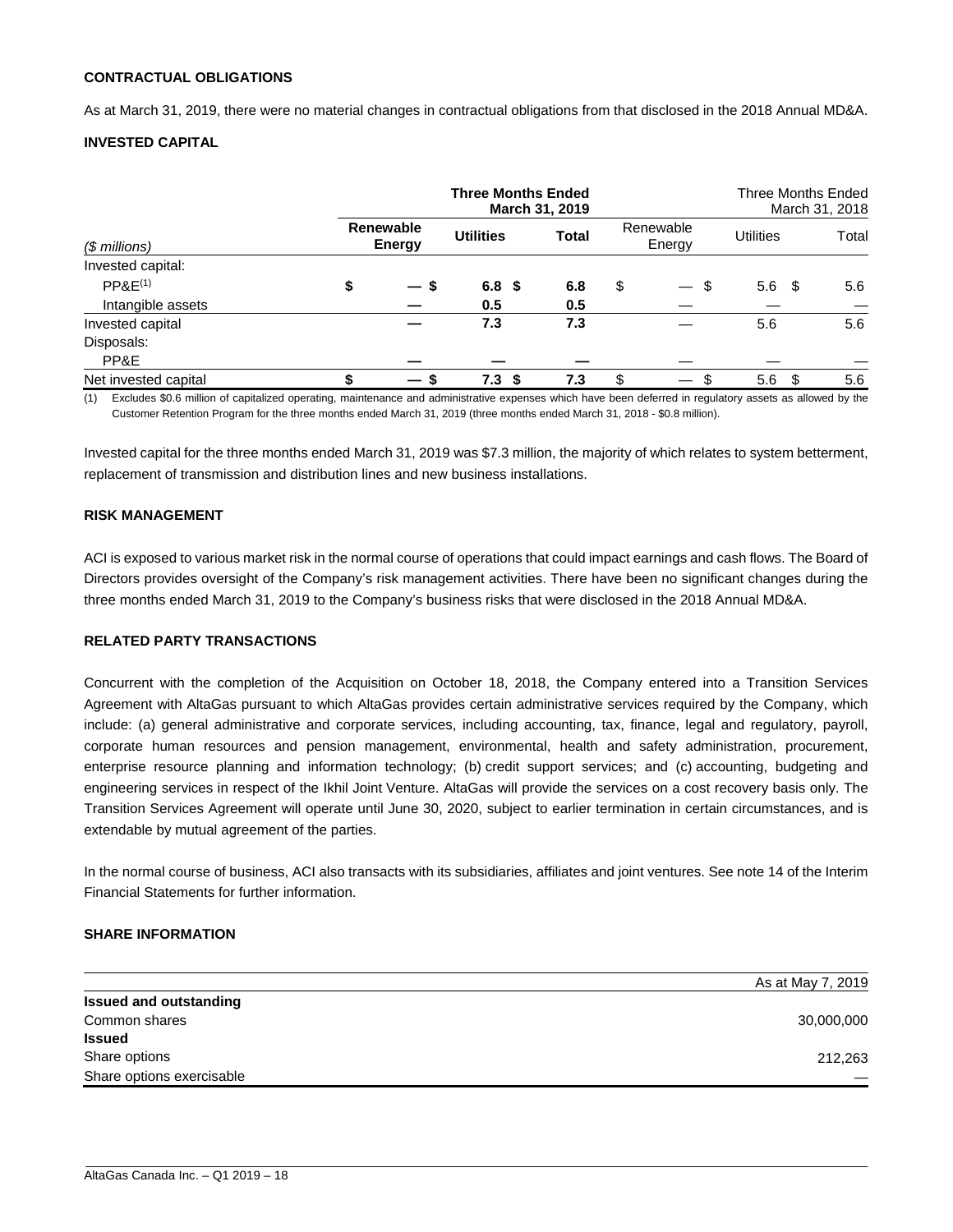#### **CRITICAL ACCOUNTING ESTIMATES**

Since a determination of the value of many assets, liabilities, revenues and expenses is dependent upon future events, the preparation of the Consolidated Financial Statements requires the use of estimates and assumptions that have been made using careful judgment. Other than as described below, the Company's significant accounting policies have remained unchanged and are contained in the notes to the 2018 Annual Financial Statements. Certain of these policies involve critical accounting estimates because of the requirement to make particularly subjective or complex judgments about matters that are inherently uncertain, and because of the likelihood that materially different amounts could be reported under different conditions or using different assumptions.

The Company's critical accounting estimates have not changed materially from those in the 2018 Annual Financial Statements and 2018 Annual MD&A.

#### **ADOPTION OF NEW ACCOUNTING STANDARDS**

Effective January 1, 2019, the Company adopted the following FASB issued Accounting Standards Updates ("ASU"):

- ASU No. 2016-02 "Leases" and all related amendments (collectively "ASC 842"). ACI has applied ASC 842 using the modified retrospective approach as of the effective date of the new standard. Comparative information has not been restated and continues to be reported under the previous lease guidance ASC 840. The Company has applied the package of transition practical expedients which permitted the Company to not reassess (a) whether any expired or existing contracts contain leases, (b) lease classifications for any expired or existing leases, and (c) initial direct costs for any existing leases. In addition, the Company applied the transition practical expedient that permitted the Company to grandfather its accounting policy for land easements that existed as of, or expired, before January 1, 2019. On adoption of ASC 842, all operating leases were recognized on the balance sheet with an increase to other long-term assets of approximately \$5.3 million and an increase to lease liabilities of approximately \$4.2 million (net of the current portion which was recorded under other current liabilities of approximately \$1.1 million). The lease liabilities were measured using the present value of the remaining minimum lease payments for existing operating leases discounted using the Company's incremental borrowing rate as of January 1, 2019. The associated right-of-use assets were measured at the amount equal to the lease liabilities on January 1, 2019, adjusted for any prepaid or accrued lease payments. The adoption of ASC 842 did not impact lessor accounting, the consolidated statement of income, or the consolidated statement of cash flow. Please also refer to note 4 of the Interim Financial Statements for further details;
- ASU No. 2018-07 "Compensation Stock Compensation: Improvements to Nonemployee Share-Based Payment Accounting". The amendments in this ASU expand the scope of Topic 718 to include share-based payment transactions for acquiring goods and services from nonemployees, with the objective of making the measurement consistent with employee share based payment awards. The adoption of this ASU did not have a material impact on the Company's consolidated financial statements; and
- ASU No. 2018-15 "Intangibles-Goodwill and Other Internal-Use Software: Customer's Accounting for Implementation Costs Incurred in a Cloud Computing Arrangement that is a Service Contract". The amendments in this ASU align the requirements for capitalizing implementation costs incurred in a hosting arrangement that is a service contract with the requirements for capitalizing implementation costs incurred to develop or obtain internal-use software (and hosting arrangements that include an internal use software license). The amendments in this ASU are effective for fiscal years beginning after December 15, 2019, and interim periods within those fiscal years, however, the Company has chosen to early adopt this ASU. The adoption of this ASU did not have a material impact on the Company's consolidated financial statements.

#### **FUTURE CHANGES IN ACCOUNTING PRINCIPLES**

In June 2016, FASB issued ASU No. 2016-13 "Financial Instruments – Credit Losses: Measurement of Credit Losses on Financial Instruments". The amendments in this ASU replace the current "incurred loss" impairment methodology with an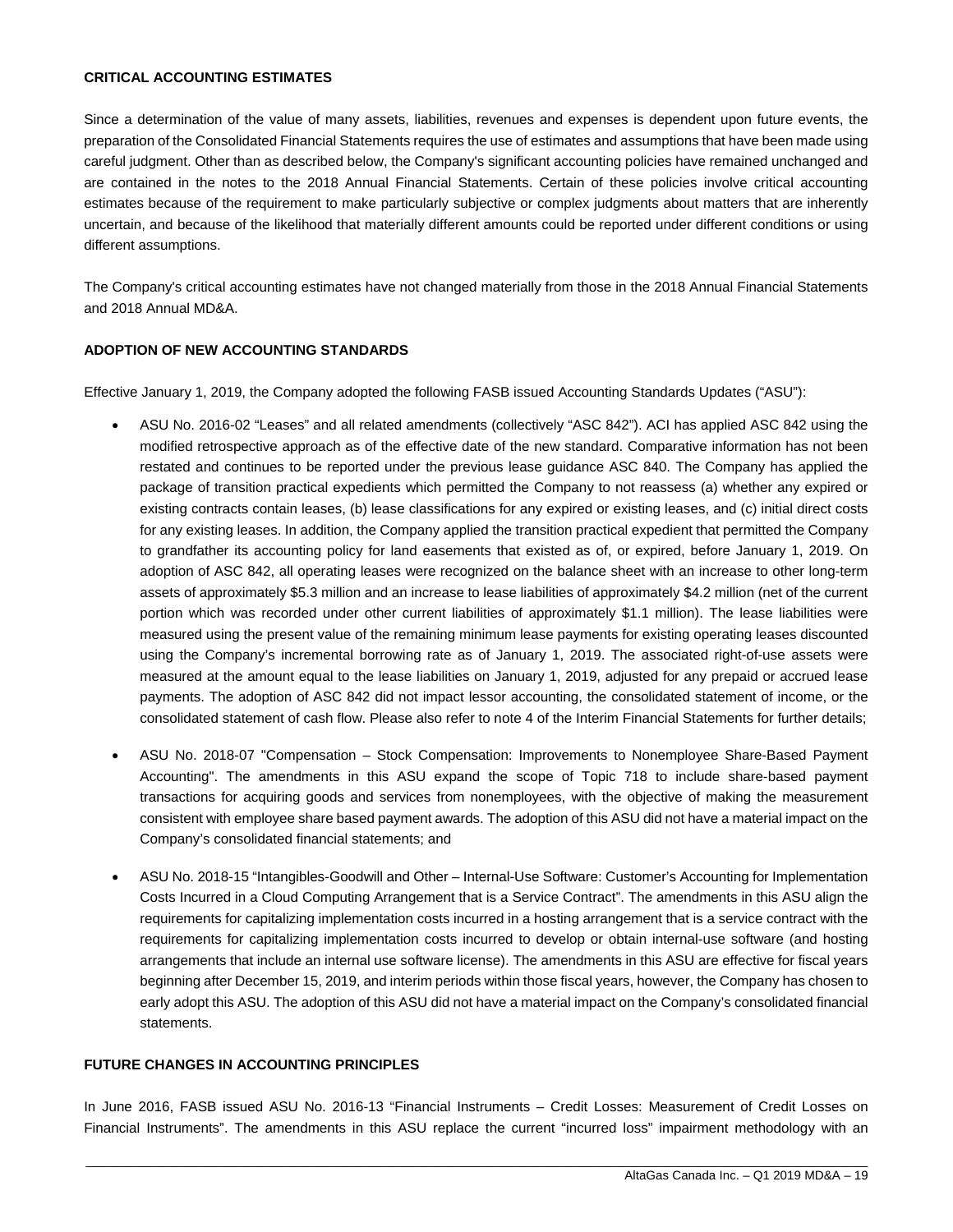"expected loss" model for financial assets measured at amortized cost. The amendments in this ASU are effective for fiscal years beginning after December 15, 2020, and interim periods within those fiscal years. Early adoption is permitted. In November 2018, FASB issued ASU No. 2018-19 "Codification Improvements to Topic 326 – Financial Instruments: Credit Losses". The amendments in the ASU clarify that operating lease receivable are not in the scope of ASC 326-20 and should be accounted for under ASC 842. The effective date for the amendments in this ASU is the same as the effective date in ASU No. 2016-13. The Company is currently completing its assessment of the impact of these ASUs on its consolidated financial statements.

In August 2018, FASB issued ASU No. 2018-13 "Fair Value Measurement – Disclosure Framework: Changes to the Disclosure Requirements for Fair Value Measurement". The amendments in this ASU modify the disclosure requirements on fair value measurements. The amendments in this update are effective for fiscal years beginning after December 15, 2019, and interim periods within those fiscal years. Early adoption is permitted. The adoption of this ASU is not expected to have a material impact on the Company's consolidated financial statements.

In August 2018, FASB issued ASU No. 2018-14 "Compensation – Retirement Benefits-Defined Benefit Plans – General: Disclosure Framework – Changes to the Disclosure Requirements for the Defined Benefit Plans". The amendments in this ASU modify the disclosure requirements on defined benefit pension and other postretirement plans. The amendments in this ASU are effective for fiscal years beginning after December 15, 2020, and interim periods within those fiscal years. Early adoption is permitted. The adoption of this ASU is not expected to have a material impact on the Company's consolidated financial statements.

In October 2018, FASB issued ASU 2018-17 "Consolidation – Targeted Improvements to Related Party Guidance for Variable Interest Entities ("VIE")". The amendments in this ASU provide that indirect interest held through related parties under common control will be considered on a proportional basis when determining whether fees paid to decision makers and service providers are variable interests. Under the new guidance, fewer decision-making fees will be considered variable interests in a VIE because the other interests held will be less significant using the proportionate method rather than when considered in their entirety. The amendments in this ASU are effective for fiscal years beginning after December 15, 2019, and interim periods within those fiscal years. All entities are required to apply the amendments in this ASU retrospectively with a cumulative-effect adjustment to retained earnings at the beginning of the earliest period presented. Early adoption is permitted. The adoption of this ASU is not expected to have a material impact on the Company's consolidated financial statements.

In November 2018, FASB issued ASU 2018-18 "Collaborative Arrangements – Clarifying the Interaction between Topic 808 and Topic 606". The amendments in this ASU clarifies that certain transactions between collaborative partners should be accounted for as revenue under ASC 606 when the collaborative partner is a customer, provides guidance specifying that a distinct good or service is the unit of account for evaluating whether a transaction is with a customer, and precludes a company from presenting transactions with a collaborative partner that are not in the scope of ASC 606 together with revenue from contracts with customers. The amendments in this ASU are effective for fiscal years beginning after December 15, 2019, and interim periods within those fiscal years. Early adoption is permitted. The adoption of this ASU is not expected to have a material impact on the Company's consolidated financial statements.

#### **OFF-BALANCE SHEET ARRANGEMENTS**

ACI did not enter into any material off-balance sheet arrangements during the three months ended March 31, 2019. Reference should be made to the 2018 Annual Financial Statements and the 2018 Annual MD&A.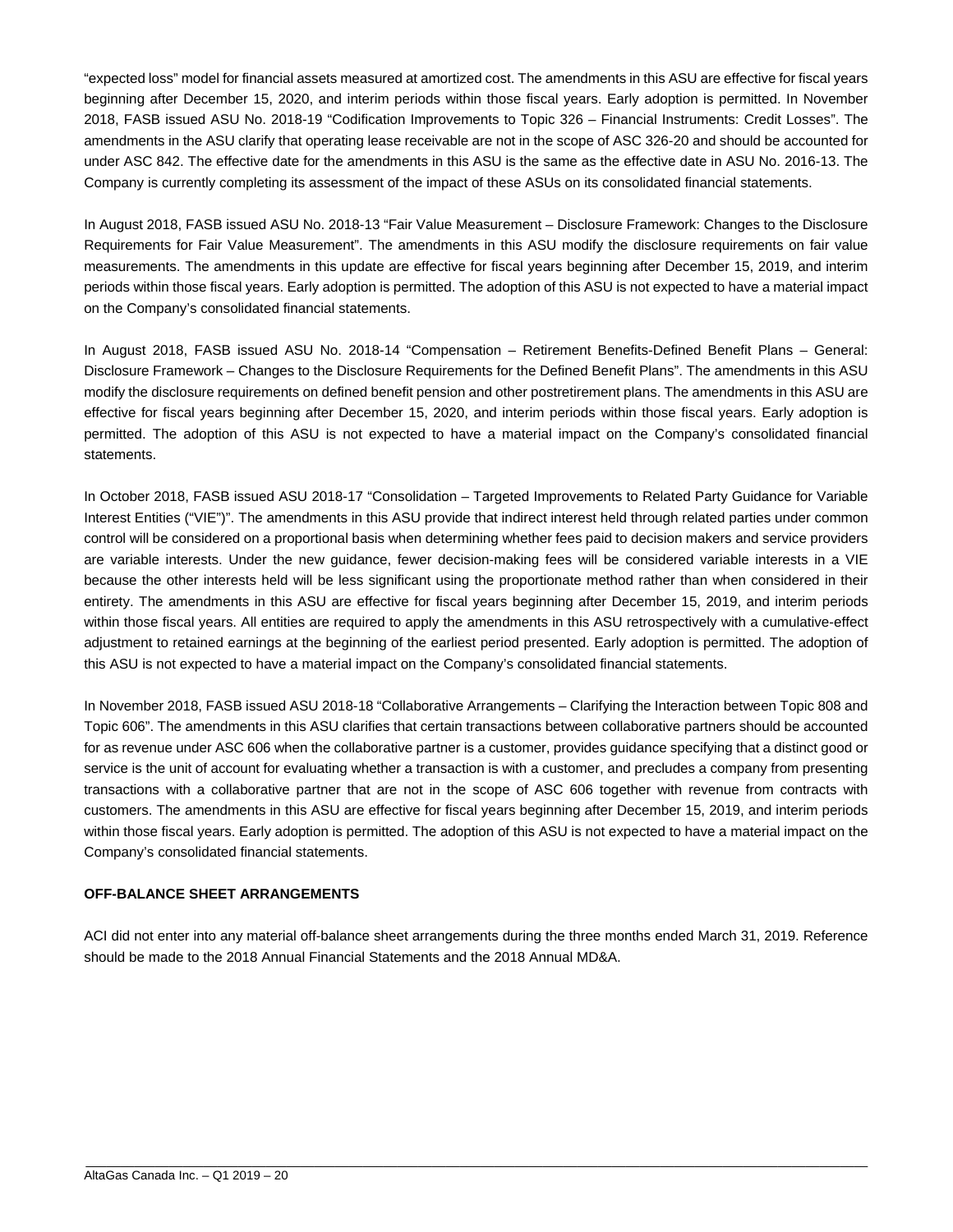### **DISCLOSURE CONTROLS AND PROCEDURES ("DC&P") AND INTERNAL CONTROL OVER FINANCIAL REPORTING ("ICFR")**

ACI is required to comply with National Instrument 52-109 – Certification of Disclosure in Issuers' Annual and Interim Filings. ACI's management, including its Chief Executive Officer and Chief Financial Officer certified that they have designed or caused it to be designed under their supervision, DC&P and ICFR to provide reasonable assurance that information required to be disclosed by the Company in its annual flings, interim filings and other reports filed or submitted by it under securities legislation is reported on a timely basis, financial reporting is reliable, and financial statements are prepared in accordance of U.S. GAAP.

There were no material weaknesses in the design of DC&P and ICFR as at March 31, 2019 and no changes in ICFR during the period beginning on January 1, 2019 and ended March 31, 2019 that have materially affected, or are reasonably likely to materially effect, the Company's ICFR.

It should be noted that a control system, no matter how well conceived and operated, can provide only reasonable, not absolute, assurance that the objectives of the control system are met. Because of the inherent limitations in all control systems, no evaluation of controls can provide absolute assurance that all control issues, including instances of fraud, if any, have been detected. The design of any system of controls is also based in part on certain assumptions about the likelihood of future events, and there can be no assurances that any design will succeed in achieving its stated goals under all potential conditions.

#### **NON-GAAP FINANCIAL MEASURES**

This MD&A contains references to certain financial measures used by the Company that do not have a standardized meaning prescribed by U.S. GAAP and may not be comparable to similar measures presented by other entities. Readers are cautioned that these non-GAAP measures should not be construed as alternatives to other measures of financial performance calculated in accordance with U.S. GAAP. The non-GAAP measures and their reconciliation to U.S. GAAP financial measures are shown below. These non-GAAP measures provide additional information that Management believes is meaningful in describing the Company's operational performance, liquidity and capacity to fund dividends, capital expenditures, and other investing activities. The specific rationale for, and incremental information associated with, each non-GAAP measure is discussed below.

References to normalized EBITDA, normalized net income, normalized funds from operations, net debt, and net debt to total capitalization throughout this MD&A have the meanings as set out in this section.

#### **Normalized EBITDA(1)**

|                                                                            |       | Three Months Ended |
|----------------------------------------------------------------------------|-------|--------------------|
|                                                                            |       | March 31           |
| (\$ millions)                                                              | 2019  | 2018               |
| Normalized EBITDA                                                          | 38.0  | 36.7               |
| Add (deduct):                                                              |       |                    |
| Foreign exchange loss                                                      |       | (0.1)              |
| Unrealized gain (loss) on foreign exchange contracts                       | (1.2) | 1.2                |
| Depreciation and amortization expense                                      | (7.3) | (7.3)              |
| Accretion and depreciation and amortization expense from equity investment | (0.8) | (0.9)              |
| Operating income                                                           | 28.7  | 29.6               |

(1) Effective January 1, 2019, ACI revised the calculation of normalized EBITDA to incorporate ACI's proportionate share of normalized EBITDA from its equity investments instead of just the equity pick-up. The comparative period has been revised to conform to the current period presentation.

Normalized EBITDA is a measure of the Company's operating profitability prior to how business activities are financed, assets are amortized, or earnings are taxed. Normalized EBITDA is calculated using operating income adjusted for depreciation and amortization expense, accretion expenses, foreign exchange gain (loss), unrealized gain (loss) on foreign exchange contracts, and other typically non-recurring items. Normalized EBITDA is frequently used by analysts and investors in the evaluation of entities within the industry as it excludes items that can vary substantially between entities depending on the accounting policies chosen, the book value of assets and the capital structure.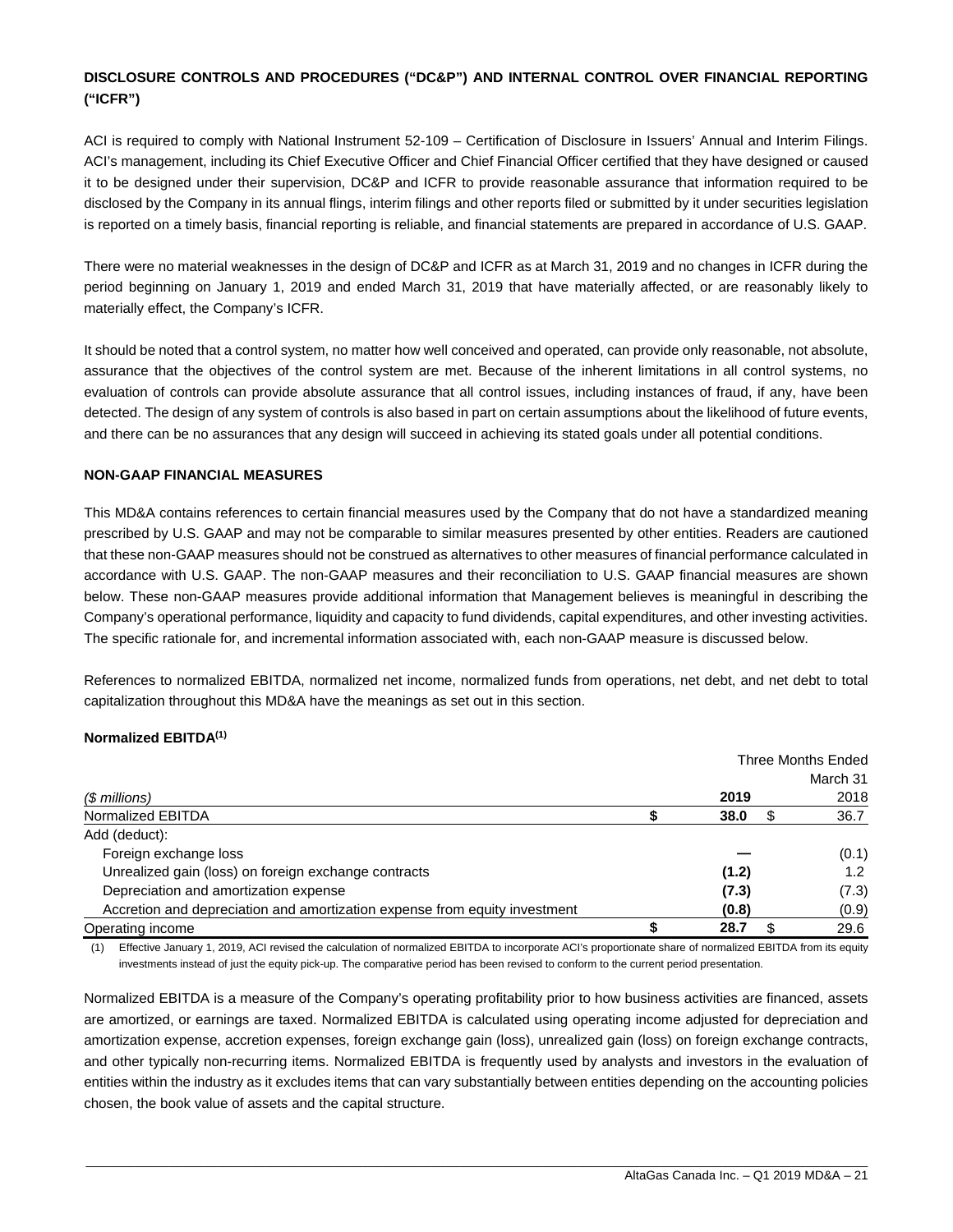Normalized EBITDA as presented should not be viewed as an alternative to operating income or other measures of income calculated in accordance with U.S. GAAP as an indicator of performance.

#### **Normalized Net Income**

|                                                      | Three Months Ended |  |          |
|------------------------------------------------------|--------------------|--|----------|
|                                                      |                    |  | March 31 |
| (\$ millions)                                        | 2019               |  | 2018     |
| Normalized net income                                | 20.4               |  | 19.0     |
| Add (deduct) after-tax:                              |                    |  |          |
| Unrealized gain (loss) on foreign exchange contracts | (1.2)              |  | 1.2      |
| Net income after taxes                               | 19.2               |  | 20.2     |

Normalized net income represents net income after taxes adjusted for after tax impact of unrealized gain (loss) on foreign exchange contracts and other typically non-recurring items. This measure is presented in order to enhance the comparability of results, as it reflects the underlying performance of the Company.

Normalized net income as presented should not be viewed as an alternative to net income after taxes or other measures of income calculated in accordance with U.S. GAAP as an indicator of performance.

#### **Normalized Funds from Operations**

|                                             |       | Three Months Ended |
|---------------------------------------------|-------|--------------------|
|                                             |       | March 31           |
| $$$ millions)                               | 2019  | 2018               |
| Normalized funds from operations            | 30.1  | 27.6               |
| Add (deduct):                               |       |                    |
| Changes in operating assets and liabilities | (9.1) | (15.9)             |
| Cash from operations                        | 21.0  | 11.7               |

Normalized funds from operations is used to assist Management and investors in analyzing the liquidity of the Company without regard to changes in operating assets and liabilities in the period as well as other non-operating related expenses. Management uses this measure to understand the ability to generate funds for use in investing and financing activities.

Normalized funds from operations as presented should not be viewed as an alternative to cash from operations or other cash flow measures calculated in accordance with U.S. GAAP as an indicator of liquidity.

#### **Net Debt and Net Debt to Total Capitalization**

Net debt and net debt to total capitalization are used by the Company to monitor its capital structure and financing requirements. It is also used as a measure of the Company's overall financial strength. Net debt is defined as short-term debt, plus current and long-term portions of long-term debt, less cash and cash equivalents. Total capitalization is defined as net debt plus shareholders' equity. Additional information regarding these non-GAAP measures can be found under the "*Liquidity and Capital Resources - Capital Resources"* section of this MD&A.

#### **DEFINITIONS**

GW means gigawatt GWh means gigawatt hour PJ means petajoule; one million gigajoules

#### **ABOUT ACI**

ACI is a Canadian company with natural gas distribution utilities and renewable power generation assets. ACI serves approximately 130,000 customers, delivering low carbon energy, safely and reliably. For more information visit: www.altagascanada.ca.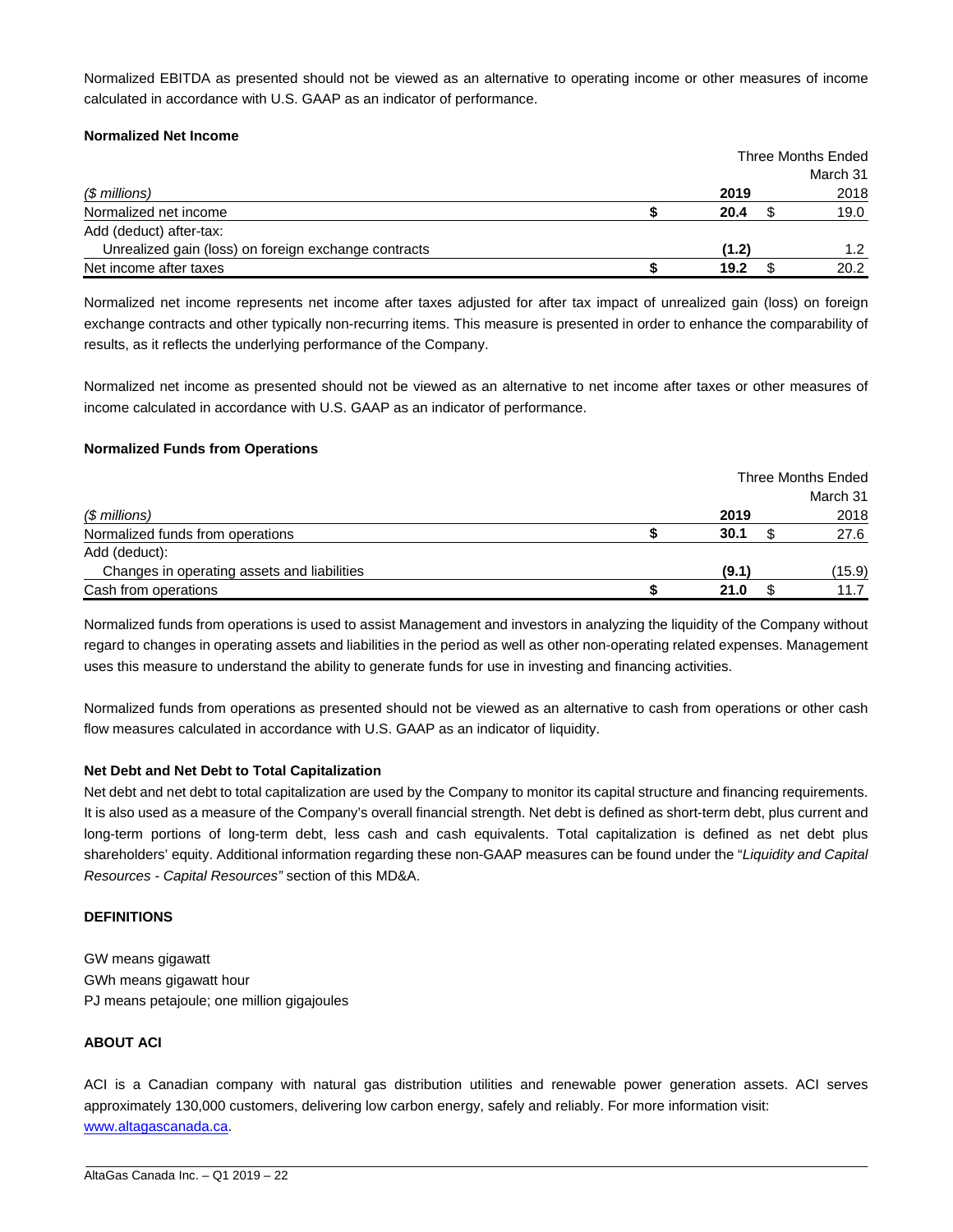# Condensed Consolidated Balance Sheets *(unaudited)*

|                                                                       |    | March 31, December 31, |    |         |
|-----------------------------------------------------------------------|----|------------------------|----|---------|
| As at $(\$$ millions)                                                 |    | 2019                   |    | 2018    |
| <b>ASSETS</b>                                                         |    |                        |    |         |
| <b>Current assets</b>                                                 |    |                        |    |         |
| Cash and cash equivalents                                             | \$ | 0.7                    | \$ | 1.8     |
| Accounts receivable, net of allowances                                |    | 65.5                   |    | 64.4    |
| Inventory                                                             |    | 1.0                    |    | 1.4     |
| Regulatory assets                                                     |    | 2.7                    |    | 0.6     |
| Foreign exchange contracts asset (note 9)                             |    | 0.2                    |    | 1.4     |
| Prepaid expenses and other current assets                             |    | 6.2                    |    | 5.1     |
|                                                                       |    | 76.3                   |    | 74.7    |
| Property, plant and equipment                                         |    | 967.1                  |    | 968.6   |
| Intangible assets                                                     |    | 17.3                   |    | 17.5    |
| Goodwill                                                              |    | 119.1                  |    | 119.1   |
| <b>Regulatory assets</b>                                              |    | 211.3                  |    | 215.8   |
| Other long-term assets (note 4)                                       |    | 6.0                    |    | 0.9     |
| Investments accounted for by the equity method                        |    | 118.1                  |    | 118.9   |
|                                                                       | \$ | 1,515.2                | \$ | 1,515.5 |
| <b>LIABILITIES AND SHAREHOLDERS' EQUITY</b>                           |    |                        |    |         |
| <b>Current liabilities</b>                                            |    |                        |    |         |
| Accounts payable and accrued liabilities                              | \$ | 56.6                   | \$ | 64.9    |
| Short-term debt (note 5)                                              |    | 1.9                    |    | 5.8     |
| Current portion of long-term debt (note 6)                            |    | 1.0                    |    | 1.0     |
| Customer deposits                                                     |    | 9.1                    |    | 10.9    |
| Regulatory liabilities                                                |    | 3.0                    |    | 8.9     |
| Other current liabilities (note 4)                                    |    | 1.3                    |    |         |
|                                                                       |    | 72.9                   |    | 91.5    |
| Long-term debt (note 6)                                               |    | 636.9                  |    | 638.8   |
| <b>Asset retirement obligations</b>                                   |    | 1.9                    |    | 1.8     |
| Deferred income taxes (note 8)                                        |    | 126.5                  |    | 122.6   |
| <b>Regulatory liabilities</b>                                         |    | 22.2                   |    | 22.1    |
| Lease liabilities (note 4)                                            |    | 4.0                    |    |         |
| Future employee obligations (note 12)                                 |    | 30.1                   |    | 30.1    |
|                                                                       | \$ | 894.5                  | \$ | 906.9   |
| Shareholders' equity                                                  |    |                        |    |         |
| Common shares, no par value, unlimited shares authorized;             |    |                        |    |         |
| March 31, 2019 - 30 million and December 31, 2018 - 30 million shares |    | 321.0                  |    | 321.0   |
| issued and outstanding (note 10)                                      |    |                        |    |         |
| Contributed surplus                                                   |    | 100.0                  |    | 100.0   |
| Retained earnings                                                     |    | 200.1                  |    | 188.0   |
| Accumulated other comprehensive loss                                  |    | (0.4)                  |    | (0.4)   |
|                                                                       |    | 620.7                  |    | 608.6   |
|                                                                       | \$ | 1,515.2                | \$ | 1,515.5 |

Commitments and contingencies *(note 13)*  Subsequent events *(note 18)*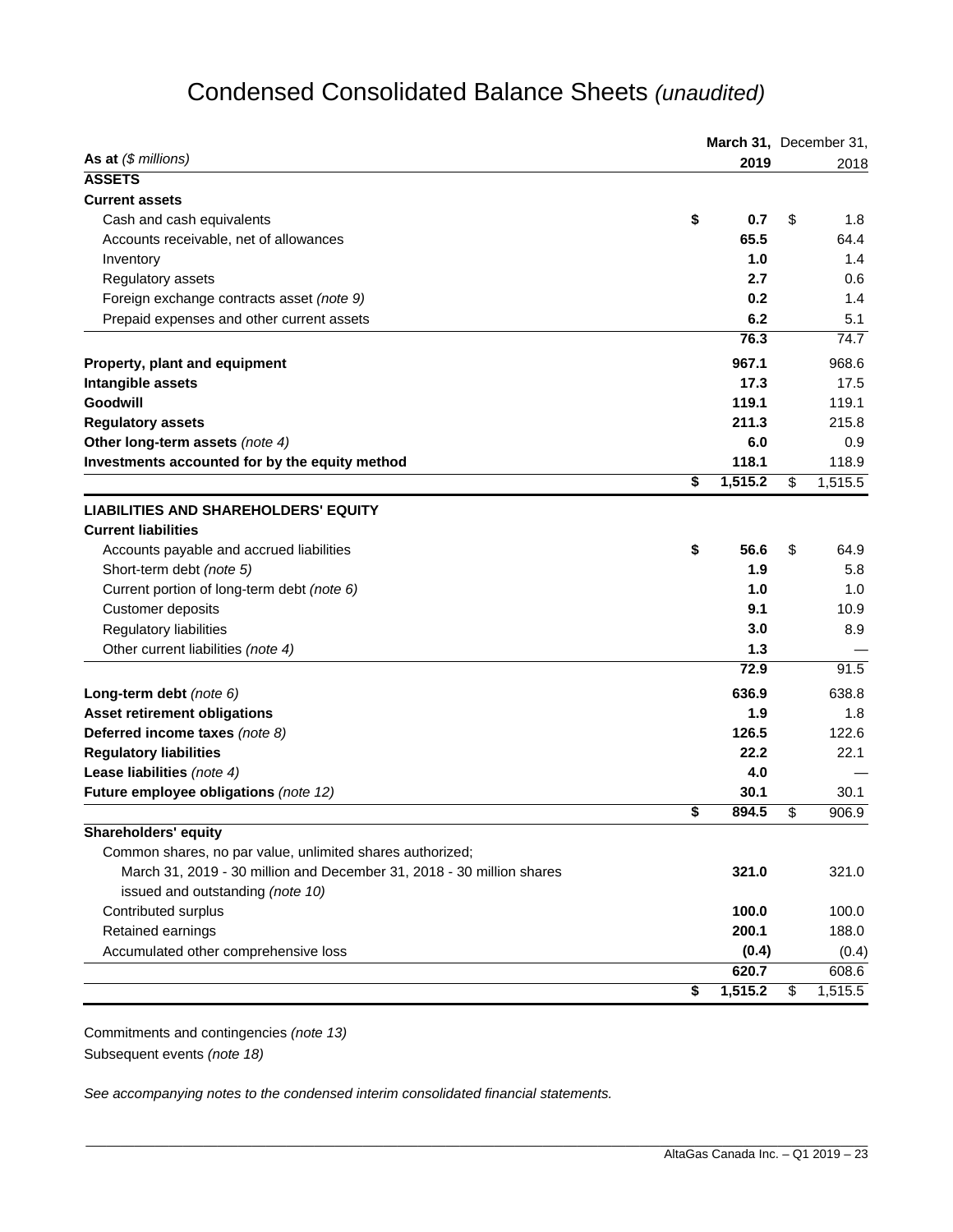# Condensed Consolidated Statements of Income *(unaudited)*

|                                                               |             |      | Three months ended |
|---------------------------------------------------------------|-------------|------|--------------------|
|                                                               |             |      | March 31           |
| (\$ millions except per share amounts)                        | 2019        |      | 2018               |
| REVENUE (note 7)                                              | \$<br>118.6 | - \$ | 109.8              |
| <b>EXPENSES</b>                                               |             |      |                    |
| Cost of sales, exclusive of items shown separately            | 56.3        |      | 49.5               |
| Operating and administrative                                  | 24.3        |      | 22.9               |
| Depreciation and amortization                                 | 7.3         |      | 7.3                |
|                                                               | 87.9        |      | 79.7               |
| Loss from equity investments                                  | (0.8)       |      | (1.0)              |
| Unrealized gain (loss) on foreign exchange contracts (note 9) | (1.2)       |      | 1.2                |
| <b>Other loss</b>                                             |             |      | (0.6)              |
| Foreign exchange loss                                         |             |      | (0.1)              |
| <b>Operating income</b>                                       | 28.7        |      | 29.6               |
| Interest expense                                              |             |      |                    |
| Short-term debt                                               | (0.1)       |      |                    |
| Long-term debt                                                | (6.5)       |      | (6.8)              |
| Income before income taxes                                    | 22.1        |      | 22.8               |
| Income tax expense (note $8$ )                                |             |      |                    |
| Current                                                       | 0.8         |      | 2.0                |
| Deferred                                                      | 2.1         |      | 0.6                |
| Net income after taxes                                        | \$<br>19.2  | \$   | 20.2               |
| Net income per common share (note 11)                         |             |      |                    |
| Basic                                                         | 0.64        | S    | 0.67               |
| <b>Diluted</b>                                                | 0.64        | \$   | 0.67               |

*See accompanying notes to the condensed interim consolidated financial statements.* 

# Condensed Consolidated Statements of Comprehensive Income *(unaudited)*

|                                    |      | Three months ended |
|------------------------------------|------|--------------------|
| $$$ millions)                      | 2019 | March 31<br>2018   |
| Net income after taxes             | 19.2 | 20.2               |
| OCI, net of taxes                  |      |                    |
| Comprehensive income, net of taxes | 19.2 | 20.2               |

\_\_\_\_\_\_\_\_\_\_\_\_\_\_\_\_\_\_\_\_\_\_\_\_\_\_\_\_\_\_\_\_\_\_\_\_\_\_\_\_\_\_\_\_\_\_\_\_\_\_\_\_\_\_\_\_\_\_\_\_\_\_\_\_\_\_\_\_\_\_\_\_\_\_\_\_\_\_\_\_\_\_\_\_\_\_\_\_\_\_\_\_\_\_\_\_\_\_\_\_\_\_\_\_\_\_\_\_\_\_\_\_\_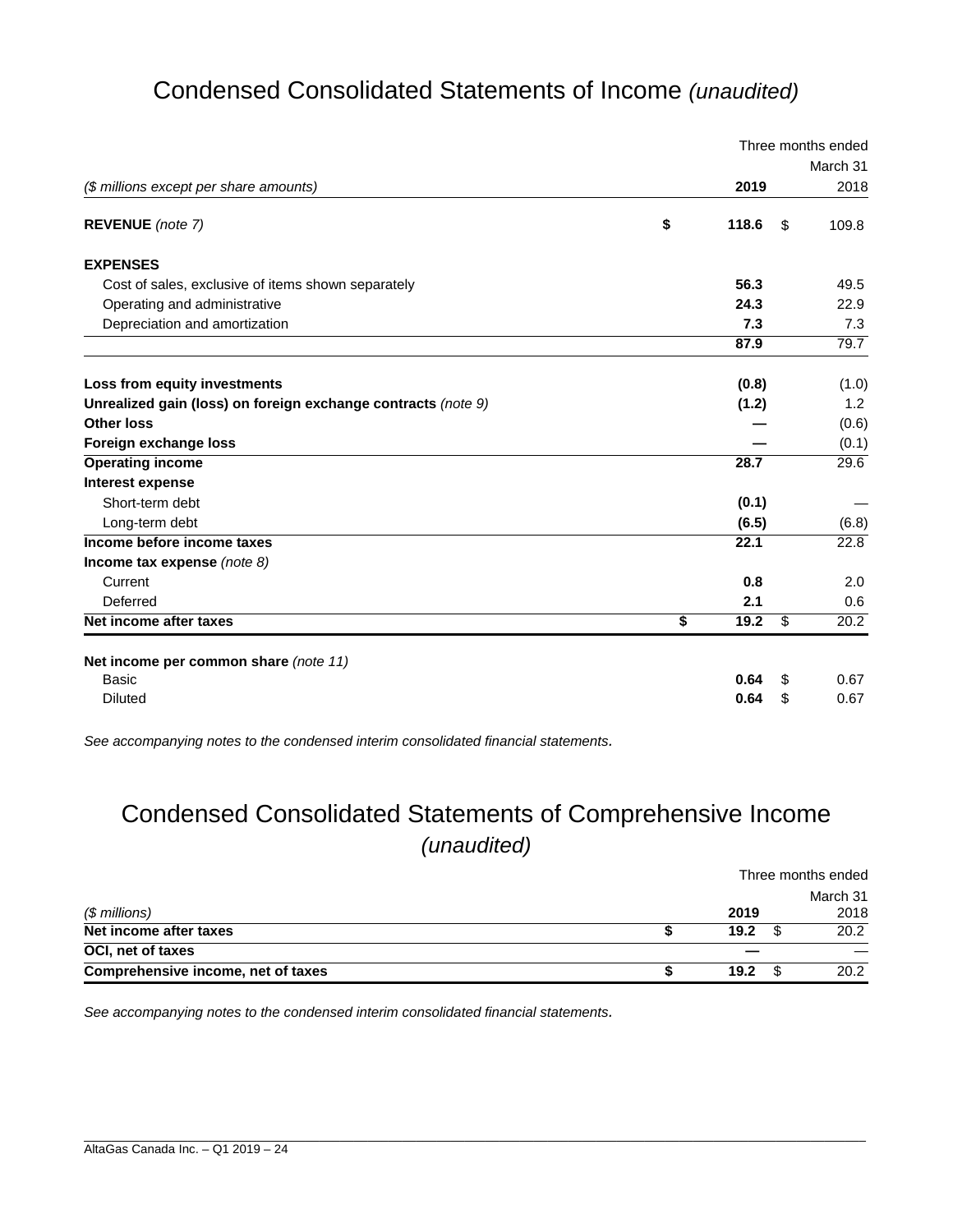# Condensed Consolidated Statements of Changes in Equity *(unaudited)*

| Three months ended March 31 (\$ millions)                | 2019        |                         | 2018  |
|----------------------------------------------------------|-------------|-------------------------|-------|
| Common shares (note 10)                                  |             |                         |       |
| Balance, beginning of period                             | \$<br>321.0 | \$                      |       |
| Balance, end of period                                   | \$<br>321.0 | \$                      |       |
| Net parental investment (notes 1 and 14)                 |             |                         |       |
| Balance, beginning of period                             | \$          | \$                      | 804.7 |
| Net income after taxes                                   |             |                         | 20.2  |
| Contributions from AltaGas Ltd. prior to the Acquisition |             |                         | 2.4   |
| Balance, end of period                                   | \$          | $\overline{\mathbf{S}}$ | 827.3 |
| <b>Contributed surplus</b>                               |             |                         |       |
| Balance, beginning of period                             | \$<br>100.0 | \$                      |       |
| Balance, end of period                                   | \$<br>100.0 | \$                      |       |
| <b>Retained earnings</b>                                 |             |                         |       |
| Balance, beginning of period                             | \$<br>188.0 | \$                      |       |
| Net income after taxes                                   | 19.2        |                         |       |
| Common share dividends                                   |             | (7.1)                   |       |
| Balance, end of period                                   | \$<br>200.1 | \$                      |       |
| Accumulated other comprehensive loss                     |             |                         |       |
| Balance, beginning of period                             | \$          | (0.4)<br>\$             | (0.6) |
| Other comprehensive income (loss)                        |             |                         |       |
| Balance, end of period                                   | \$          | \$<br>(0.4)             | (0.6) |
| <b>Total shareholders' equity</b>                        | \$<br>620.7 | \$                      | 826.7 |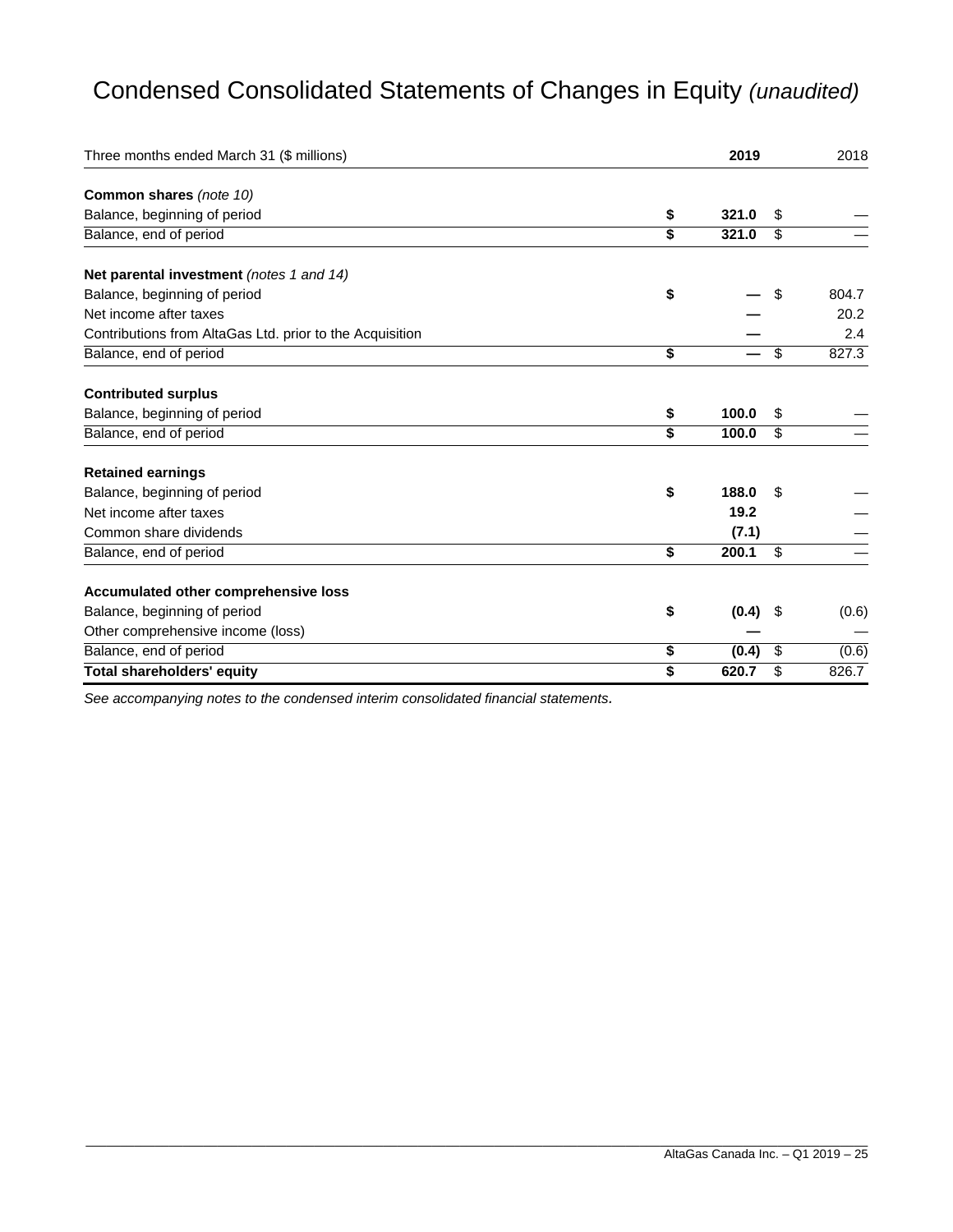# Condensed Consolidated Statements of Cash Flows *(unaudited)*

|                                                               |              | Three months ended |
|---------------------------------------------------------------|--------------|--------------------|
|                                                               |              | March 31           |
| (\$ millions)                                                 | 2019         | 2018               |
| <b>Cash from operations</b>                                   |              |                    |
| Net income after taxes                                        | \$<br>19.2   | \$<br>20.2         |
| Items not involving cash:                                     |              |                    |
| Depreciation and amortization expense                         | 7.3          | 7.3                |
| Deferred income tax expense (note 8)                          | 2.1          | 0.6                |
| Loss from equity investments                                  | 0.8          | 1.0                |
| Unrealized loss (gain) on foreign exchange contracts (note 9) | 1.2          | (1.2)              |
| Other                                                         | (0.5)        | (0.3)              |
| Changes in operating assets and liabilities (note 15)         | (9.1)        | (15.9)             |
|                                                               | \$<br>21.0   | \$<br>11.7         |
| <b>Investing activities</b>                                   |              |                    |
| Acquisition of property, plant and equipment                  | (7.4)        | (1.5)              |
| Acquisition of intangible assets                              | (0.9)        |                    |
| Proceeds from disposition of assets, net of transaction costs |              | 0.1                |
|                                                               | \$<br>(8.3)  | \$<br>(1.4)        |
| <b>Financing activities</b>                                   |              |                    |
| Repayment of amounts due to related parties                   |              | (10.6)             |
| Repayment of short-term debt                                  | (3.9)        |                    |
| Net repayment of banker's acceptances                         | (2.5)        |                    |
| Payment of share issuance costs                               | (0.3)        |                    |
| Contributions from AltaGas Ltd. prior to the Acquisition      |              | 0.3                |
| Common share dividends                                        | (7.1)        |                    |
|                                                               | \$<br>(13.8) | \$<br>(10.3)       |
| Change in cash and cash equivalents                           | (1.1)        |                    |
| Cash and cash equivalents, beginning of period                | 1.8          |                    |
| Cash and cash equivalents, end of period                      | \$<br>0.7    | \$                 |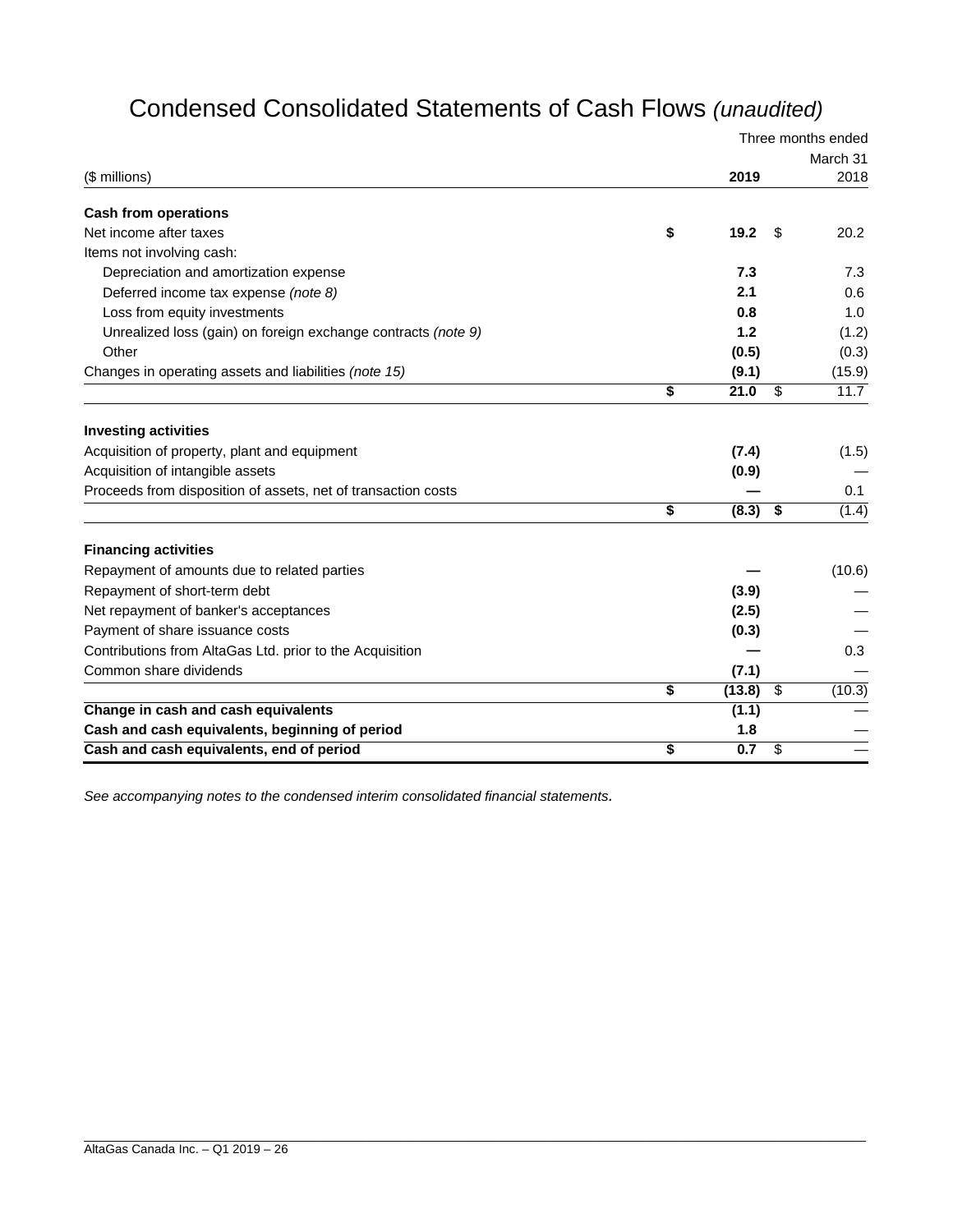# Notes to the Condensed Interim Consolidated Financial Statements *(unaudited)*

*(Tabular amounts and amounts in footnotes to tables are in millions of Canadian dollars, unless otherwise indicated.)* 

#### **1. OVERVIEW OF THE COMPANY**

AltaGas Canada Inc. (the "Company") was incorporated under the *Canada Business Corporations Act* on October 27, 2011 as AltaGas Utility Holdings (Pacific) Inc., a wholly owned subsidiary of AltaGas Ltd. ("AltaGas"). On September 5, 2018, the Company changed its articles to, among other things, facilitate it becoming a public company, change its name to AltaGas Canada Inc., amend its authorized capital and consolidate its outstanding common shares on the basis of one postconsolidation common share for every 28 pre-consolidation common shares. The Company owned rate-regulated natural gas distribution and transmission utility assets in British Columbia through its subsidiaries, Pacific Northern Gas Ltd. ("PNG") and Pacific Northern Gas (N.E.) Ltd. ("PNG(N.E.)"). On October 18, 2018, the Company acquired the following assets from AltaGas (the "Acquisition"): rate-regulated natural gas distribution utility assets in Alberta and Nova Scotia owned by AltaGas Utility Group ("AUGI") via its operating subsidiaries, AltaGas Utilities Inc. ("AUI") and Heritage Gas Limited ("HGL"); minority interests in entities (Inuvik Gas and Ikhil Joint Venture) providing natural gas to the Town of Inuvik, Northwest Territories; a fully contracted 102 MW Bear Mountain Wind Park located near Dawson Creek, British Columbia (the "Bear Mountain Wind Park") owned by Bear Mountain Wind Limited Partnership ("BMWLP") and Bear Mountain Wind Park Corporation ("BMWPC"); and an approximate 10 percent indirect equity interest in the capital of Northwest Hydro Limited Partnership ("Coast LP") and Northwest Hydro GP Inc. ("Coast GP") which indirectly own three fully contracted 303 MW run of river hydroelectric power generation assets in northwest British Columbia (the "Northwest Hydro Facilities") by way of the CMH Group. On October 25, 2018, the Company completed an initial public offering of its common shares (the "IPO"). Please refer to Note 1 of the 2018 annual audited consolidated financial statements for further information regarding the Acquisition and the IPO. The Company is a reporting issuer listed on the Toronto Stock Exchange.

#### **2. BASIS OF PRESENTATION**

#### **Basis of Preparation**

These consolidated financial statements have been prepared by management in accordance with United States Generally Accepted Accounting Principles ("U.S. GAAP").

Pursuant to National Instrument 52-107, "Acceptable Accounting Principles and Auditing Standards" ("NI 52-107"), U.S. GAAP reporting is permitted by Canadian securities laws for companies subject to reporting obligations under U.S. securities laws. However, given that the Company is not subject to such reporting obligations and could not therefore rely on the provisions of NI 52-107 to that effect, the Company sought and obtained exemptive relief from the securities regulators in Alberta and Ontario to permit it to prepare its financial statements in accordance with U.S. GAAP. The exemption will terminate on or after the earlier of January 1, 2024, the date upon which the Company ceases to have activities subject to rate regulation, or the effective date prescribed for the mandatory application of a standard within International Financial Reporting Standards specific to entities with activities subject to rate regulation.

As all of the businesses acquired from AltaGas were transferred in contemplation of and immediately prior to the initial public offering, the acquisitions are considered a common control transaction with the condensed interim consolidated financial statements being prepared on a continuity of interest basis. The financial information prior to October 18, 2018 included in these condensed interim consolidated financial statements has been derived from the accounting records of AltaGas using the historical results of operations and historical basis of the assets and liabilities acquired from AltaGas as though the Company and the acquired businesses had been one consolidated entity for all periods presented.

Since the Company operated as part of AltaGas and was not a stand-alone entity prior to October 18, 2018, the historical financial information for the March 31, 2018 comparative period includes allocations of certain AltaGas revenue and expenses.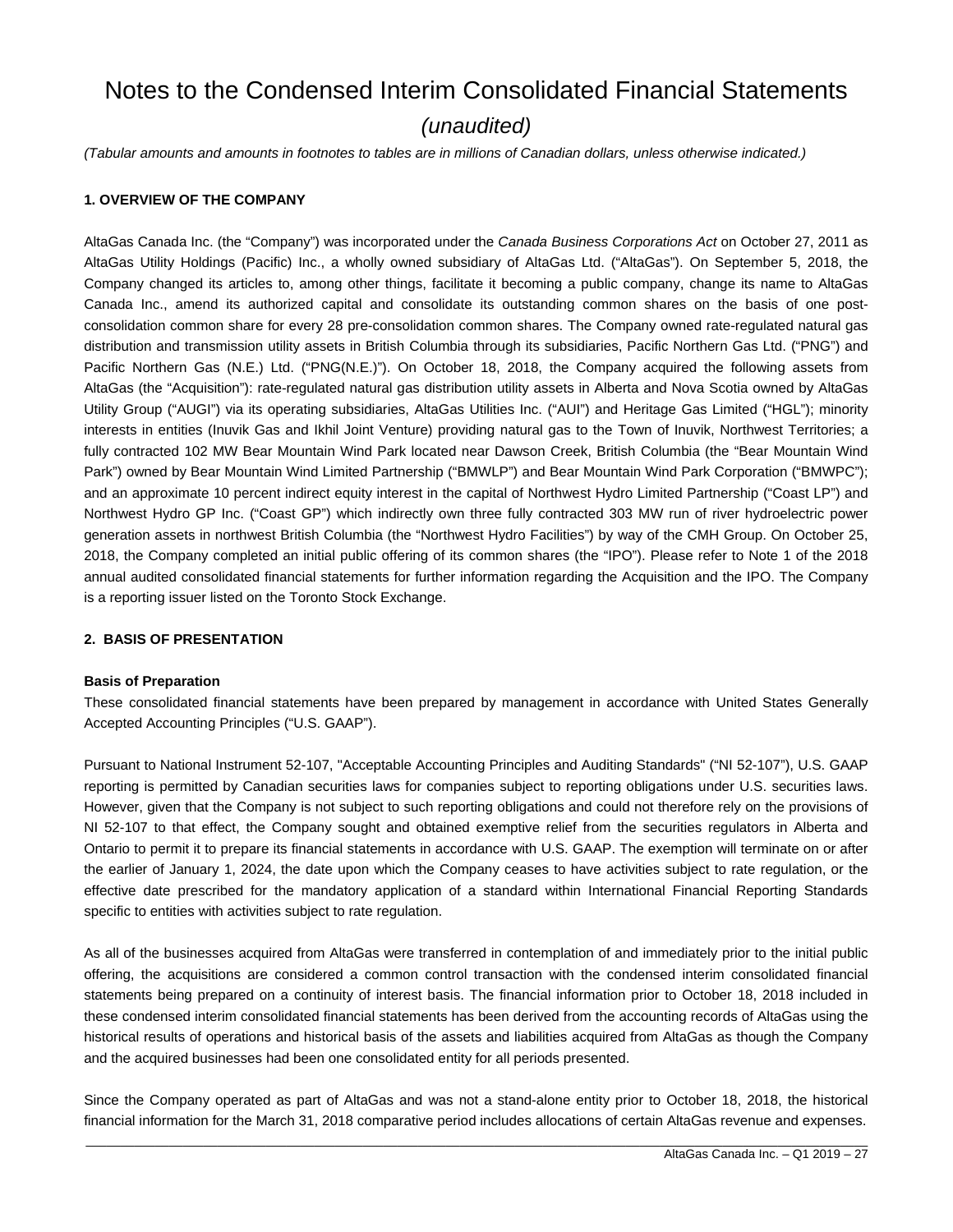Transactions with AltaGas and its affiliates have been identified as related party transactions. It is possible that the terms of the transactions with AltaGas and its affiliates are not the same as those that would result from transactions among unrelated parties. In the opinion of the Company's management, all adjustments have been reflected that are necessary for a fair presentation in the condensed interim consolidated financial statements. Also, the Company's management believes that expenses related to shared assets and liabilities have been allocated by AltaGas to the Company on a reasonable basis and have been applied consistently for the March 31, 2018 comparative period presented.

#### **Principles of Consolidation**

The condensed interim consolidated financial statements include the accounts of the Company and its direct and indirect subsidiaries, including, without limitation: AUGI, BMWLP, AltaGas Canadian Energy Holdings Ltd., PNG, AUI, and HGL. The condensed interim consolidated financial statements also include investments in Inuvik Gas Ltd. and Coast LP, which are accounted for by the equity method. Intercompany transactions and balances are eliminated. Investments in unconsolidated companies that the Company has significant influence over, but not control, are accounted for using the equity method. In addition, the Company uses the equity method of accounting for investments in limited partnership interests in which it has more than a minor interest or influence over the partnership's operating and financial policies.

#### **3. SUMMARY OF SIGNIFICANT ACCOUNTING POLICIES**

#### **USE OF ESTIMATES AND MEASUREMENT UNCERTAINTY**

The preparation of consolidated financial statements in accordance with U.S. GAAP requires management to make estimates and assumptions that affect the reported amounts of assets and liabilities and the reported amounts of revenue and expenses during the period. Key areas where management has made complex or subjective judgments, when matters are inherently uncertain, include but are not limited to: revenue recognition, depreciation and amortization rates, determination of the classification, term, and discount rate for leases, fair value of asset retirement obligations, fair value of property, plant and equipment and goodwill for impairment assessments, fair value of financial instruments, provisions for income taxes, assumptions used to measure employee future benefits, provisions for contingencies, and carrying value of regulatory assets and liabilities. Certain estimates are necessary for the regulatory environment in which the Company operates, which often require amounts to be recorded at estimated values until these amounts are finalized pursuant to regulatory decisions or other regulatory proceedings. By their nature, these estimates are subject to measurement uncertainty and may impact the consolidated financial statements of future periods.

#### **SIGNIFICANT ACCOUNTING POLICIES**

Except as noted below, these condensed interim consolidated financial statements have been prepared following the same accounting policies and methods as those used in preparing the Company's 2018 annual audited consolidated financial statements.

#### **ADOPTION OF NEW ACCOUNTING STANDARDS**

Effective January 1, 2019, the Company adopted the following Financial Accounting Standards Board ("FASB") issued Accounting Standards Updates ("ASU"):

 ASU No. 2016-02 "Leases" and all related amendments (collectively "ASC 842"). ACI has applied ASC 842 using the modified retrospective approach as of the effective date of the new standard. Comparative information has not been restated and continues to be reported under the previous lease guidance ASC 840. The Company has applied the package of transition practical expedients which permitted the Company to not reassess (a) whether any expired or existing contracts contain leases, (b) lease classifications for any expired or existing leases, and (c) initial direct costs for any existing leases. In addition, the Company applied the transition practical expedient that permitted the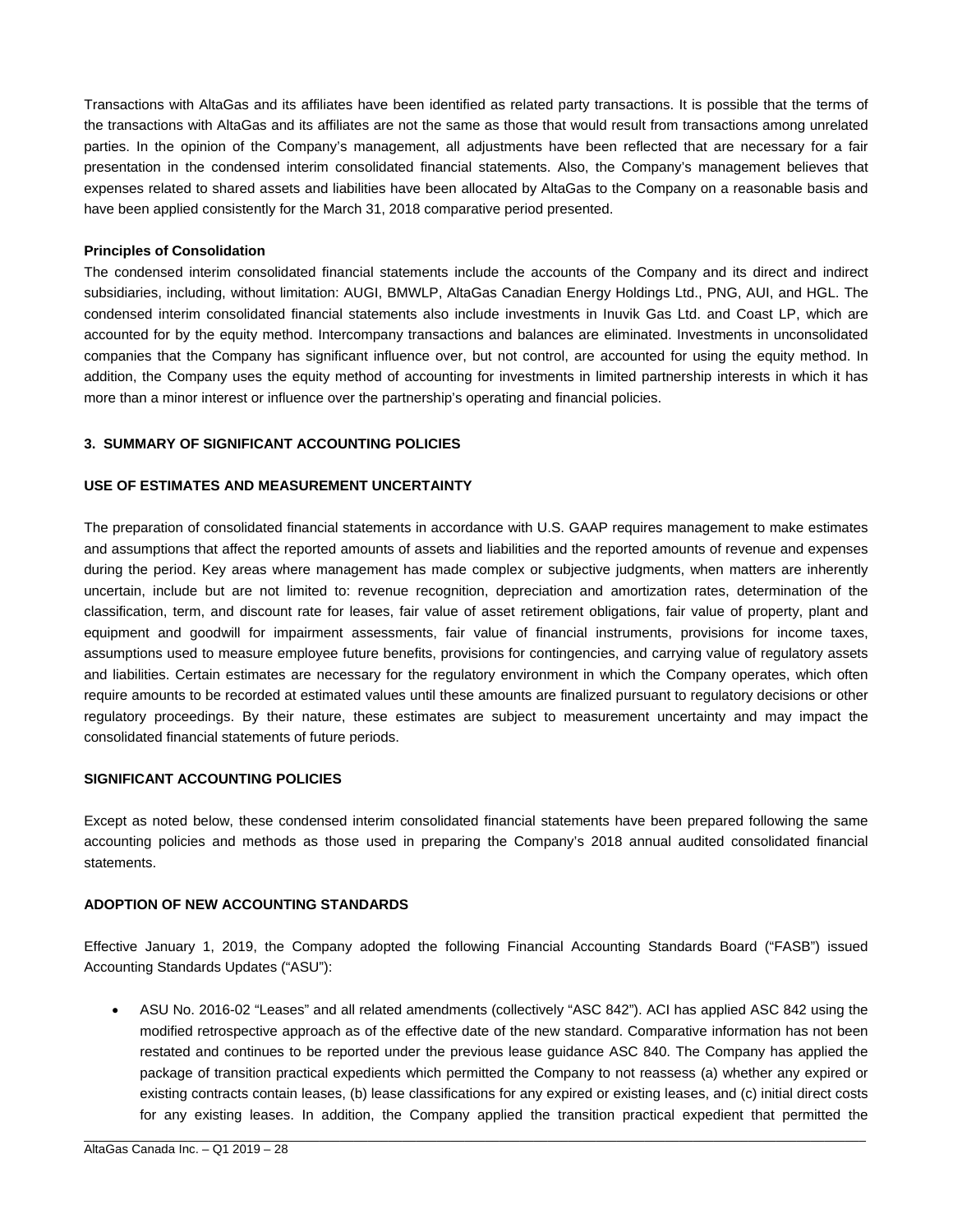Company to grandfather its accounting policy for land easements that existed as of, or expired, before January 1, 2019. On adoption of ASC 842, all operating leases were recognized on the balance sheet with an increase to other long-term assets of approximately \$5.3 million and an increase to lease liabilities of approximately \$4.2 million (net of the current portion which is recorded under other current liabilities of approximately \$1.1 million). The lease liabilities were measured using the present value of the remaining minimum lease payments for existing operating leases discounted using the Company's incremental borrowing rate as of January 1, 2019. The associated right-of-use assets were measured at the amount equal to the lease liabilities on January 1, 2019, adjusted for any prepaid or accrued lease payments. The adoption of ASC 842 did not impact lessor accounting, the consolidated statement of income, or the consolidated statement of cash flow. Please also refer to note 4 for further details.

The following is the Company's significant accounting policy as a lessee upon the adoption of ASC 842:

An arrangement contains a lease when such arrangement conveys the right to control the use of an identified asset. Under ASC 842, ACI recognizes a right-of-use asset and a lease liability at the lease commencement date. The rightof-use asset is initially measured at cost, which consists of the amount of the initial measurement of the lease liability, any lease payments made to the lessor at or before the commencement date, less any lease incentives received and any initial direct costs incurred by the lessee. The lease liability is initially measured at the present value of the lease payments that are not yet paid at the commencement date, discounted using the interest rate implicit in the lease or if that cannot be readily determined, ACI's incremental borrowing rate. Lease payments include: fixed payments (including in substance fixed payments), variable lease payments that are based on an index or a rate, the exercise price of a purchase option if the lessee is reasonably certain to exercise that option, payments for penalties for terminating the lease if the lease term reflects the lessee exercising that option, and amounts probable of being payable by the lessee under residual value guarantees. The Company has elected the practical expedient to not separate lease and non-lease components for its office and equipment leases. Subsequent measurement of the rightof-use asset and lease liability depend on whether the lease is classified as an operating lease or financing lease. Lease payments for leases with a term of twelve months or less are expensed on a straight-line basis over the lease term;

- ASU No. 2018-07 "Compensation Stock Compensation: Improvements to Nonemployee Share-Based Payment Accounting". The amendments in this ASU expand the scope of Topic 718 to include share-based payment transactions for acquiring goods and services from nonemployees, with the objective of making the measurement consistent with employee share based payment awards. The adoption of this ASU did not have a material impact on the Company's condensed interim consolidated financial statements; and
- ASU No. 2018-15 "Intangibles-Goodwill and Other Internal-Use Software: Customer's Accounting for Implementation Costs Incurred in a Cloud Computing Arrangement that is a Service Contract". The amendments in this ASU align the requirements for capitalizing implementation costs incurred in a hosting arrangement that is a service contract with the requirements for capitalizing implementation costs incurred to develop or obtain internal-use software (and hosting arrangements that include an internal use software license). The amendments in this ASU are effective for fiscal years beginning after December 15, 2019, and interim periods within those fiscal years, however, the Company has chosen to early adopt this ASU. The adoption of this ASU did not have a material impact on the Company's condensed interim consolidated financial statements.

#### **FUTURE CHANGES IN ACCOUNTING PRINCIPLES**

In June 2016, FASB issued ASU No. 2016-13 "Financial Instruments – Credit Losses: Measurement of Credit Losses on Financial Instruments". The amendments in this ASU replace the current "incurred loss" impairment methodology with an "expected loss" model for financial assets measured at amortized cost. The amendments in this ASU are effective for fiscal years beginning after December 15, 2020, and interim periods within those fiscal years. Early adoption is permitted. In November 2018, FASB issued ASU No. 2018-19 "Codification Improvements to Topic 326 – Financial Instruments: Credit Losses". The amendments in the ASU clarify that operating lease receivable are not in the scope of ASC 326-20 and should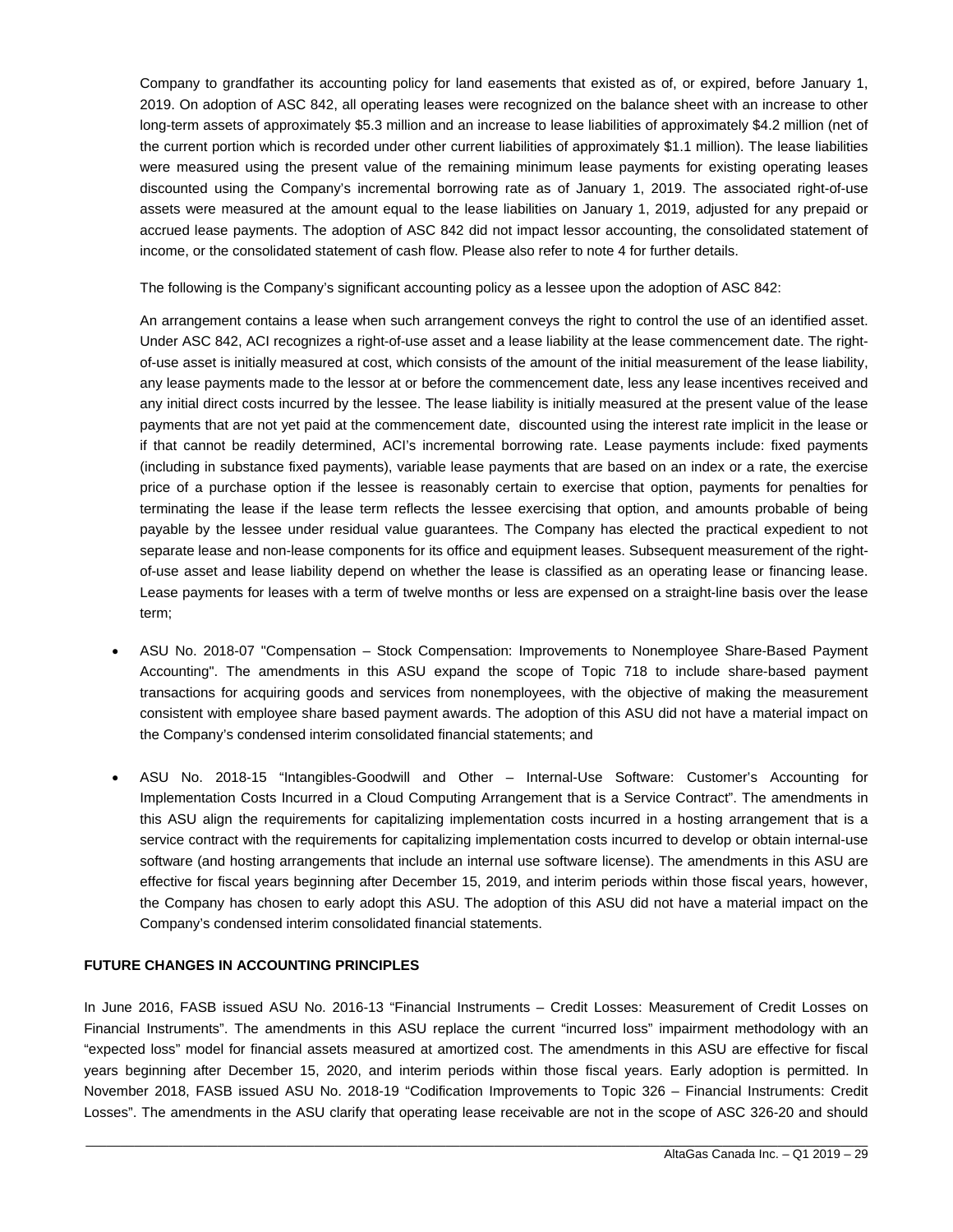be accounted for under ASC 842. The effective date for the amendments in this ASU is the same as the effective date in ASU No. 2016-13. The Company is currently completing its assessment of the impact of these ASUs on its consolidated financial statements.

In August 2018, FASB issued ASU No. 2018-13 "Fair Value Measurement – Disclosure Framework: Changes to the Disclosure Requirements for Fair Value Measurement". The amendments in this ASU modify the disclosure requirements on fair value measurements. The amendments in this update are effective for fiscal years beginning after December 15, 2019, and interim periods within those fiscal years. Early adoption is permitted. The adoption of this ASU is not expected to have a material impact on the Company's consolidated financial statements.

In August 2018, FASB issued ASU No. 2018-14 "Compensation – Retirement Benefits-Defined Benefit Plans – General: Disclosure Framework – Changes to the Disclosure Requirements for the Defined Benefit Plans". The amendments in this ASU modify the disclosure requirements on defined benefit pension and other postretirement plans. The amendments in this ASU are effective for fiscal years beginning after December 15, 2020, and interim periods within those fiscal years. Early adoption is permitted. The adoption of this ASU is not expected to have a material impact on the Company's consolidated financial statements.

In October 2018, FASB issued ASU 2018-17 "Consolidation – Targeted Improvements to Related Party Guidance for Variable Interest Entities ("VIE")". The amendments in this ASU provide that indirect interest held through related parties under common control will be considered on a proportional basis when determining whether fees paid to decision makers and service providers are variable interests. Under the new guidance, fewer decision-making fees will be considered variable interests in a VIE because the other interests held will be less significant using the proportionate method rather than when considered in their entirety. The amendments in this ASU are effective for fiscal years beginning after December 15, 2019, and interim periods within those fiscal years. All entities are required to apply the amendments in this ASU retrospectively with a cumulative-effect adjustment to retained earnings at the beginning of the earliest period presented. Early adoption is permitted. The adoption of this ASU is not expected to have a material impact on the Company's consolidated financial statements.

In November 2018, FASB issued ASU 2018-18 "Collaborative Arrangements – Clarifying the Interaction between Topic 808 and Topic 606". The amendments in this ASU clarifies that certain transactions between collaborative partners should be accounted for as revenue under ASC 606 when the collaborative partner is a customer, provides guidance specifying that a distinct good or service is the unit of account for evaluating whether a transaction is with a customer, and precludes a company from presenting transactions with a collaborative partner that are not in the scope of ASC 606 together with revenue from contracts with customers. The amendments in this ASU are effective for fiscal years beginning after December 15, 2019, and interim periods within those fiscal years. Early adoption is permitted. The adoption of this ASU is not expected to have a material impact on the Company's consolidated financial statements.

#### **4. LEASES**

The Company's leases include: land, buildings, and office and field equipment, all of which are classified as operating leases. The weighted average remaining lease term for these leases was 27.5 years as at March 31, 2019.

The Company's lease liabilities recognized on the balance sheet were discounted using a weighted average discount rate of 4.1% as at March 31, 2019 (January 1, 2019 – 4.1%).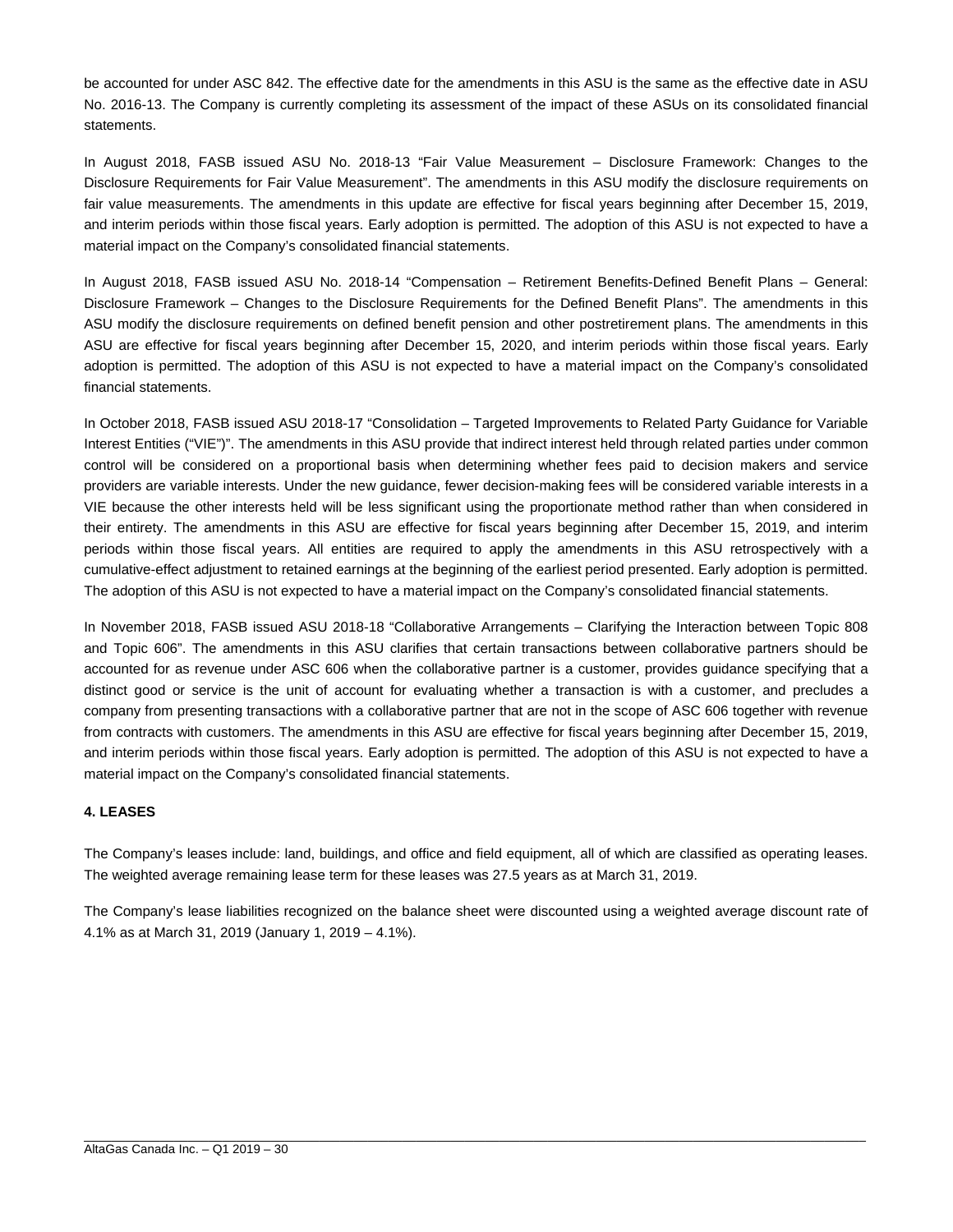|                                          |  |      | January 1, |      |
|------------------------------------------|--|------|------------|------|
| As at                                    |  | 2019 |            | 2019 |
| Total right of use assets <sup>(a)</sup> |  | 5.0  | J          | 5.3  |
| Current <sup>(b)</sup>                   |  | 1.0  | S          | 1.1  |
| Long-term                                |  | 4.0  |            | 4.2  |
| Total lease liabilities                  |  | 5.0  | ა          | 5.3  |

(a) Included under the line item "Other long-term assets" on the condensed interim consolidated balance sheet.

(b) Included under the line item "Other current liabilities" on the condensed interim consolidated balance sheet.

Maturity analysis of lease liabilities during the next five years and thereafter is as follows:

| As at March 31, 2019           |           |
|--------------------------------|-----------|
| Remainder of 2019              | 0.9       |
| 2020                           | 0.9       |
| 2021                           | 0.7       |
| 2022                           | 0.4       |
| 2023                           | 0.2       |
| Thereafter                     | 6.2       |
| Total lease payments           | \$<br>9.3 |
| Less: imputed interest         | (4.3)     |
| <b>Total lease liabilities</b> | \$<br>5.0 |

The following table summarizes the lease expense recognized in the condensed interim consolidated statement of income:

|                                                                                | Three months ended |
|--------------------------------------------------------------------------------|--------------------|
|                                                                                | March 31           |
|                                                                                | 2019               |
| Operating leases                                                               | 0.3                |
| Variable lease payments not included in the determination of lease liabilities | 0.2                |
| Total lease expense <sup>(a)(b)</sup>                                          | 0.5                |

(a) Included under the line item "Operating and administrative" on the condensed interim consolidated statement of income.

(b) Cash payments arising from the Company's lease expense is recorded under "Cash Flows from Operations" on the condensed interim consolidated statement of cash flows.

#### **5. SHORT-TERM DEBT**

As at March 31, 2019, the Company held a \$35.0 million (December 31, 2018 - \$35.0 million) revolving operating credit facility with a Canadian chartered bank. Borrowings under this facility are due on demand. Draws on this facility are by way of overdraft, Canadian prime rate loans, U.S. base-rate loans, letters of credit, bankers' acceptances and LIBOR loans. Letters of credit outstanding under this facility as at March 31, 2019 were \$4.0 million (December 31, 2018 - \$4.0 million).

As at March 31, 2019, the Company held a \$25.0 million bank operating facility which is available for PNG's working capital purposes and expires on November 4, 2019. Draws on this facility are by way of prime-rate advances, bankers' acceptances or letters of credit at the bank's prime rate or for a fee. As at March 31, 2019, prime-rate advances under the operating facility were \$1.9 million (December 31, 2018 - \$5.8 million). Letters of credit outstanding under this facility as at March 31, 2019 were \$3.7 million (December 31, 2018 - \$3.7 million).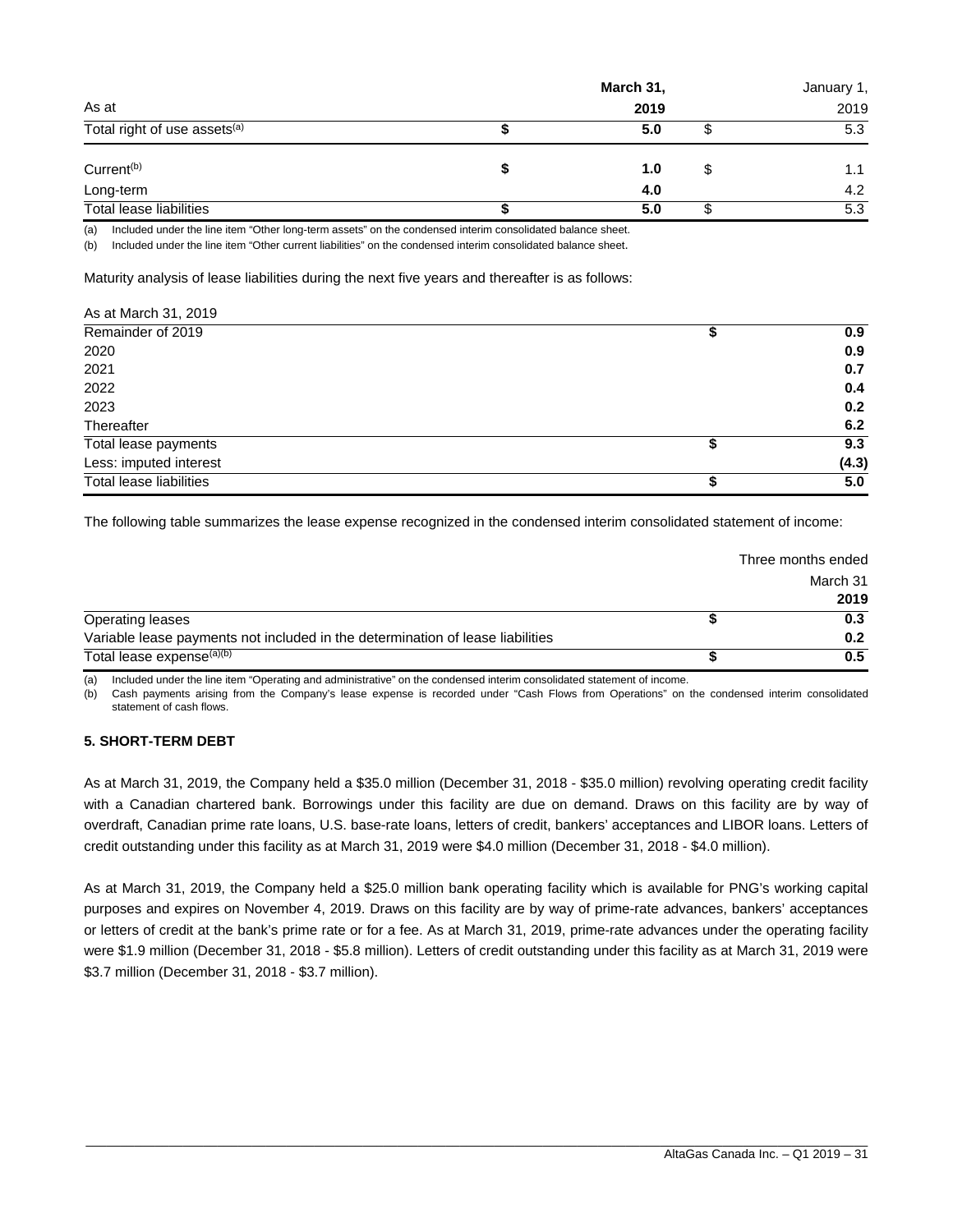#### **6. LONG-TERM DEBT**

|                                                                  |               | March 31,   | December 31, |
|------------------------------------------------------------------|---------------|-------------|--------------|
| As at                                                            | Maturity date | 2019        | 2018         |
| <b>Credit facilities</b>                                         |               |             |              |
| \$200 million unsecured revolving credit facility <sup>(a)</sup> | 25-Oct-2022   | \$<br>45.5  | \$<br>47.9   |
| \$25 million PNG committed credit facility <sup>(a)</sup>        | 4-May-2023    | 19.0        | 19.0         |
| Debenture notes                                                  |               |             |              |
| PNG 2025 series debenture - 9.30 percent <sup>(b)</sup>          | 18-Jul-2025   | 12.5        | 12.5         |
| PNG 2027 series debenture - 6.90 percent <sup>(b)</sup>          | 2-Dec-2027    | 13.5        | 13.5         |
| Unsecured term loan                                              | 25-Oct-2020   | 250.0       | 249.4        |
| Medium term notes                                                |               |             |              |
| \$300 million senior unsecured - 4.26 percent                    | 5-Dec-2028    | 300.0       | 300.0        |
|                                                                  |               | \$<br>640.5 | \$<br>642.3  |
| Less debt issuance costs and discount                            |               | (2.6)       | (2.5)        |
|                                                                  |               | \$<br>637.9 | \$<br>639.8  |
| Less current portion                                             |               | (1.0)       | (1.0)        |
|                                                                  |               | \$<br>636.9 | \$<br>638.8  |

*(a) Borrowings on the credit facility can be by way of Canadian prime rate-based loans, U.S. base rate loans, bankers' acceptances and LIBOR loans.* 

*(b) Collateral for the Secured Debentures consists of a specific first mortgage on substantially all of PNG's PP&E and gas purchase and gas sales contracts, and a first floating charge on other property, assets and undertakings.* 

#### **7. REVENUE**

The following table disaggregates revenue by major sources:

|                                               | Three months ended March 31, 2019 |               |    |                  |    |           |   |              |
|-----------------------------------------------|-----------------------------------|---------------|----|------------------|----|-----------|---|--------------|
|                                               |                                   | Renewable     |    |                  |    |           |   |              |
|                                               |                                   | <b>Energy</b> |    | <b>Utilities</b> |    | Corporate |   | <b>Total</b> |
| Revenue from contracts with customers         |                                   |               |    |                  |    |           |   |              |
| Gas sales and transportation services         | \$                                |               | S  | 122.3            |    |           | S | 122.3        |
| Other                                         |                                   |               |    | 0.3              |    |           |   | 0.3          |
| Total revenue from contracts with customers   | \$                                |               | S  | 122.6            | \$ |           | S | 122.6        |
| Other sources of revenue                      |                                   |               |    |                  |    |           |   |              |
| Revenue from alternative revenue programs (a) | \$                                |               | \$ | $(8.0)$ \$       |    |           | S | (8.0)        |
| Leasing revenue (b)                           |                                   | 3.1           |    |                  |    |           |   | 3.1          |
| Other                                         |                                   |               |    | 0.9              |    |           |   | 0.9          |
| Total revenue from other sources              | \$                                | 3.1           | \$ | (7.1)            | S  |           |   | (4.0)        |
| <b>Total revenue</b>                          |                                   | 3.1           |    | 115.5            |    |           |   | 118.6        |

*(a) A large portion of revenue generated from the Utilities segment is subject to rate regulation and accordingly there are circumstances where the revenue recognized is mandated by the applicable regulators in accordance with ASC 980.* 

*(b) Relates to power sold to BC Hydro under the power purchase agreement for the Bear Mountain Wind Park, which is accounted for as an operating lease. The lease revenue earned are from variable lease payments which are recorded when actual electricity is generated and delivered.*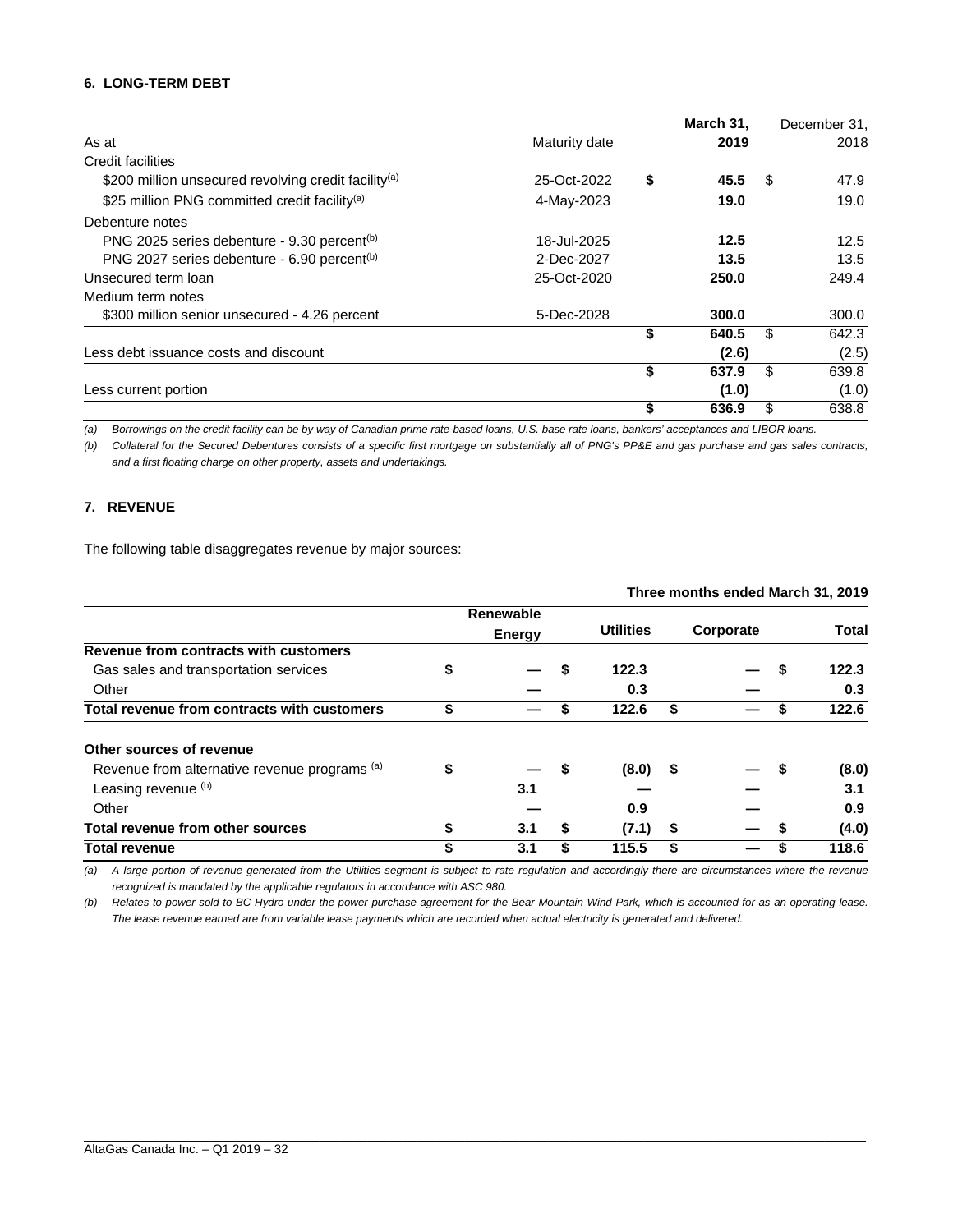|                                               |        | Renewable |      |                  |           |  |    |       |
|-----------------------------------------------|--------|-----------|------|------------------|-----------|--|----|-------|
|                                               | Energy |           |      | <b>Utilities</b> | Corporate |  |    | Total |
| Revenue from contracts with customers         |        |           |      |                  |           |  |    |       |
| Gas sales and transportation services         | \$     |           | \$   | 108.6            |           |  | \$ | 108.6 |
| Other                                         |        |           |      | 0.5              |           |  |    | 0.5   |
| Total revenue from contracts with customers   | \$     |           |      | 109.1            | \$        |  |    | 109.1 |
| Other sources of revenue                      |        |           |      |                  |           |  |    |       |
| Revenue from alternative revenue programs (a) | \$     |           | - \$ | (5.1)            | \$        |  | S  | (5.1) |
| Leasing revenue (b)                           |        | 3.5       |      |                  |           |  |    | 3.5   |
| Other                                         |        |           |      | 2.3              |           |  |    | 2.3   |
| Total revenue from other sources              | \$     | 3.5       | \$   | (2.8)            | \$        |  | S  | 0.7   |
| Total revenue                                 | \$     | 3.5       | S    | 106.3            | \$        |  |    | 109.8 |

*(a) A large portion of revenue generated from the Utilities segment is subject to rate regulation and accordingly there are circumstances where the revenue*  recognized is mandated by the applicable regulators in accordance with ASC 980.

*(b) Relates to power sold to BC Hydro under the power purchase agreement for the Bear Mountain Wind Park, which is accounted for as an operating lease. The lease revenue earned are from variable lease payments which are recorded when actual electricity is generated and delivered.* 

Accounts receivable as at March 31, 2019 include unbilled receivables of \$13.6 million (December 31, 2018 - \$15.7 million) related to gas sales and transportation services rendered to customers but not billed at period end.

#### **Transaction price allocated to the remaining obligations**

The following table includes estimated revenue expected to be recognized in the future related to performance obligations that are unsatisfied as at March 31, 2019:

|                                       | Remainder |      |      |      |                   |                  |            |       |
|---------------------------------------|-----------|------|------|------|-------------------|------------------|------------|-------|
|                                       | of 2019   |      | 2020 | 2021 | 2022              | 2023             | 2023       | Total |
| Gas sales and transportation services |           | 43.2 | 26.5 | 22.4 | 16.6 <sup>5</sup> | $16.4~{\rm \AA}$ | $224.4$ \$ | 349.5 |

The Company applies the practical expedient available under ASC 606 and does not disclose information about the remaining performance obligations for (i) contracts with an original expected length of one year or less, (ii) contracts for which revenue is recognized at the amount to which the Company has the right to invoice for performance completed, and (iii) contracts with variable consideration that is allocated entirely to a wholly unsatisfied performance obligation or to a wholly unsatisfied promise to transfer a distinct good or service that forms part of a single performance obligation. In addition, the table above does not include any estimated amounts of variable consideration that are constrained. The majority of gas sales and transportation service contracts contain variable consideration whereby uncertainty related to the associated variable consideration will be resolved (usually on a daily basis) as gas is delivered or as service is provided.

#### **8. INCOME TAXES**

The effective tax rate for the three months ended March 31, 2019 was approximately 13.1 percent (three months ended March 31, 2018 – 11.4 percent). The increase in the effective tax rate for the three months ended March 31, 2019 was mainly due to a valuation allowance taken on the loss from ACI's equity investment in the Northwest Hydro Facilities during the three months ended March 31, 2019.

#### **9. FINANCIAL INSTRUMENTS AND FINANCIAL RISK MANAGEMENT**

The Company's financial instruments consist of accounts receivable, foreign exchange contracts, accounts payable and accrued liabilities, short-term debt, current portion of long-term debt, and long-term debt.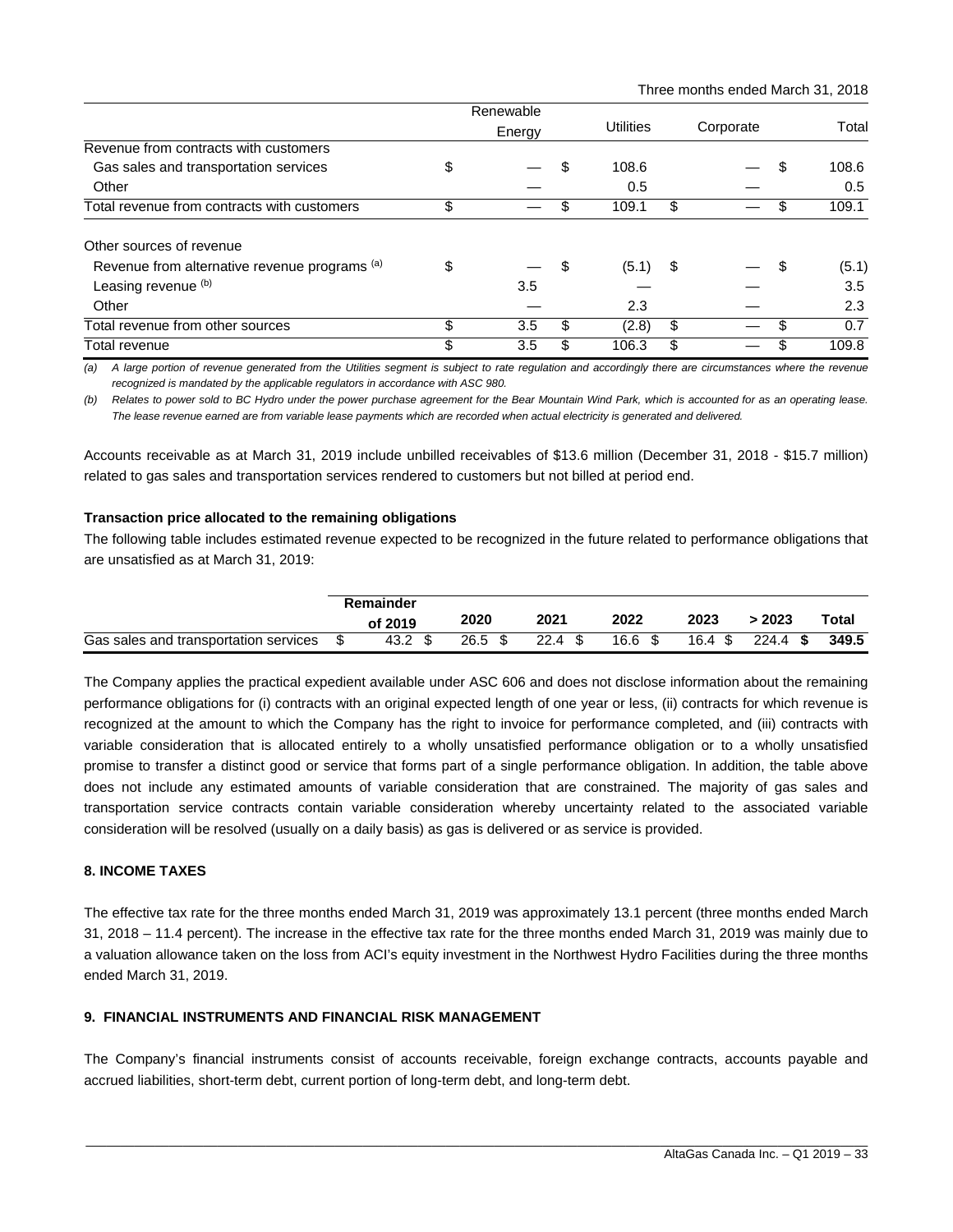#### **Fair Value Hierarchy**

The Company categorizes its financial assets and financial liabilities into one of three levels based on fair value measurements and inputs used to determine the fair value.

*Level 1* - fair values are based on unadjusted quoted prices in active markets for identical assets or liabilities. Fair values are based on direct observations of transactions involving the same assets or liabilities and no assumptions are used.

*Level 2* - fair values are determined based on valuation models and techniques where inputs other than quoted prices included within level 1 are observable for the asset or liability either directly or indirectly. The Company uses derivative instruments to manage fluctuations in foreign exchange rates. The Company estimates forward prices based on published sources.

*Level 3* - fair values are based on inputs for the asset or liability that are not based on observable market data. The Company uses valuation techniques when observable market data is not available.

Accounts receivable, accounts payable and accrued liabilities, and short-term debt - the carrying amounts approximate fair value because of the short maturity of these instruments.

|                                       |                        |    |                          |     |                  |      |                          |     | March 31, 2019    |
|---------------------------------------|------------------------|----|--------------------------|-----|------------------|------|--------------------------|-----|-------------------|
|                                       | Carrying               |    |                          |     |                  |      |                          |     | <b>Total</b>      |
|                                       | Amount                 |    | Level 1                  |     | Level 2          |      | Level 3                  |     | <b>Fair Value</b> |
| <b>Financial assets</b>               |                        |    |                          |     |                  |      |                          |     |                   |
| Fair value through net income         |                        |    |                          |     |                  |      |                          |     |                   |
| Foreign exchange contracts asset      | \$<br>0.2 <sup>5</sup> |    | $\overline{\phantom{0}}$ | \$  | 0.2 <sup>5</sup> |      |                          | \$  | 0.2               |
|                                       | \$<br>0.2 <sup>5</sup> |    | $\overline{\phantom{0}}$ | \$  | 0.2 <sup>5</sup> |      | $\overline{\phantom{0}}$ | -\$ | 0.2               |
| <b>Financial liabilities</b>          |                        |    |                          |     |                  |      |                          |     |                   |
| Amortized cost                        |                        |    |                          |     |                  |      |                          |     |                   |
| Current portion of long-term debt (a) | \$<br>1.0 <sup>5</sup> |    | $\overline{\phantom{0}}$ | -\$ | 1.0 <sup>5</sup> |      |                          | \$  | 1.0               |
| Long-term debt (a)                    | 639.5                  |    |                          |     | 668.9            |      |                          |     | 668.9             |
|                                       | \$<br>640.5            | Ŝ. | $\qquad \qquad \qquad$   | \$  | 669.9            | - \$ | —                        | \$  | 669.9             |

*(a) Excludes deferred financing costs and debt discount.* 

|                                             |               |      |                          |                        |     |         | December 31, 2018 |
|---------------------------------------------|---------------|------|--------------------------|------------------------|-----|---------|-------------------|
|                                             | Carrying      |      |                          |                        |     |         | Total             |
|                                             | Amount        |      | Level 1                  | Level 2                |     | Level 3 | Fair Value        |
| <b>Financial assets</b>                     |               |      |                          |                        |     |         |                   |
| Fair value through net income               |               |      |                          |                        |     |         |                   |
| Foreign exchange contracts asset<br>\$      | 1.4           | \$   | $\overline{\phantom{0}}$ | \$<br>1.4 <sup>5</sup> |     |         | \$<br>1.4         |
| \$                                          | $1.4^{\circ}$ | \$   |                          | \$<br>1.4              | -\$ |         | \$<br>1.4         |
| <b>Financial liabilities</b>                |               |      |                          |                        |     |         |                   |
| Amortized cost                              |               |      |                          |                        |     |         |                   |
| Current portion of long-term debt (a)<br>\$ | 1.0           | - \$ | —                        | \$<br>1.1 <sup>5</sup> |     |         | \$<br>1.1         |
| Long-term debt (a)                          | 641.3         |      |                          | 650.7                  |     |         | 650.7             |
| \$                                          | 642.3         | \$   | $\overline{\phantom{0}}$ | \$<br>651.8            | -\$ |         | \$<br>651.8       |

\_\_\_\_\_\_\_\_\_\_\_\_\_\_\_\_\_\_\_\_\_\_\_\_\_\_\_\_\_\_\_\_\_\_\_\_\_\_\_\_\_\_\_\_\_\_\_\_\_\_\_\_\_\_\_\_\_\_\_\_\_\_\_\_\_\_\_\_\_\_\_\_\_\_\_\_\_\_\_\_\_\_\_\_\_\_\_\_\_\_\_\_\_\_\_\_\_\_\_\_\_\_\_\_\_\_\_\_\_\_\_\_\_

*(a) Excludes deferred financing costs and debt discount.*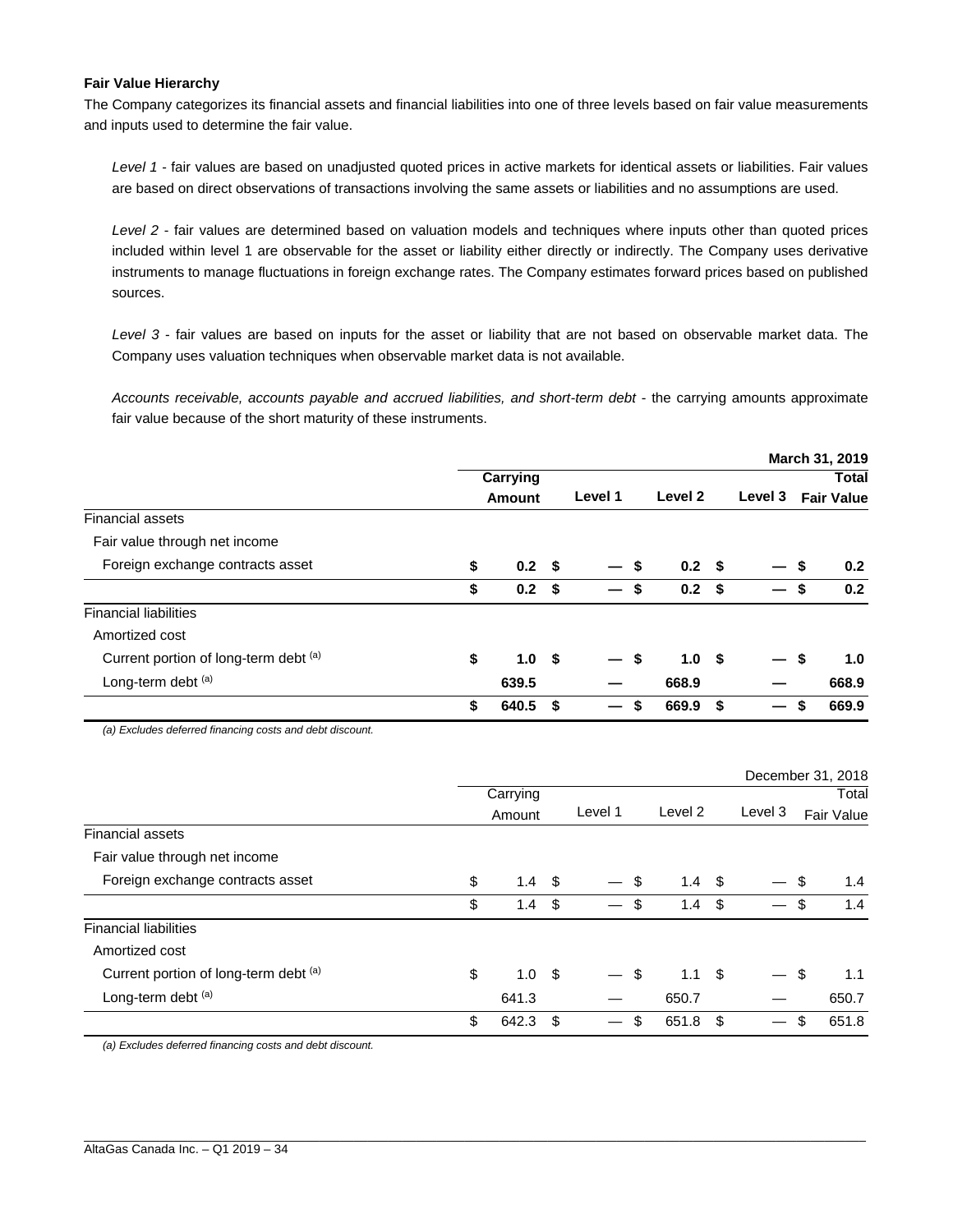#### **Foreign Exchange Contracts**

A vast majority of HGL's natural gas supply costs are denominated in U.S. dollars. The Company has entered into foreign exchange forward contracts to manage the risk of fluctuations in gas costs for customers as a result of changes in foreign exchange rates. As at March 31, 2019, the Company had outstanding foreign exchange forward contracts for US\$16.3 million at an average rate of \$1.32 Canadian per U.S. dollar. As at December 31, 2018, the Company had outstanding foreign exchange forward contracts of US\$23.6 million at an average rate of \$1.30 Canadian per U.S. dollar. For the three months ended March 31, 2019, the Company recognized an unrealized loss of \$1.2 million in relation to these contracts (three months ended March 31, 2018 – unrealized gain of \$1.2 million).

#### **10. SHAREHOLDERS' EQUITY**

#### **Authorized share capital**

The Company is authorized to issue an unlimited number of voting common shares. The Company is also authorized to issue preferred shares not to exceed 50 percent share of the voting rights attached to the issued and outstanding common shares.

Common shares issued and outstanding:

|                                                                     | Number of       |        |
|---------------------------------------------------------------------|-----------------|--------|
|                                                                     | shares          | Amount |
| As at January 1, 2018                                               | 143,140,001     | \$     |
| Consolidation of common shares on a 28:1 basis                      | (138, 027, 858) |        |
| Shares issued to AltaGas in connection with the Acquisition         | 5,912,857       | 58.4   |
| Shares issued on public offering, net of issuance costs (after tax) | 16,500,000      | 228.1  |
| Shares issued pursuant to the Over-Allotment Option (after tax)     | 2,475,000       | 34.5   |
| As at December 31, 2018                                             | 30,000,000      | 321.0  |
| As at March 31, 2019                                                | 30,000,000      | 321.0  |

#### **Share Option Plan**

The Company has a Share Option Plan under which directors, officers and employees are eligible to receive grants. As at March 31, 2019, 1,287,737 shares were reserved for issuance under the plan. Options granted under the plan have a term between 6 years until expiry and vest no longer than over a 4 year period.

As at March 31, 2019, the unexpensed fair value of share option compensation cost associated with future periods was \$0.3 million (December 31, 2018 - \$0.3 million).

The following table summarizes information about the Company's share options:

| As at                                          |                          | <b>March 31, 2019</b> | December 31, 2018        |     |          |
|------------------------------------------------|--------------------------|-----------------------|--------------------------|-----|----------|
|                                                | Number of                | <b>Exercise</b>       | Number of                |     | Exercise |
|                                                | options                  | price                 | options                  |     | price    |
| Share options outstanding, beginning of period | 200.375                  | 14.65                 | $\overline{\phantom{0}}$ |     |          |
| Granted                                        | 11.888                   | 15.73                 | 200.375                  |     | 14.65    |
| Share options outstanding, end of period       | 212.263                  | 14.71                 | 200.375                  | \$. | 14.65    |
| Share options exercisable, end of period       | $\overline{\phantom{m}}$ |                       |                          |     |          |

As at March 31, 2019, the aggregate intrinsic value of the total options exercisable was \$nil (December 31, 2018 - \$nil) and the total intrinsic value of options outstanding was \$0.7 million (December 31, 2018 - \$0.3 million).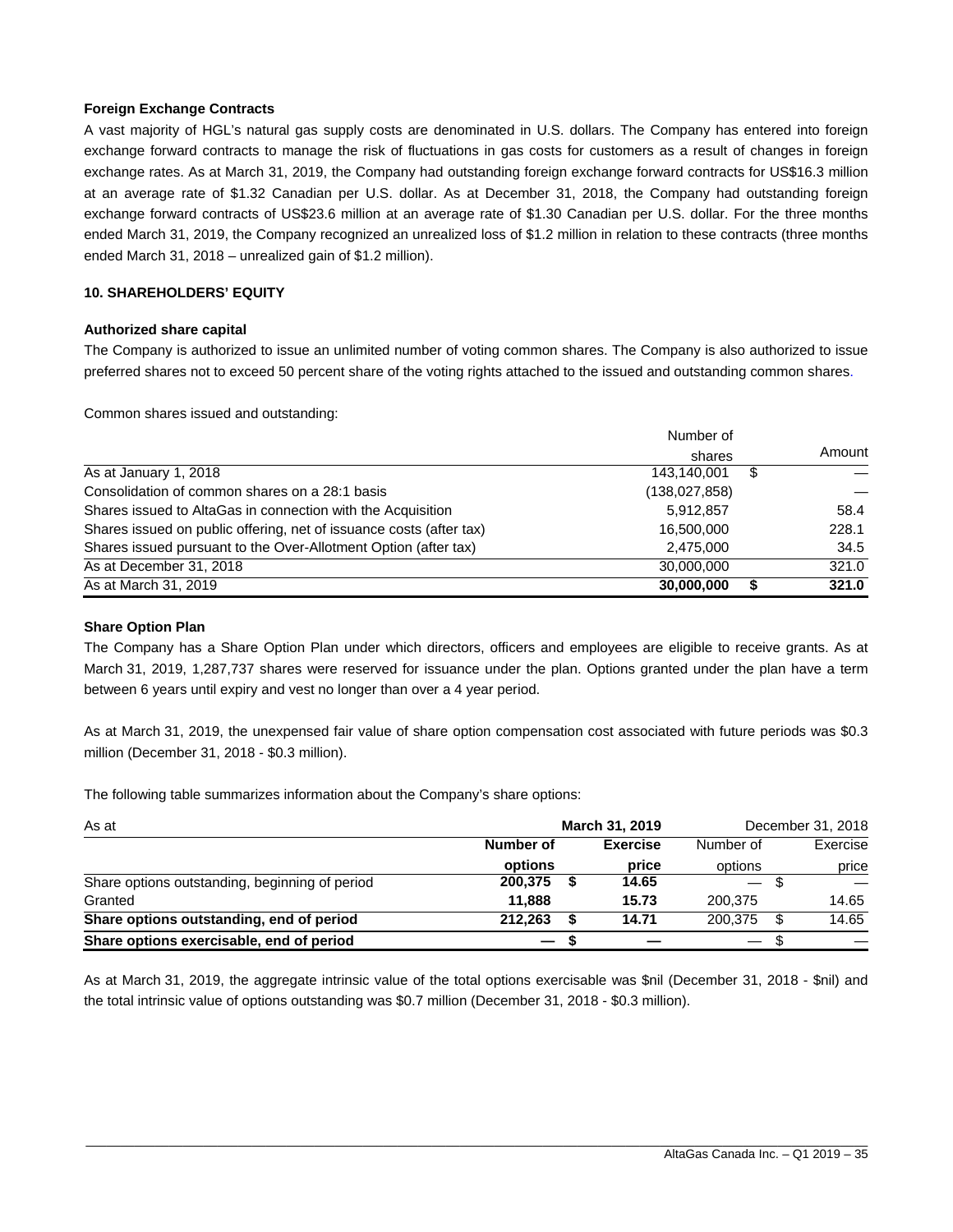The following table summarizes employee share options outstanding and exercisable as at March 31, 2019:

|         |             |      |                         | Options outstanding |             |                         | Options exercisable |  |  |
|---------|-------------|------|-------------------------|---------------------|-------------|-------------------------|---------------------|--|--|
|         |             |      |                         | Weighted average    |             |                         | Weighted average    |  |  |
|         |             |      | Number Weighted average | remaining           |             | Number Weighted average |                     |  |  |
|         | outstanding |      | exercise price          | contractual life    | exercisable | exercise price          | contractual life    |  |  |
| \$14.65 | 200,375     | - \$ | 14.65                   | 5.60                | -S          |                         |                     |  |  |
| \$15.73 | 11.888      |      | 15.73                   | 5.75                |             |                         |                     |  |  |
|         | 212,263     |      | 14.71                   | 5.61                |             |                         |                     |  |  |

#### **Medium-Term Incentive Plan ("MTIP") and Deferred Share Unit Plan ("DSUP")**

The Company has a MTIP for employees and executive officers, which includes restricted share units ("RSUs") and performance share units ("PSUs") with vesting periods of 36 months from the grant date. In addition, the Company has a deferred share unit plan ("DSUP"), which allows granting of deferred share units ("DSUs") to directors. DSUs granted under the DSUP vests immediately but settlement of the DSUs occur when the individual ceases to be a director.

| <b>PSUs, RSUs, and DSUs</b>  | <b>March 31, 2019</b> | December 31, 2018 |
|------------------------------|-----------------------|-------------------|
| (number of units)            |                       |                   |
| Balance, beginning of period | 92.502                |                   |
| Granted                      | 10.005                | 92.502            |
| Units in lieu of dividends   | 1.374                 |                   |
| Outstanding, end of period   | 103.881               | 92.502            |

For the three months ended March 31, 2019, the compensation expense recorded for the MTIP and DSUP was \$0.4 million (three months ended March 31, 2018 - \$nil). As at March 31, 2019, the unrecognized compensation expense relating to the remaining vesting period for the MTIP was \$1.4 million (December 31, 2018 - \$1.4 million) and is expected to be recognized over the vesting period.

#### **11. NET INCOME PER COMMON SHARE**

Basic net income per common share is based on net income after taxes and is calculated using the weighted average number of common shares outstanding during the periods presented. For comparative purposes, the consolidation of common shares on a 28:1 basis and the common shares issued pursuant to the initial public offering, including the Over-Allotment Option, have been assumed to have occurred as of the beginning of each period presented.

The following table summarizes the computation of net income per common share:

|                                                                |   |          |      | Three months ended |  |  |
|----------------------------------------------------------------|---|----------|------|--------------------|--|--|
|                                                                |   | March 31 |      |                    |  |  |
|                                                                |   | 2019     |      | 2018               |  |  |
| Numerator:                                                     |   |          |      |                    |  |  |
| Net income after taxes                                         |   | 19.2     | - \$ | 20.2               |  |  |
| Denominator (millions):                                        |   |          |      |                    |  |  |
| Weighted average number of common shares outstanding - basic   |   | 30.0     |      | 30.0               |  |  |
| Dilutive equity instruments                                    |   |          |      |                    |  |  |
| Weighted average number of common shares outstanding - diluted |   | 30.0     |      | 30.0               |  |  |
| Basic net income per common share                              |   | 0.64     | \$   | 0.67               |  |  |
| Diluted net income per common share                            | S | 0.64     | S    | 0.67               |  |  |

For the three months ended March 31, 2019, no share options (2018 – nil) were excluded from the diluted net income per share calculation as their effects were anti-dilutive.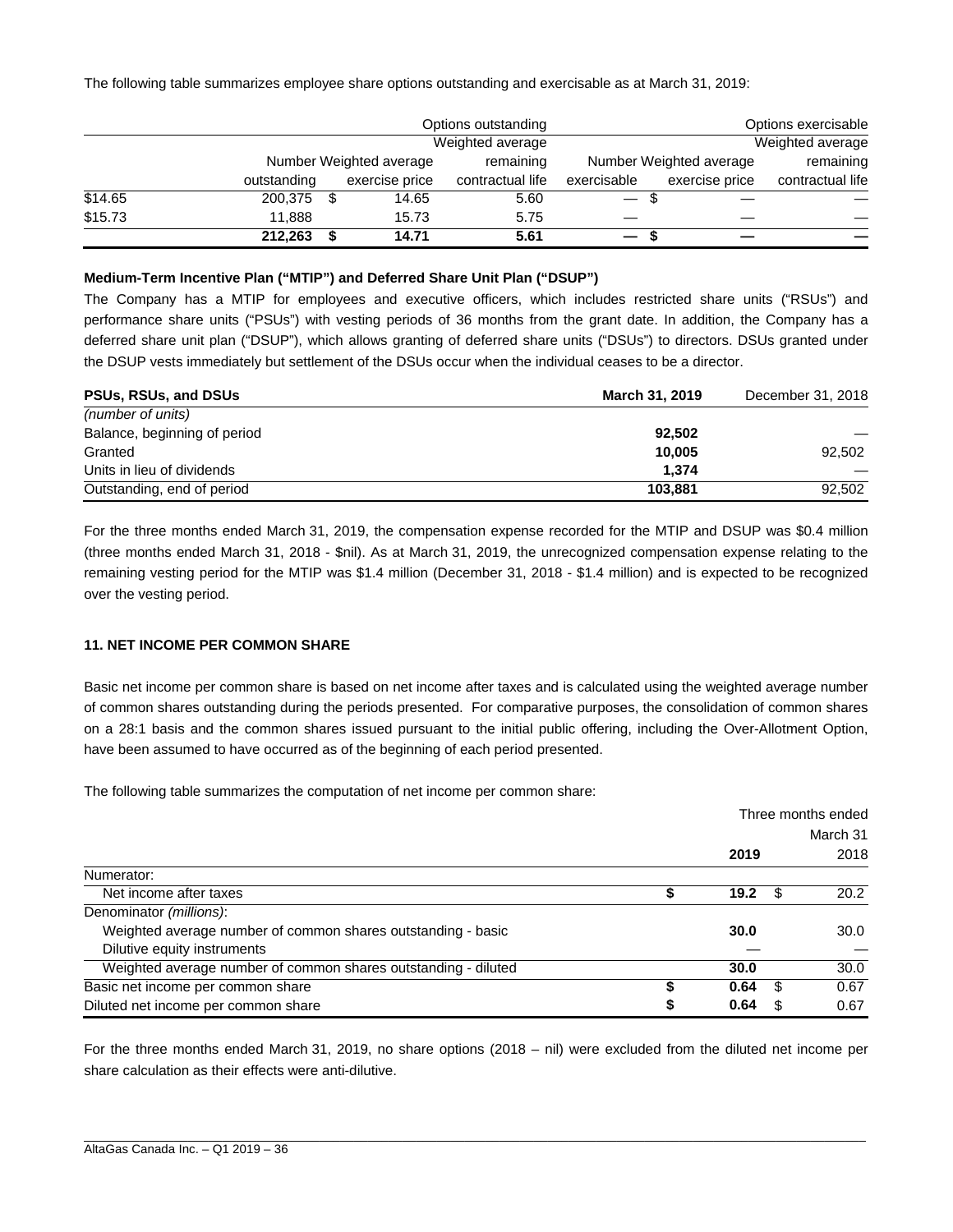#### **12. PENSION PLANS AND RETIREE BENEFITS**

The costs of the defined benefit and post-retirement benefit plans are based on management's estimate of the future rate of return on the fair value of pension plan assets, salary escalations, mortality rates and other factors affecting the payment of future benefits.

The net pension expense by plan type for the period was as follows:

|                                      | <b>Defined</b> | <b>Retirement</b> |  |       |  |  |
|--------------------------------------|----------------|-------------------|--|-------|--|--|
| Three months ended March 31, 2019    | <b>Benefit</b> | <b>Benefits</b>   |  | Total |  |  |
| Current service cost <sup>(a)</sup>  | 1.6            | 0.2 <sup>5</sup>  |  | 1.8   |  |  |
| Interest cost <sup>(b)</sup>         | 1.1            | 0.1               |  | 1.2   |  |  |
| Expected return on plan assets (b)   | (1.4)          | (0.1)             |  | (1.5) |  |  |
| Amortization of regulatory asset (b) | 0.3            |                   |  | 0.3   |  |  |
| Net benefit cost recognized          | 1.6            | 0.2 <sub>0</sub>  |  | 1.8   |  |  |

*(a) Recorded under the line item "Operating and administrative" expenses on the condensed interim consolidated statement of income.* 

*(b) Recorded under the line item "Other loss" on the condensed interim consolidated statement of income.*

|                                      | Defined        |      | Post-<br>Retirement |       |
|--------------------------------------|----------------|------|---------------------|-------|
| Three months ended March 31, 2018    | <b>Benefit</b> |      | <b>Benefits</b>     | Total |
| Current service cost (a)             | 1.6            | - \$ | 0.1                 | 1.7   |
| Interest cost <sup>(b)</sup>         | 1.1            |      | 0.1                 | 1.2   |
| Expected return on plan assets (b)   | (1.4)          |      |                     | (1.4) |
| Amortization of regulatory asset (b) | 0.3            |      |                     | 0.3   |
| Net benefit cost recognized          | 1.6            |      | 0.2                 | 1.8   |

*(a) Recorded under the line item "Operating and administrative" expenses on the condensed interim consolidated statement of income.* 

*(b) Recorded under the line item "Other loss" on the condensed interim consolidated statement of income.* 

#### **13. COMMITMENTS, CONTINGENCIES AND GUARANTEES**

#### **Commitments**

The Company has long-term natural gas purchase and transportation arrangements, service agreements and operating leases for office space and office equipment, all of which are transacted at market prices and in the normal course of business. There were no material changes in commitments from those disclosed in the Company's 2018 annual audited consolidated financial statements.

#### **Guarantees**

In October 2014, HGL entered into a throughput service contract with Enbridge Inc. (formerly Spectra Energy Corp.) for the use of the expansion of its Algonquin Gas Transmission and Maritimes & Northeast Pipeline systems (the Atlantic Bridge Project). The contract will commence upon completion of the construction of the pipelines and it will expire 15 years thereafter. AltaGas issued two guarantees with an aggregate maximum liability of US\$91.7 million, guaranteeing HGL's payment obligations under the throughput service contract with Enbridge Inc. Effective October 25, 2018, the two guarantees issued by AltaGas were cancelled and reissued by the Company.

On October 22, 2018, the Company issued a guarantee with a maximum liability of \$0.3 million related to the right of way for permanent access and power line access at Bear Mountain Wind Park.

The Company, through HGL has agreements in place with Union Gas Limited ("UGL") to purchase, deliver, and store natural gas. In October 25, 2018, the Company issued a guarantee with a maximum liability of \$0.3 million guaranteeing UGL's reasonable costs incurred to enforce obligations created under those agreements.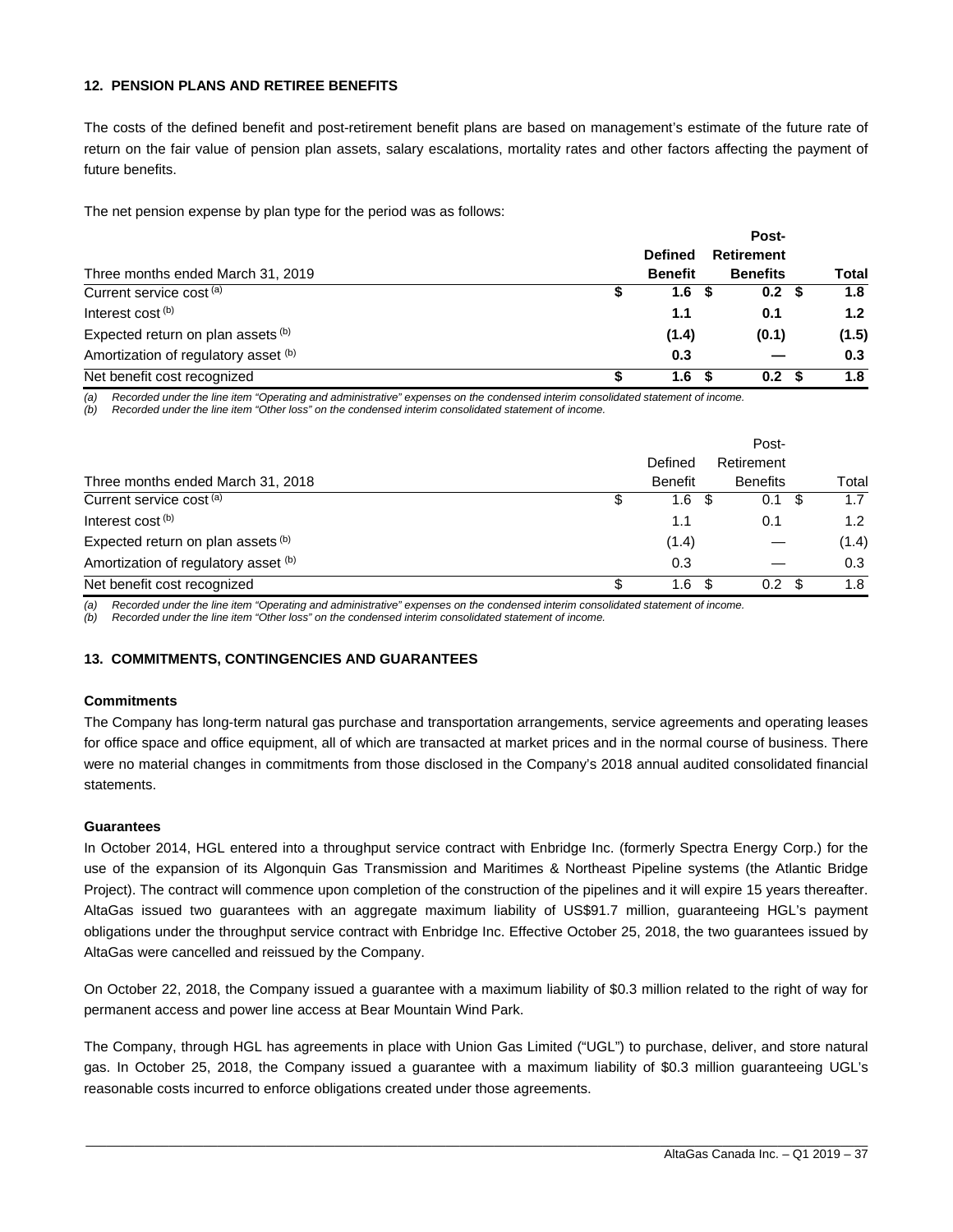#### **Contingencies**

The Company is subject to various legal claims and actions arising in the normal course of Company. While the final outcome of such legal claims and actions cannot be predicted with certainty, the Company does not believe that the resolution of such claims and actions will have a material impact on the Company's consolidated financial position or results of operations.

#### **14. RELATED PARTY TRANSACTIONS AND BALANCES**

#### **Pre-Acquisition Relationship with AltaGas**

Prior to the Acquisition, the Company has historically been managed and operated in the normal course of business by AltaGas along with other AltaGas affiliates. Accordingly, certain shared costs have been allocated to the Company and reflected as expenses in the condensed interim consolidated financial statements. Management of AltaGas and the Company consider the allocation methodologies used to be reasonable and appropriate reflections of the related expenses attributable to the Company for purposes of the condensed interim consolidated financial statements; however, the expenses reflected may not be indicative of the actual expenses that would have been incurred during the three months ended March 31, 2018 as presented if the Company historically operated as a separate entity.

For the three months ended March 31, 2018, the significant transactions with AltaGas were as follows:

#### Net Parental Investment

AltaGas' net investment in the Company pre-acquisition is presented as "Net Parental Investment" in lieu of shareholders' equity in the statement of changes in equity for the three months ended March 31, 2018 as there was no share ownership between AltaGas and the assets acquired from the Acquisition.

#### Pension and Other Post-Employment Benefit Plans

The Company sponsors several pension and post-employment plans. In addition, the Company's employees also participate in certain pension plan and post-employment benefit plans sponsored by AltaGas. There is no contractual agreement or stated policy between the Company and AltaGas for charging the costs of these plans.

All obligations pursuant to these plans were obligations of AltaGas. AltaGas allocated to the Company, the net periodic benefit costs associated with employees that are beneficiaries of pensions and other employment benefit costs. These costs have been included in operating and administrative expenses and other loss in the condensed interim statement of income for the three months ended March 31, 2018. AltaGas also contributed to these plans. The amount contributed to certain of these plans by AltaGas on the Company's behalf cannot be determined.

#### **Derivatives**

Derivatives that relate to the Company were entered into on behalf of the Company by another AltaGas entity during the three months ended March 31, 2018.

#### Allocated Corporate Costs

Allocated costs include AltaGas charges including, but not limited to: board of directors, executive management, finance, accounting and tax, legal and compliance, office services and corporate resources, information technology and procurement. These costs have been included in operating and administrative expenses in the condensed interim statement of income and have a pre-tax total of \$2.4 million for the three months ended March 31, 2018. The costs were allocated to the Company based on similar methodology used to allocate costs within AltaGas, which is a combination of asset values, payroll expenses and earnings. Note that these expenses may have been different had the Company been a separate entity during the period presented.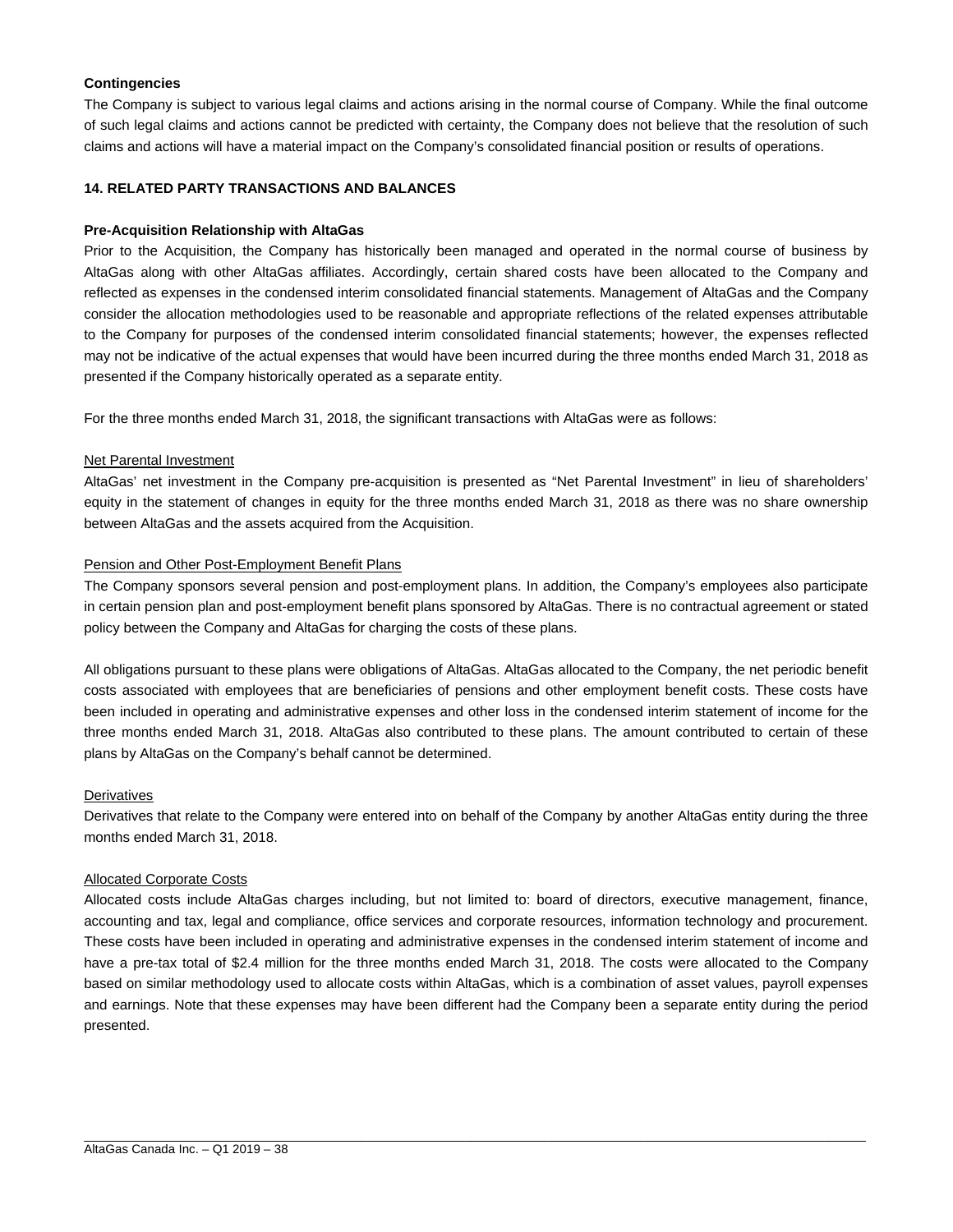#### **Transition Services Agreement**

Concurrent with the Acquisition on October 18, 2018, the Company entered into a Transition Services Agreement with AltaGas pursuant to which AltaGas provides certain day-to-day services required by the Company, which include: (a) general administrative and corporate services, including accounting, tax, finance, legal and regulatory, payroll, corporate human resources and pension management, environmental, health and safety administration, procurement, enterprise resource planning and information technology; (b) credit support services; and (c) accounting, budgeting and engineering services in respect of the Ikhil Joint Venture. AltaGas will provide the services on a cost recovery basis only. The Transition Services Agreement will operate until June 30, 2020, subject to earlier termination in certain circumstances, and is extendable by mutual agreement of the parties.

#### **Related party balances**

Amounts due to or from related parties on the Consolidated Balance Sheets, arising from transactions with the Company's affiliates, including AltaGas and its affiliates, are measured at the exchange amount and are as follows:

| As at                                          |   | March 31,<br>2019 |      | December 31,<br>2018 |
|------------------------------------------------|---|-------------------|------|----------------------|
| Due from related parties                       |   |                   |      |                      |
| Foreign exchange contracts asset - current (a) | S | 0.1               | - \$ | 0.9                  |
|                                                |   | 0.1               | \$   | 0.9                  |
| Due to related parties                         |   |                   |      |                      |
| Accounts payable (b)                           | S | 17.9              | - \$ | 16.4                 |
|                                                |   | 17.9              | \$   | 16.4                 |
|                                                |   |                   |      |                      |

*(a) Foreign exchange hedges with AltaGas.* 

*(b) Payables to AltaGas and affiliates of AltaGas.* 

#### **Related party transactions**

The following transactions with the Company's affiliates including AltaGas and its affiliates are measured at the exchange amount and have been recorded on the Consolidated Statements of Income:

|                                                                   |    | Three months ended |      |        |  |
|-------------------------------------------------------------------|----|--------------------|------|--------|--|
|                                                                   |    | March 31           |      |        |  |
|                                                                   |    | 2019               |      | 2018   |  |
| Revenue <sup>(a)</sup>                                            |    | 0.4                | - \$ | 1.2    |  |
| Unrealized gain (loss) on foreign exchange contracts with AltaGas | 5  | $(0.8)$ \$         |      | 1.2    |  |
| Cost of sales (b)                                                 | \$ | $(56.9)$ \$        |      | (42.7) |  |
| Operating and administrative expenses (c)                         | \$ | $(0.7)$ \$         |      | (2.6)  |  |
| Interest expense (d)                                              |    | $-$ \$             |      | (6.0)  |  |

*(a) In the normal course of business, the Company provided gas sales and transportation services to related parties.* 

*(b) In the normal course of business, the Company purchased natural gas from a related party.* 

*(c) Operating and administrative expenses include the allocation of corporate costs for the three months ended March 31, 2018 from AltaGas.* 

*(d) Interest expense on debt due to related parties.*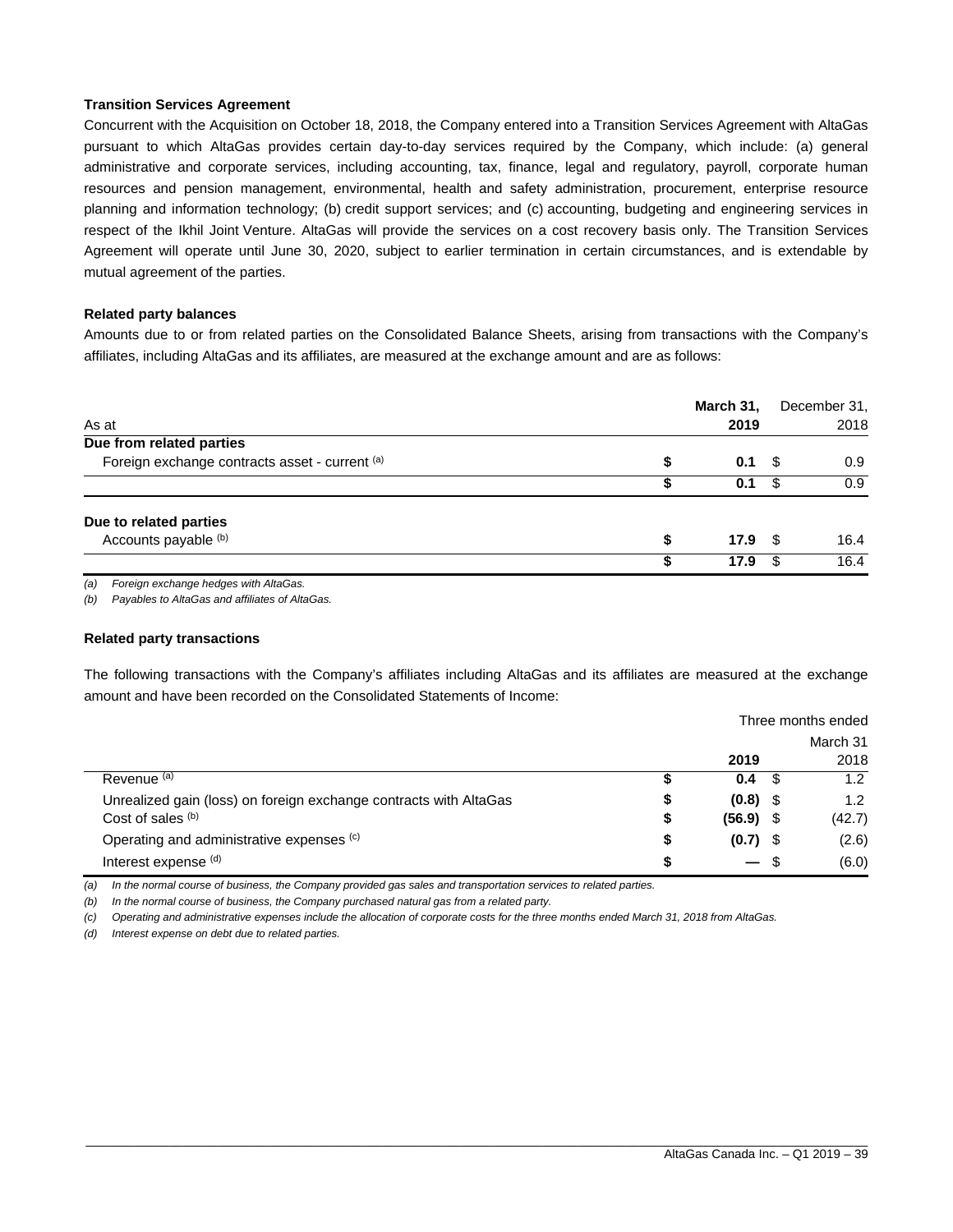#### **15. SUPPLEMENTAL CASH FLOW INFORMATION**

The following table details the changes in operating assets and liabilities:

|                                                                            |                  |          | Three months ended |
|----------------------------------------------------------------------------|------------------|----------|--------------------|
|                                                                            |                  | March 31 |                    |
|                                                                            | 2019             |          | 2018               |
| Source (use) of cash:                                                      |                  |          |                    |
| Accounts receivable                                                        | \$<br>$(4.2)$ \$ |          | 11.4               |
| Inventory                                                                  | 0.5              |          | 0.9                |
| Other current assets                                                       | (1.1)            |          | (2.7)              |
| Regulatory assets (current)                                                | (2.2)            |          | (0.9)              |
| Accounts payable and accrued liabilities                                   | (2.7)            |          | (25.5)             |
| Customer deposits                                                          | (1.7)            |          | (1.6)              |
| Regulatory liabilities (current)                                           | (5.6)            |          | (2.7)              |
| Other current liabilities                                                  |                  |          | (0.3)              |
| Net change in regulatory assets and liabilities (long-term) <sup>(a)</sup> | 7.9              |          | $5.5^{\circ}$      |
| Changes in operating assets and liabilities                                | (9.1)            | \$       | (15.9)             |

*(a) Inclusive of a decrease in the revenue deficiency account (source of cash) of \$6.9 million during the three months ended March 31, 2019 and \$4.7 million during the three months ended March 31, 2018.* 

The following cash payments have been included in the determination of net income after taxes:

|                                    | Three months ended |          |  |  |  |
|------------------------------------|--------------------|----------|--|--|--|
|                                    |                    | March 31 |  |  |  |
|                                    | 2019               | 2018     |  |  |  |
| Interest paid                      | 4.9                | 6.7      |  |  |  |
| Income taxes paid (net of refunds) | (0.3)              | 1.1      |  |  |  |

#### **16. SEGMENTED INFORMATION**

The following describes the Company's three reporting segments:

| <b>Renewable Energy</b> | Includes the 102 MW Bear Mountain Wind Park, and an approximate 10 percent indirect equity<br>investment in Coast LP, which indirectly owns and operates three run-of-river hydroelectric<br>power generation assets in northwest British Columbia. |
|-------------------------|-----------------------------------------------------------------------------------------------------------------------------------------------------------------------------------------------------------------------------------------------------|
| <b>Utilities</b>        | Includes the rate-regulated natural gas distribution assets in Alberta, British Columbia and<br>Nova Scotia as well as an approximately 33.3 percent equity investment in Inuvik Gas Ltd.                                                           |
| Corporate               | Includes the cost of providing corporate services, financial and general corporate support and<br>corporate assets.                                                                                                                                 |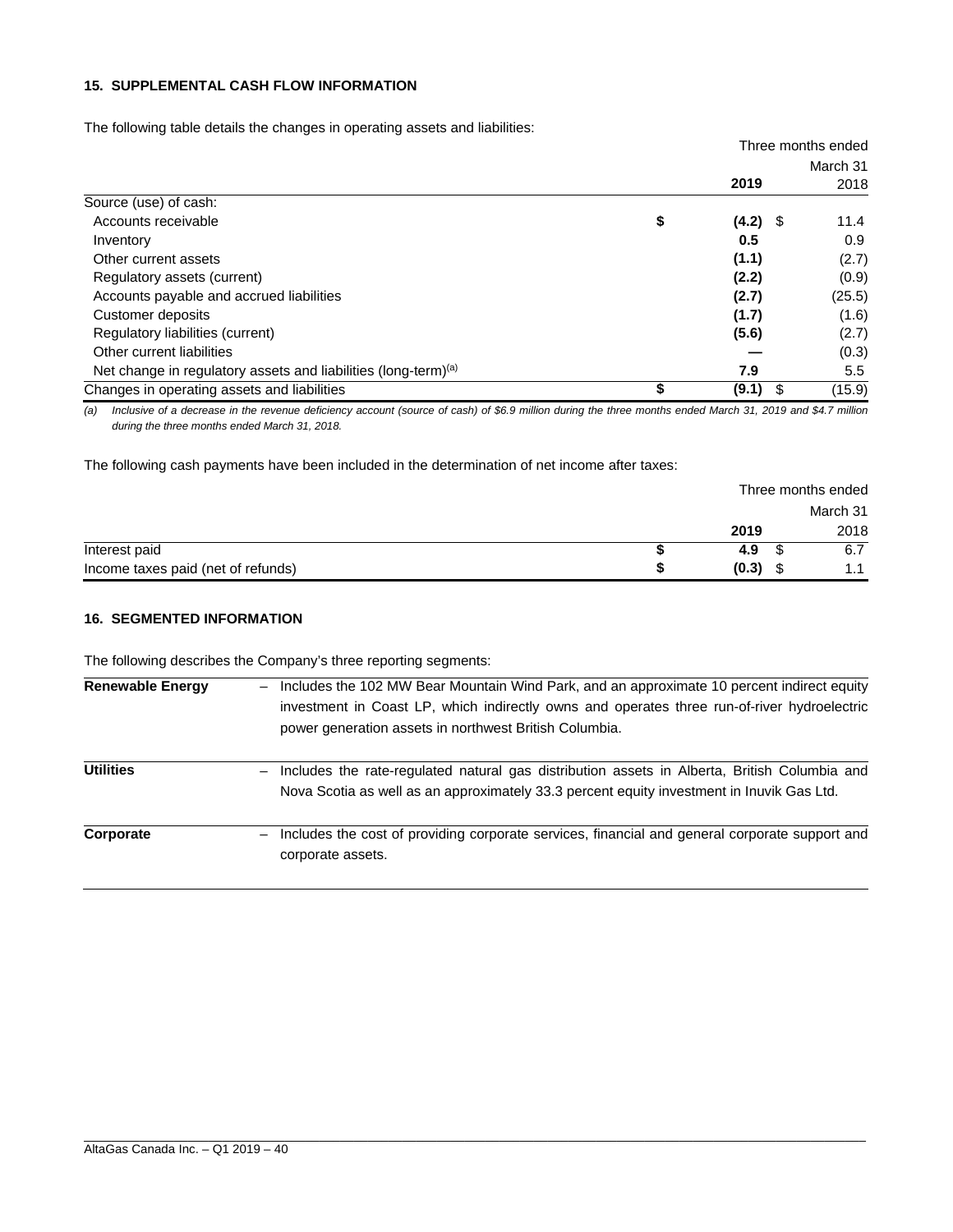The following tables show the composition by segment:

|                                               |                  |                  |    |               |              |                   |  | Three months ended March 31, 2019 |    |              |
|-----------------------------------------------|------------------|------------------|----|---------------|--------------|-------------------|--|-----------------------------------|----|--------------|
|                                               | <b>Renewable</b> |                  |    |               | Intersegment |                   |  |                                   |    |              |
|                                               |                  | <b>Utilities</b> |    | <b>Energy</b> |              | Corporate         |  | <b>Elimination</b>                |    | <b>Total</b> |
| Revenue                                       | \$               | 115.6            | \$ | 3.0           | S            | $\hspace{0.05cm}$ |  | $\overline{\phantom{m}}$          | \$ | 118.6        |
| Cost of sales                                 |                  | (56.2)           |    | (0.1)         |              |                   |  |                                   |    | (56.3)       |
| Operating and administrative                  |                  | (23.1)           |    | (1.0)         |              | (0.2)             |  |                                   |    | (24.3)       |
| Depreciation and amortization                 |                  | (5.5)            |    | (1.8)         |              |                   |  |                                   |    | (7.3)        |
| Loss from equity investments                  |                  |                  |    | (0.8)         |              |                   |  |                                   |    | (0.8)        |
| Unrealized loss on foreign exchange contracts |                  | (1.2)            |    |               |              |                   |  |                                   |    | (1.2)        |
| Operating income (loss)                       | \$               | 29.6             | S. | $(0.7)$ \$    |              | $(0.2)$ \$        |  |                                   |    | 28.7         |
| Interest expense                              |                  | (0.8)            |    |               |              | (5.8)             |  |                                   |    | (6.6)        |
| Income (loss) before income taxes             | \$               | 28.8             | \$ | $(0.7)$ \$    |              | $(6.0)$ \$        |  | —                                 | S  | 22.1         |
| Net additions (reductions) to:                |                  |                  |    |               |              |                   |  |                                   |    |              |
| Property, plant and equipment <sup>(a)</sup>  | \$               | 6.8 <sup>5</sup> |    |               |              |                   |  |                                   |    | 6.8          |
| Intangible assets                             | \$               | 0.5              | 5  |               |              |                   |  |                                   |    | 0.5          |

# **Three months ended March 31, 2019**

*(a) Net additions to property, plant, and equipment, and intangible assets may not agree to changes reflected in the Consolidated Statement of Cash Flows due to classification differences.* 

|                                               |                  |           |            |    |            | Three months ended March 31, 2018 |    |                  |
|-----------------------------------------------|------------------|-----------|------------|----|------------|-----------------------------------|----|------------------|
|                                               |                  | Renewable |            |    |            | Intersegment                      |    |                  |
|                                               | <b>Utilities</b> |           | Energy     |    | Corporate  | Elimination                       |    | Total            |
| Revenue                                       | \$<br>106.3      | \$        | 3.5        | \$ | \$<br>—    |                                   | \$ | 109.8            |
| Cost of sales                                 | (49.4)           |           | (0.1)      |    |            |                                   |    | (49.5)           |
| Operating and administrative                  | (21.7)           |           | (1.2)      |    |            |                                   |    | (22.9)           |
| Depreciation and amortization                 | (5.5)            |           | (1.8)      |    |            |                                   |    | (7.3)            |
| Loss from equity investment                   |                  |           | (1.0)      |    |            |                                   |    | (1.0)            |
| Unrealized gain on foreign exchange contracts | 1.2              |           |            |    |            |                                   |    | 1.2 <sub>2</sub> |
| Other loss                                    | (0.6)            |           |            |    |            |                                   |    | (0.6)            |
| Foreign exchange loss                         |                  |           |            |    | (0.1)      |                                   |    | (0.1)            |
| Operating income                              | \$<br>30.3       |           | (0.6)      |    | (0.1)      |                                   |    | 29.6             |
| Interest expense                              | (6.8)            |           |            |    |            |                                   |    | (6.8)            |
| Income (loss) before income taxes             | \$<br>23.5       | \$        | $(0.6)$ \$ |    | $(0.1)$ \$ |                                   | \$ | 22.8             |
| Net additions (reductions) to:                |                  |           |            |    |            |                                   |    |                  |
| Property, plant and equipment <sup>(a)</sup>  | \$<br>5.6        |           |            |    |            |                                   |    | 5.6              |
| Intangible assets                             | \$               |           |            |    |            |                                   |    |                  |

*(a) Net additions to property, plant, and equipment, and intangible assets may not agree to changes reflected in the Consolidated Statement of Cash Flows due to classification differences*

The following table shows goodwill and total assets by segment:

|                         | Renewable |                  |      |        |      |                          |      |         |
|-------------------------|-----------|------------------|------|--------|------|--------------------------|------|---------|
|                         |           | <b>Utilities</b> |      | Energy |      | Corporate                |      | Total   |
| As at March 31, 2019    |           |                  |      |        |      |                          |      |         |
| Goodwill                | S         | 119.1            | - \$ | — s    |      | $\overline{\phantom{0}}$ | - 55 | 119.1   |
| Segmented assets        | S         | 1.263.8          | S    | 273.5  | - \$ | $(22.1)$ \$              |      | 1,515.2 |
| As at December 31, 2018 |           |                  |      |        |      |                          |      |         |
| Goodwill                | \$        | 119.1            | - \$ | $-$ \$ |      |                          | - \$ | 119.1   |
| Segmented assets        | \$        | 1.244.9          | \$   | 274.0  | - \$ | (3.4)                    | - \$ | 1,515.5 |